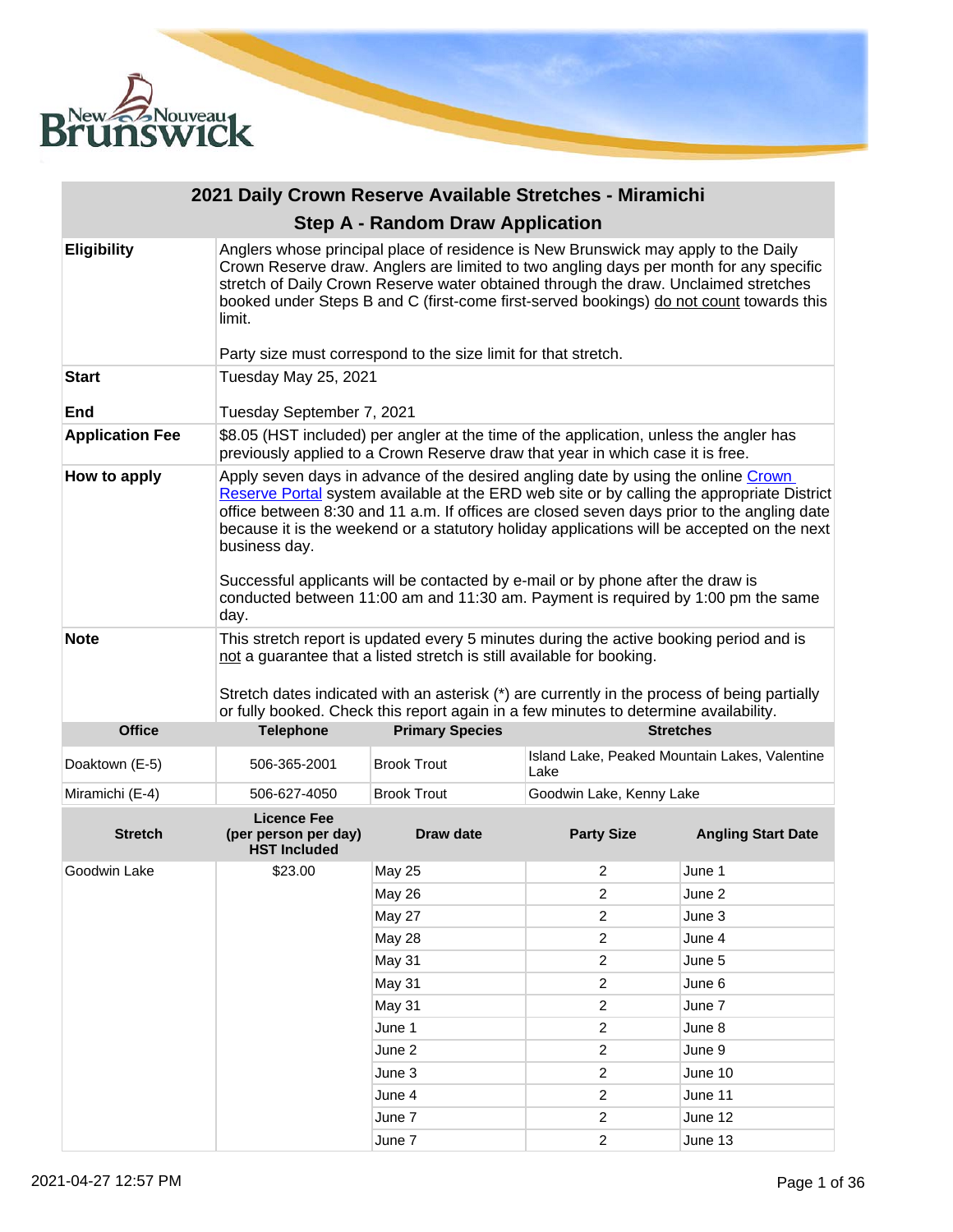| <b>Stretch</b> | <b>Licence Fee</b><br>(per person per day)<br><b>HST Included</b> | Draw date | <b>Party Size</b> | <b>Angling Start Date</b> |
|----------------|-------------------------------------------------------------------|-----------|-------------------|---------------------------|
| Goodwin Lake   | \$23.00                                                           | June 7    | $\overline{c}$    | June 14                   |
|                |                                                                   | June 8    | $\overline{c}$    | June 15                   |
|                |                                                                   | June 9    | $\overline{c}$    | June 16                   |
|                |                                                                   | June 10   | $\overline{c}$    | June 17                   |
|                |                                                                   | June 11   | $\overline{c}$    | June 18                   |
|                |                                                                   | June 14   | $\boldsymbol{2}$  | June 19                   |
|                |                                                                   | June 14   | $\overline{c}$    | June 20                   |
|                |                                                                   | June 14   | $\overline{c}$    | June 21                   |
|                |                                                                   | June 15   | $\boldsymbol{2}$  | June 22                   |
|                |                                                                   | June 16   | $\overline{c}$    | June 23                   |
|                |                                                                   | June 17   | $\overline{c}$    | June 24                   |
|                |                                                                   | June 18   | 2                 | June 25                   |
|                |                                                                   | June 21   | $\overline{c}$    | June 26                   |
|                |                                                                   | June 21   | $\overline{c}$    | June 27                   |
|                |                                                                   | June 21   | 2                 | June 28                   |
|                |                                                                   | June 22   | $\overline{c}$    | June 29                   |
|                |                                                                   | June 23   | 2                 | June 30                   |
|                |                                                                   | June 24   | $\overline{c}$    | July 1                    |
|                |                                                                   | June 25   | $\overline{c}$    | July 2                    |
|                |                                                                   | June 28   | $\overline{c}$    | July 3                    |
|                |                                                                   | June 28   | $\boldsymbol{2}$  | July 4                    |
|                |                                                                   | June 28   | 2                 | July 5                    |
|                |                                                                   | June 29   | $\overline{c}$    | July 6                    |
|                |                                                                   | June 30   | $\overline{c}$    | July 7                    |
|                |                                                                   | July 2    | $\overline{c}$    | July 8                    |
|                |                                                                   | July 2    | $\overline{c}$    | July 9                    |
|                |                                                                   | July 5    | $\overline{c}$    | July 10                   |
|                |                                                                   | July 5    | 2                 | July 11                   |
|                |                                                                   | July 5    | 2                 | July 12                   |
|                |                                                                   | July 6    | $\boldsymbol{2}$  | July 13                   |
|                |                                                                   | July 7    | $\sqrt{2}$        | July 14                   |
|                |                                                                   | July 8    | $\overline{c}$    | July 15                   |
|                |                                                                   | July 9    | $\mathbf 2$       | July 16                   |
|                |                                                                   | July 12   | $\sqrt{2}$        | July 17                   |
|                |                                                                   | July 12   | $\overline{c}$    | July 18                   |
|                |                                                                   | July 12   | $\sqrt{2}$        | July 19                   |
|                |                                                                   | July 13   | $\overline{c}$    | July 20                   |
|                |                                                                   | July 14   | $\sqrt{2}$        | July 21                   |
|                |                                                                   | July 15   | $\overline{c}$    | July 22                   |
|                |                                                                   | July 16   | $\overline{c}$    | July 23                   |
|                |                                                                   | July 19   | $\sqrt{2}$        | July 24                   |
|                |                                                                   | July 19   | $\overline{c}$    | July 25                   |
|                |                                                                   | July 19   | $\mathbf 2$       | July 26                   |
|                |                                                                   | July 20   | $\sqrt{2}$        | July 27                   |
|                |                                                                   | July 21   | $\boldsymbol{2}$  | July 28                   |
|                |                                                                   | July 22   | $\sqrt{2}$        | July 29                   |
|                |                                                                   | July 23   | $\boldsymbol{2}$  | July 30                   |
|                |                                                                   | July 26   | $\overline{c}$    | July 31                   |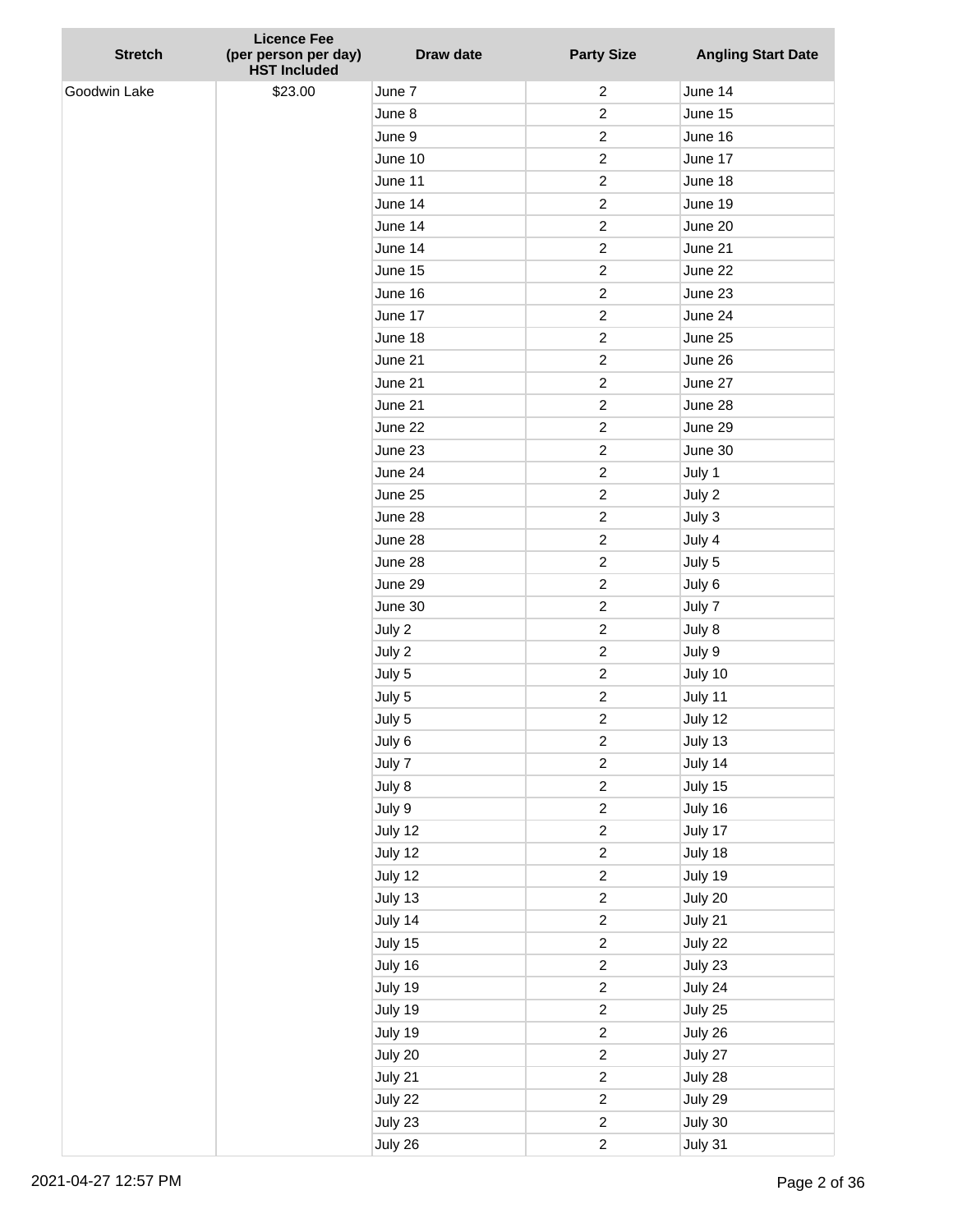| <b>Stretch</b>     | <b>Licence Fee</b><br>(per person per day)<br><b>HST Included</b> | Draw date     | <b>Party Size</b> | <b>Angling Start Date</b> |
|--------------------|-------------------------------------------------------------------|---------------|-------------------|---------------------------|
| Goodwin Lake       | \$23.00                                                           | July 26       | $\overline{2}$    | August 1                  |
|                    |                                                                   | July 26       | $\overline{c}$    | August 2                  |
|                    |                                                                   | July 27       | $\overline{c}$    | August 3                  |
|                    |                                                                   | July 28       | $\overline{c}$    | August 4                  |
|                    |                                                                   | July 29       | 2                 | August 5                  |
|                    |                                                                   | July 30       | $\overline{c}$    | August 6                  |
|                    |                                                                   | August 3      | 2                 | August 7                  |
|                    |                                                                   | August 3      | $\overline{c}$    | August 8                  |
|                    |                                                                   | August 3      | $\overline{c}$    | August 9                  |
|                    |                                                                   | August 3      | $\overline{c}$    | August 10                 |
|                    |                                                                   | August 4      | $\overline{c}$    | August 11                 |
|                    |                                                                   | August 5      | 2                 | August 12                 |
|                    |                                                                   | August 6      | $\overline{c}$    | August 13                 |
|                    |                                                                   | August 9      | $\boldsymbol{2}$  | August 14                 |
|                    |                                                                   | August 9      | 2                 | August 15                 |
|                    |                                                                   | August 9      | $\overline{c}$    | August 16                 |
|                    |                                                                   | August 10     | 2                 | August 17                 |
|                    |                                                                   | August 11     | $\overline{c}$    | August 18                 |
|                    |                                                                   | August 12     | $\overline{c}$    | August 19                 |
|                    |                                                                   | August 13     | 2                 | August 20                 |
|                    |                                                                   | August 16     | $\overline{c}$    | August 21                 |
|                    |                                                                   | August 16     | 2                 | August 22                 |
|                    |                                                                   | August 16     | $\overline{c}$    | August 23                 |
|                    |                                                                   | August 17     | $\overline{c}$    | August 24                 |
|                    |                                                                   | August 18     | $\overline{c}$    | August 25                 |
|                    |                                                                   | August 19     | $\overline{c}$    | August 26                 |
|                    |                                                                   | August 20     | $\boldsymbol{2}$  | August 27                 |
|                    | \$14.95                                                           | August 23     | $\boldsymbol{2}$  | August 28                 |
|                    |                                                                   | August 23     | 2                 | August 29                 |
|                    |                                                                   | August 23     | $\sqrt{2}$        | August 30                 |
|                    |                                                                   | August 24     | $\overline{c}$    | August 31                 |
|                    |                                                                   | August 25     | $\overline{c}$    | September 1               |
|                    |                                                                   | August 26     | $\overline{c}$    | September 2               |
|                    |                                                                   | August 27     | $\boldsymbol{2}$  | September 3               |
|                    |                                                                   | August 30     | $\overline{c}$    | September 4               |
|                    |                                                                   | August 30     | $\overline{c}$    | September 5               |
|                    |                                                                   | August 30     | $\overline{c}$    | September 6               |
|                    |                                                                   | August 31     | $\overline{c}$    | September 7               |
|                    |                                                                   | September 1   | $\overline{c}$    | September 8               |
|                    |                                                                   | September 2   | $\overline{c}$    | September 9               |
|                    |                                                                   | September 3   | $\overline{c}$    | September 10              |
|                    |                                                                   | September 7   | $\overline{c}$    | September 11              |
|                    |                                                                   | September 7   | $\overline{c}$    | September 12              |
|                    |                                                                   | September 7   | $\overline{c}$    | September 13              |
|                    |                                                                   | September 7   | $\overline{c}$    | September 14              |
| <b>Island Lake</b> | \$23.00                                                           | <b>May 25</b> | $\overline{c}$    | June 1                    |
|                    |                                                                   | <b>May 26</b> | $\overline{c}$    | June 2                    |
|                    |                                                                   | <b>May 27</b> | $\overline{c}$    | June 3                    |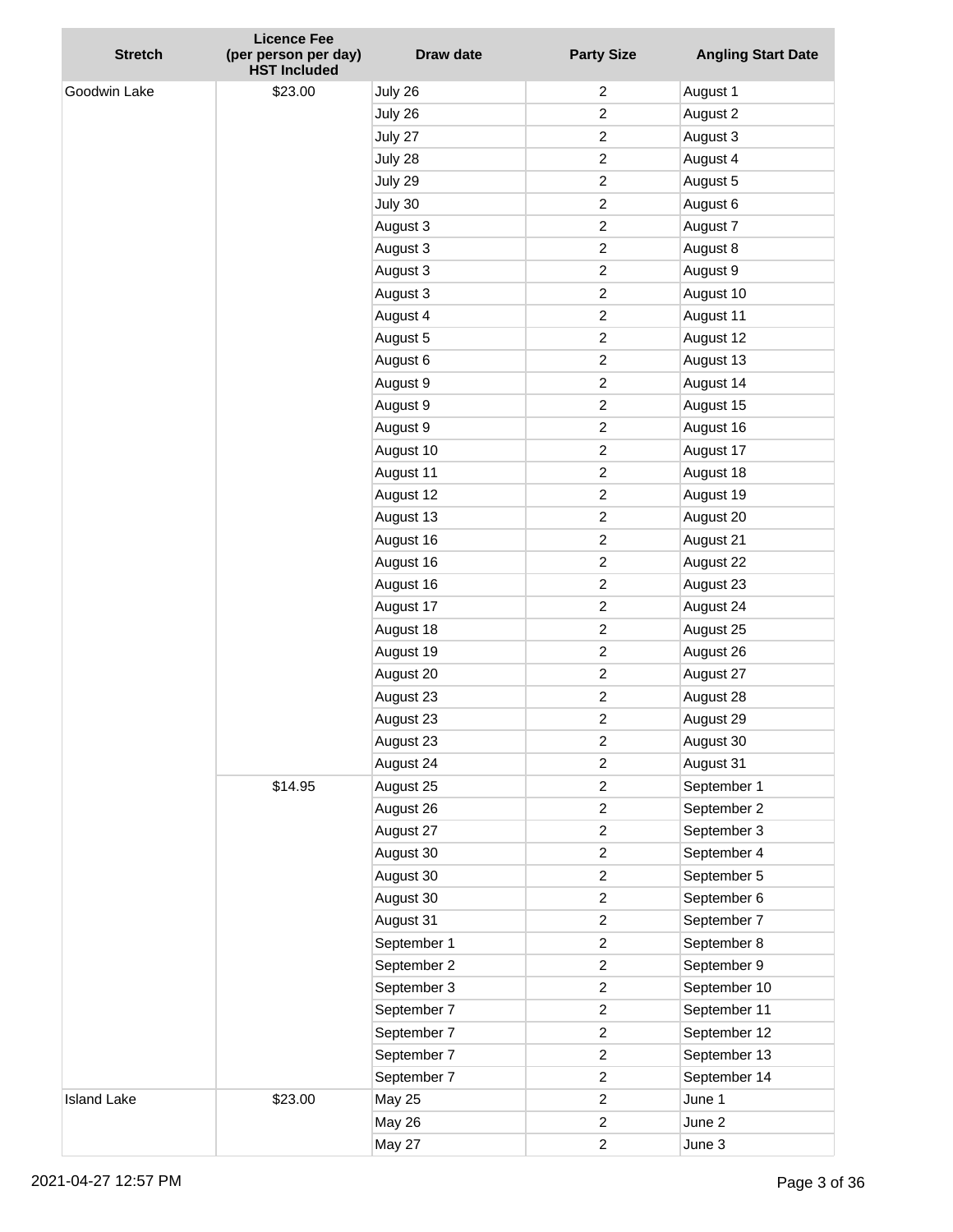| <b>Stretch</b>     | <b>Licence Fee</b><br>(per person per day) | Draw date     | <b>Party Size</b> | <b>Angling Start Date</b> |
|--------------------|--------------------------------------------|---------------|-------------------|---------------------------|
|                    | <b>HST Included</b>                        |               |                   |                           |
| <b>Island Lake</b> | \$23.00                                    | <b>May 28</b> | $\overline{c}$    | June 4                    |
|                    |                                            | May 31        | $\boldsymbol{2}$  | June 5                    |
|                    |                                            | May 31        | $\boldsymbol{2}$  | June 6                    |
|                    |                                            | May 31        | $\boldsymbol{2}$  | June 7                    |
|                    |                                            | June 1        | $\boldsymbol{2}$  | June 8                    |
|                    |                                            | June 2        | $\overline{c}$    | June 9                    |
|                    |                                            | June 3        | $\boldsymbol{2}$  | June 10                   |
|                    |                                            | June 4        | $\boldsymbol{2}$  | June 11                   |
|                    |                                            | June 7        | $\boldsymbol{2}$  | June 12                   |
|                    |                                            | June 7        | $\boldsymbol{2}$  | June 13                   |
|                    |                                            | June 7        | $\overline{c}$    | June 14                   |
|                    |                                            | June 8        | $\boldsymbol{2}$  | June 15                   |
|                    |                                            | June 9        | $\boldsymbol{2}$  | June 16                   |
|                    |                                            | June 10       | $\boldsymbol{2}$  | June 17                   |
|                    |                                            | June 11       | $\boldsymbol{2}$  | June 18                   |
|                    |                                            | June 14       | $\overline{c}$    | June 19                   |
|                    |                                            | June 14       | $\boldsymbol{2}$  | June 20                   |
|                    |                                            | June 14       | $\boldsymbol{2}$  | June 21                   |
|                    |                                            | June 15       | $\boldsymbol{2}$  | June 22                   |
|                    |                                            | June 16       | $\boldsymbol{2}$  | June 23                   |
|                    |                                            | June 17       | $\overline{c}$    | June 24                   |
|                    |                                            | June 18       | $\boldsymbol{2}$  | June 25                   |
|                    |                                            | June 21       | $\boldsymbol{2}$  | June 26                   |
|                    |                                            | June 21       | $\boldsymbol{2}$  | June 27                   |
|                    |                                            | June 21       | $\boldsymbol{2}$  | June 28                   |
|                    |                                            | June 22       | $\overline{c}$    | June 29                   |
|                    |                                            | June 23       | $\boldsymbol{2}$  | June 30                   |
|                    |                                            | June 24       | $\overline{c}$    | July 1                    |
|                    |                                            | June 25       | $\boldsymbol{2}$  | July 2                    |
|                    |                                            | June 28       | $\boldsymbol{2}$  | July 3                    |
|                    |                                            | June 28       | $\sqrt{2}$        | July 4                    |
|                    |                                            | June 28       | $\boldsymbol{2}$  | July 5                    |
|                    |                                            | June 29       | $\overline{c}$    | July 6                    |
|                    |                                            | June 30       | $\overline{c}$    | July 7                    |
|                    |                                            | July 2        | $\overline{c}$    | July 8                    |
|                    |                                            | July 2        | $\boldsymbol{2}$  | July 9                    |
|                    |                                            | July 5        | $\boldsymbol{2}$  | July 10                   |
|                    |                                            | July 5        | $\mathbf 2$       | July 11                   |
|                    |                                            | July 5        | $\mathbf 2$       | July 12                   |
|                    |                                            | July 6        | $\overline{c}$    | July 13                   |
|                    |                                            | July 7        | $\boldsymbol{2}$  | July 14                   |
|                    |                                            | July 8        | $\boldsymbol{2}$  | July 15                   |
|                    |                                            | July 9        | $\overline{c}$    | July 16                   |
|                    |                                            | July 12       | $\sqrt{2}$        | July 17                   |
|                    |                                            | July 12       | $\overline{c}$    | July 18                   |
|                    |                                            | July 12       | $\boldsymbol{2}$  | July 19                   |
|                    |                                            | July 13       | $\sqrt{2}$        | July 20                   |
|                    |                                            | July 14       | $\overline{c}$    | July 21                   |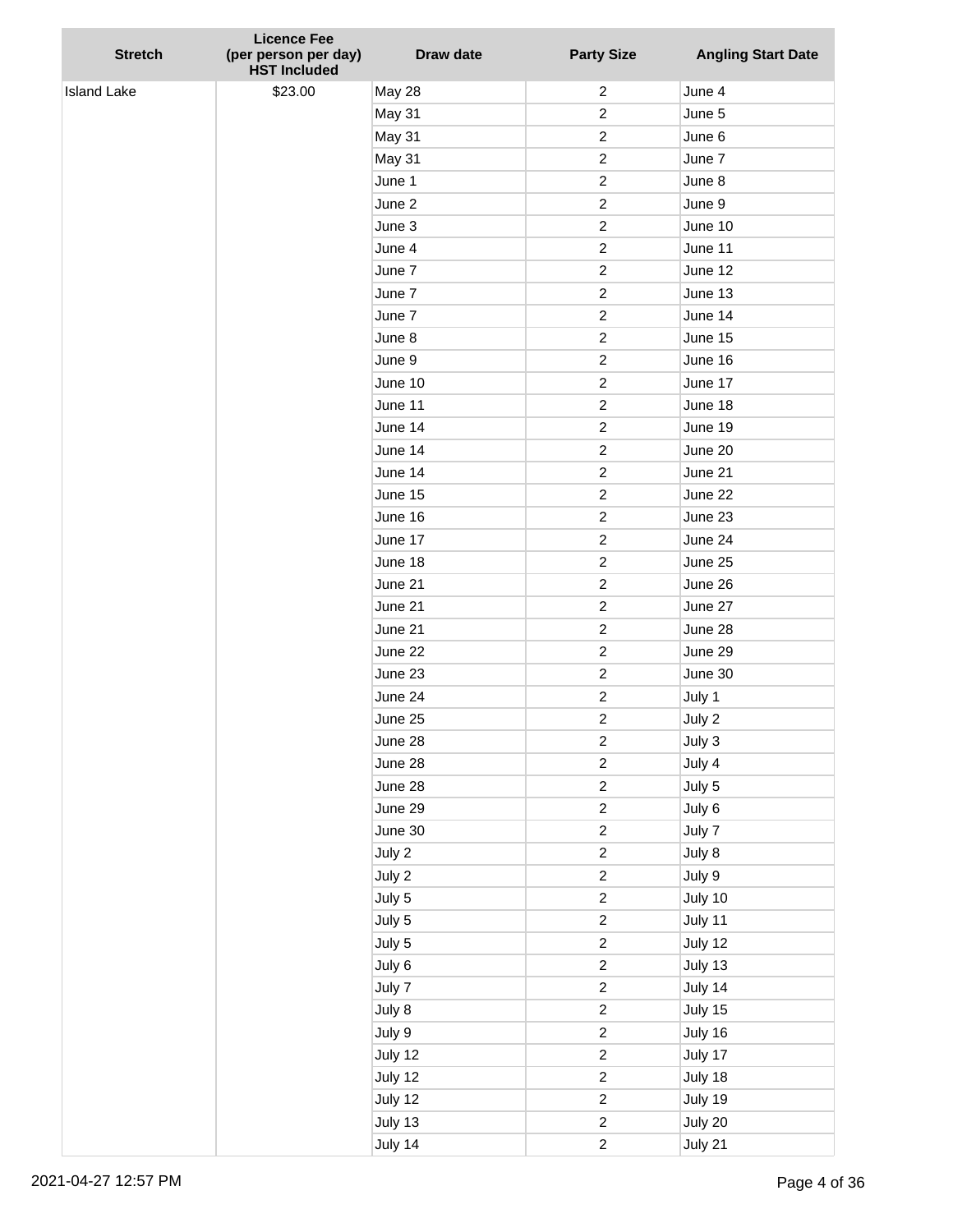| <b>Stretch</b>     | <b>Licence Fee</b><br>(per person per day) | Draw date          | <b>Party Size</b>                | <b>Angling Start Date</b> |
|--------------------|--------------------------------------------|--------------------|----------------------------------|---------------------------|
|                    | <b>HST Included</b>                        |                    |                                  |                           |
| <b>Island Lake</b> | \$23.00                                    | July 15            | $\overline{2}$<br>$\overline{c}$ | July 22                   |
|                    |                                            | July 16<br>July 19 | $\overline{2}$                   | July 23                   |
|                    |                                            |                    | $\overline{2}$                   | July 24                   |
|                    |                                            | July 19<br>July 19 | $\overline{c}$                   | July 25<br>July 26        |
|                    |                                            |                    | $\overline{c}$                   |                           |
|                    |                                            | July 20<br>July 21 | $\overline{c}$                   | July 27<br>July 28        |
|                    |                                            | July 22            | $\overline{c}$                   | July 29                   |
|                    |                                            | July 23            | $\overline{c}$                   | July 30                   |
|                    |                                            | July 26            | $\overline{c}$                   | July 31                   |
|                    |                                            | July 26            | $\overline{c}$                   | August 1                  |
|                    |                                            | July 26            | $\overline{c}$                   | August 2                  |
|                    |                                            | July 27            | $\overline{2}$                   | August 3                  |
|                    |                                            | July 28            | $\overline{2}$                   | August 4                  |
|                    |                                            | July 29            | $\overline{c}$                   | August 5                  |
|                    |                                            | July 30            | $\overline{c}$                   | August 6                  |
|                    |                                            | August 3           | $\overline{c}$                   | August 7                  |
|                    |                                            | August 3           | $\overline{2}$                   | August 8                  |
|                    |                                            | August 3           | $\overline{c}$                   | August 9                  |
|                    |                                            | August 3           | $\overline{c}$                   | August 10                 |
|                    |                                            | August 4           | $\overline{c}$                   | August 11                 |
|                    |                                            | August 5           | $\overline{c}$                   | August 12                 |
|                    |                                            | August 6           | $\overline{2}$                   | August 13                 |
|                    |                                            | August 9           | $\overline{2}$                   | August 14                 |
|                    |                                            | August 9           | $\overline{c}$                   | August 15                 |
|                    |                                            | August 9           | $\overline{c}$                   | August 16                 |
|                    |                                            | August 10          | $\overline{c}$                   | August 17                 |
|                    |                                            | August 11          | $\overline{c}$                   | August 18                 |
|                    |                                            | August 12          | $\overline{c}$                   | August 19                 |
|                    |                                            | August 13          | $\boldsymbol{2}$                 | August 20                 |
|                    |                                            | August 16          | $\overline{c}$                   | August 21                 |
|                    |                                            | August 16          | $\overline{c}$                   | August 22                 |
|                    |                                            | August 16          | $\overline{c}$                   | August 23                 |
|                    |                                            | August 17          | $\overline{2}$                   | August 24                 |
|                    |                                            | August 18          | $\overline{c}$                   | August 25                 |
|                    |                                            | August 19          | $\overline{c}$                   | August 26                 |
|                    |                                            | August 20          | $\overline{c}$                   | August 27                 |
|                    |                                            | August 23          | $\overline{c}$                   | August 28                 |
|                    |                                            | August 23          | $\overline{c}$                   | August 29                 |
|                    |                                            | August 23          | $\overline{c}$                   | August 30                 |
|                    |                                            | August 24          | $\overline{c}$                   | August 31                 |
|                    | \$14.95                                    | August 25          | $\overline{c}$                   | September 1               |
|                    |                                            | August 26          | $\overline{c}$                   | September 2               |
|                    |                                            | August 27          | $\overline{c}$                   | September 3               |
|                    |                                            | August 30          | $\overline{c}$                   | September 4               |
|                    |                                            | August 30          | $\overline{c}$                   | September 5               |
|                    |                                            | August 30          | $\overline{c}$                   | September 6               |
|                    |                                            | August 31          | $\overline{c}$                   | September 7               |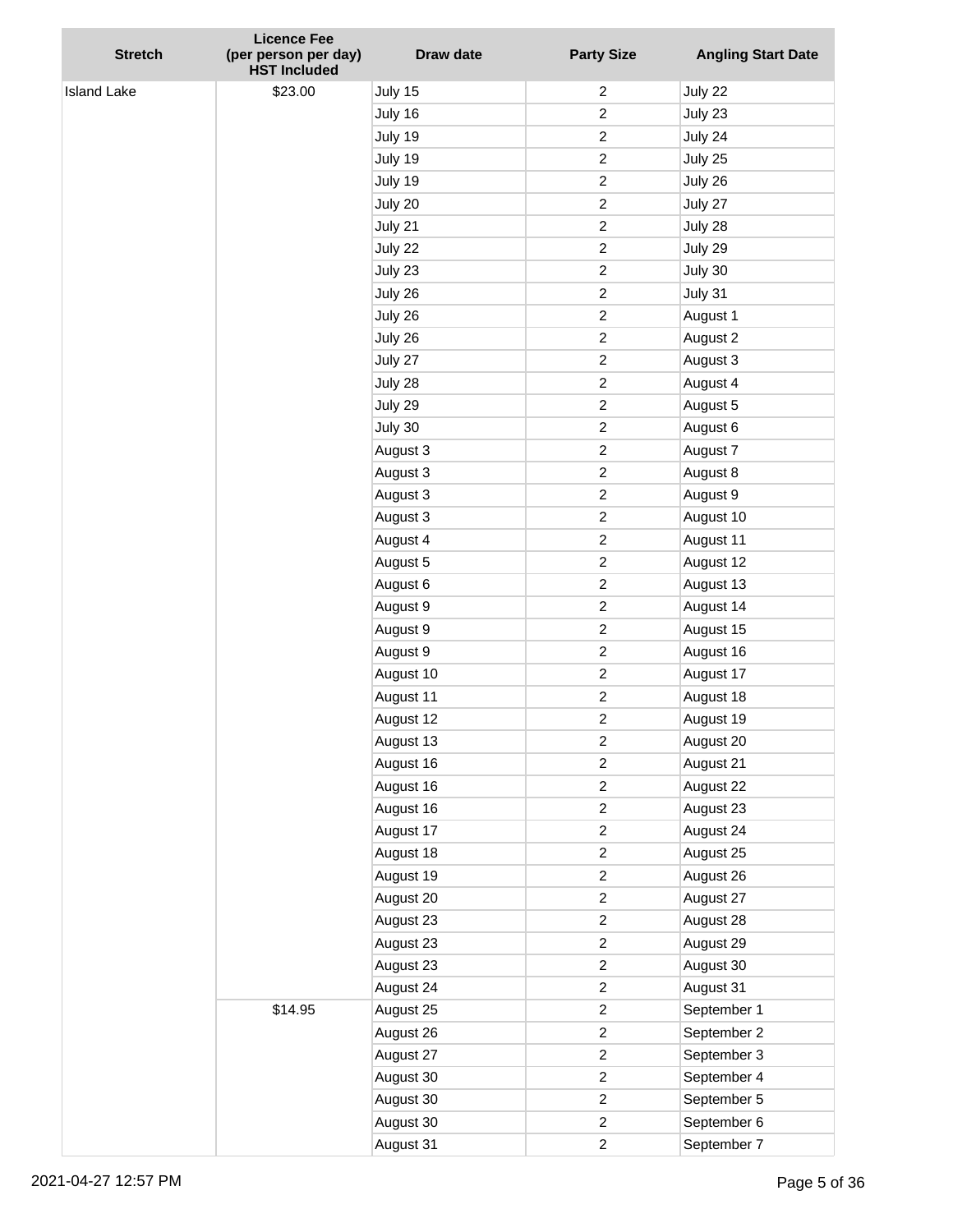| <b>Stretch</b>     | <b>Licence Fee</b><br>(per person per day)<br><b>HST Included</b> | Draw date     | <b>Party Size</b> | <b>Angling Start Date</b> |
|--------------------|-------------------------------------------------------------------|---------------|-------------------|---------------------------|
| <b>Island Lake</b> | \$14.95                                                           | September 1   | 2                 | September 8               |
|                    |                                                                   | September 2   | $\overline{c}$    | September 9               |
|                    |                                                                   | September 3   | $\overline{c}$    | September 10              |
|                    |                                                                   | September 7   | $\overline{c}$    | September 11              |
|                    |                                                                   | September 7   | $\overline{c}$    | September 12              |
|                    |                                                                   | September 7   | $\overline{c}$    | September 13              |
|                    |                                                                   | September 7   | $\overline{c}$    | September 14              |
| Kenny Lake         | \$23.00                                                           | <b>May 25</b> | $\overline{c}$    | June 1                    |
|                    |                                                                   | <b>May 26</b> | $\overline{2}$    | June 2                    |
|                    |                                                                   | May 27        | $\overline{c}$    | June 3                    |
|                    |                                                                   | May 28        | $\overline{c}$    | June 4                    |
|                    |                                                                   | May 31        | $\overline{c}$    | June 5                    |
|                    |                                                                   | May 31        | $\overline{c}$    | June 6                    |
|                    |                                                                   | May 31        | $\overline{c}$    | June 7                    |
|                    |                                                                   | June 1        | $\overline{c}$    | June 8                    |
|                    |                                                                   | June 2        | $\overline{c}$    | June 9                    |
|                    |                                                                   | June 3        | $\overline{c}$    | June 10                   |
|                    |                                                                   | June 4        | $\overline{c}$    | June 11                   |
|                    |                                                                   | June 7        | $\overline{2}$    | June 12                   |
|                    |                                                                   | June 7        | $\overline{c}$    | June 13                   |
|                    |                                                                   | June 7        | $\overline{c}$    | June 14                   |
|                    |                                                                   | June 8        | $\overline{c}$    | June 15                   |
|                    |                                                                   | June 9        | $\overline{c}$    | June 16                   |
|                    |                                                                   | June 10       | $\overline{c}$    | June 17                   |
|                    |                                                                   | June 11       | $\overline{c}$    | June 18                   |
|                    |                                                                   | June 14       | $\overline{c}$    | June 19                   |
|                    |                                                                   | June 14       | $\overline{c}$    | June 20                   |
|                    |                                                                   | June 14       | $\overline{c}$    | June 21                   |
|                    |                                                                   | June 15       | 2                 | June 22                   |
|                    |                                                                   | June 16       | $\boldsymbol{2}$  | June 23                   |
|                    |                                                                   | June 17       | $\boldsymbol{2}$  | June 24                   |
|                    |                                                                   | June 18       | $\overline{c}$    | June 25                   |
|                    |                                                                   | June 21       | $\overline{c}$    | June 26                   |
|                    |                                                                   | June 21       | $\overline{c}$    | June 27                   |
|                    |                                                                   | June 21       | $\overline{c}$    | June 28                   |
|                    |                                                                   | June 22       | $\overline{c}$    | June 29                   |
|                    |                                                                   | June 23       | $\overline{c}$    | June 30                   |
|                    |                                                                   | June 24       | $\overline{c}$    | July 1                    |
|                    |                                                                   | June 25       | $\overline{c}$    | July 2                    |
|                    |                                                                   | June 28       | $\overline{c}$    | July 3                    |
|                    |                                                                   | June 28       | $\overline{c}$    | July 4                    |
|                    |                                                                   | June 28       | $\overline{c}$    | July 5                    |
|                    |                                                                   | June 29       | $\overline{c}$    | July 6                    |
|                    |                                                                   | June 30       | $\overline{c}$    | July 7                    |
|                    |                                                                   | July 2        | $\overline{c}$    | July 8                    |
|                    |                                                                   | July 2        | $\boldsymbol{2}$  | July 9                    |
|                    |                                                                   | July 5        | $\overline{c}$    | July 10                   |
|                    |                                                                   | July 5        | $\overline{c}$    | July 11                   |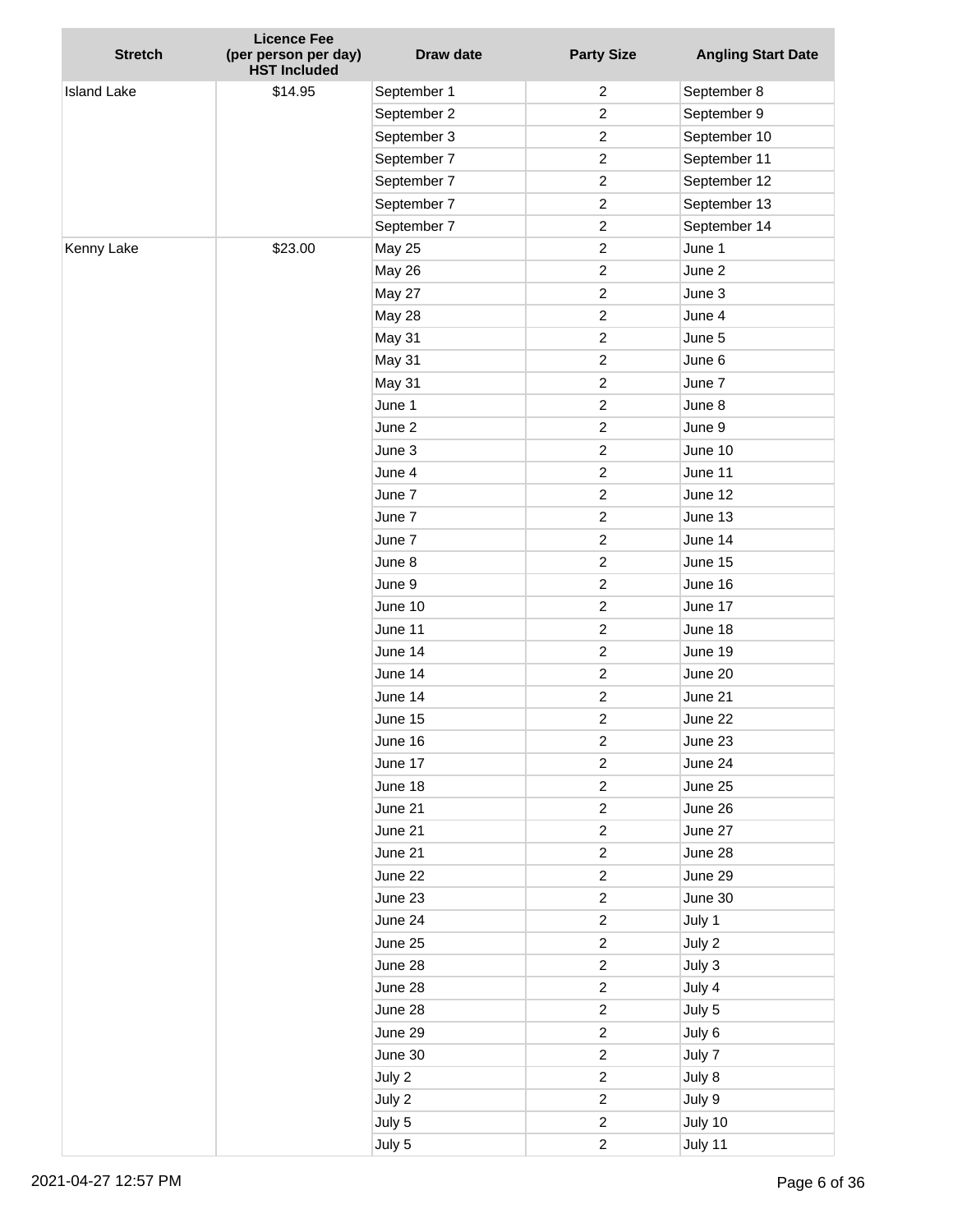| <b>Stretch</b> | <b>Licence Fee</b><br>(per person per day)<br><b>HST Included</b> | Draw date | <b>Party Size</b> | <b>Angling Start Date</b> |
|----------------|-------------------------------------------------------------------|-----------|-------------------|---------------------------|
| Kenny Lake     | \$23.00                                                           | July 5    | $\overline{c}$    | July 12                   |
|                |                                                                   | July 6    | $\boldsymbol{2}$  | July 13                   |
|                |                                                                   | July 7    | $\overline{c}$    | July 14                   |
|                |                                                                   | July 8    | $\overline{c}$    | July 15                   |
|                |                                                                   | July 9    | $\boldsymbol{2}$  | July 16                   |
|                |                                                                   | July 12   | $\overline{c}$    | July 17                   |
|                |                                                                   | July 12   | $\boldsymbol{2}$  | July 18                   |
|                |                                                                   | July 12   | $\overline{c}$    | July 19                   |
|                |                                                                   | July 13   | $\overline{c}$    | July 20                   |
|                |                                                                   | July 14   | $\overline{c}$    | July 21                   |
|                |                                                                   | July 15   | $\overline{c}$    | July 22                   |
|                |                                                                   | July 16   | $\overline{c}$    | July 23                   |
|                |                                                                   | July 19   | $\overline{c}$    | July 24                   |
|                |                                                                   | July 19   | $\overline{c}$    | July 25                   |
|                |                                                                   | July 19   | $\overline{c}$    | July 26                   |
|                |                                                                   | July 20   | $\overline{c}$    | July 27                   |
|                |                                                                   | July 21   | $\overline{c}$    | July 28                   |
|                |                                                                   | July 22   | $\overline{c}$    | July 29                   |
|                |                                                                   | July 23   | $\overline{c}$    | July 30                   |
|                |                                                                   | July 26   | $\overline{c}$    | July 31                   |
|                |                                                                   | July 26   | $\overline{c}$    | August 1                  |
|                |                                                                   | July 26   | $\overline{c}$    | August 2                  |
|                |                                                                   | July 27   | $\overline{c}$    | August 3                  |
|                |                                                                   | July 28   | $\overline{c}$    | August 4                  |
|                |                                                                   | July 29   | $\boldsymbol{2}$  | August 5                  |
|                |                                                                   | July 30   | $\overline{c}$    | August 6                  |
|                |                                                                   | August 3  | $\overline{c}$    | August 7                  |
|                |                                                                   | August 3  | $\overline{c}$    | August 8                  |
|                |                                                                   | August 3  | $\overline{c}$    | August 9                  |
|                |                                                                   | August 3  | $\overline{c}$    | August 10                 |
|                |                                                                   | August 4  | $\overline{c}$    | August 11                 |
|                |                                                                   | August 5  | $\overline{c}$    | August 12                 |
|                |                                                                   | August 6  | $\overline{c}$    | August 13                 |
|                |                                                                   | August 9  | $\overline{c}$    | August 14                 |
|                |                                                                   | August 9  | $\overline{c}$    | August 15                 |
|                |                                                                   | August 9  | $\overline{c}$    | August 16                 |
|                |                                                                   | August 10 | $\overline{c}$    | August 17                 |
|                |                                                                   | August 11 | $\overline{c}$    | August 18                 |
|                |                                                                   | August 12 | $\overline{c}$    | August 19                 |
|                |                                                                   | August 13 | $\overline{c}$    | August 20                 |
|                |                                                                   | August 16 | $\overline{c}$    | August 21                 |
|                |                                                                   | August 16 | $\overline{c}$    | August 22                 |
|                |                                                                   | August 16 | $\overline{c}$    | August 23                 |
|                |                                                                   | August 17 | $\overline{c}$    | August 24                 |
|                |                                                                   | August 18 | $\overline{c}$    | August 25                 |
|                |                                                                   | August 19 | $\overline{c}$    | August 26                 |
|                |                                                                   | August 20 | $\overline{c}$    | August 27                 |
|                |                                                                   | August 23 | $\overline{c}$    | August 28                 |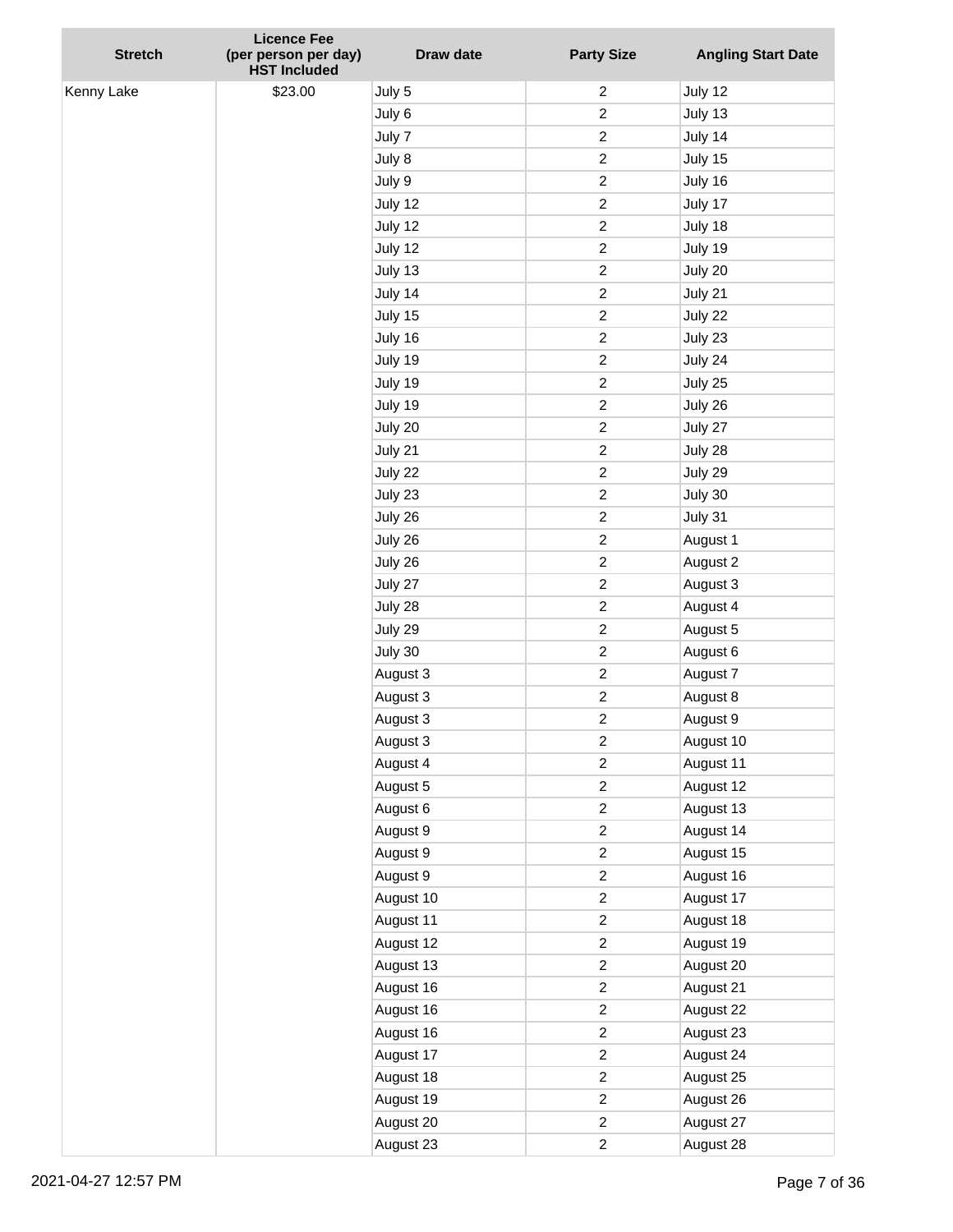| <b>Stretch</b>  | <b>Licence Fee</b><br>(per person per day)<br><b>HST Included</b> | Draw date          | <b>Party Size</b> | <b>Angling Start Date</b> |
|-----------------|-------------------------------------------------------------------|--------------------|-------------------|---------------------------|
| Kenny Lake      | \$23.00                                                           | August 23          | $\overline{c}$    | August 29                 |
|                 |                                                                   | August 23          | $\overline{c}$    | August 30                 |
|                 |                                                                   | August 24          | $\overline{c}$    | August 31                 |
|                 | \$14.95                                                           | August 25          | $\overline{c}$    | September 1               |
|                 |                                                                   | August 26          | $\boldsymbol{2}$  | September 2               |
|                 |                                                                   | August 27          | $\overline{c}$    | September 3               |
|                 |                                                                   | August 30          | $\boldsymbol{2}$  | September 4               |
|                 |                                                                   | August 30          | $\boldsymbol{2}$  | September 5               |
|                 |                                                                   | August 30          | $\boldsymbol{2}$  | September 6               |
|                 |                                                                   | August 31          | $\boldsymbol{2}$  | September 7               |
|                 |                                                                   | September 1        | $\overline{c}$    | September 8               |
|                 |                                                                   | September 2        | $\boldsymbol{2}$  | September 9               |
|                 |                                                                   | September 3        | $\overline{c}$    | September 10              |
|                 |                                                                   | September 7        | $\overline{c}$    | September 11              |
|                 |                                                                   | September 7        | $\overline{c}$    | September 12              |
|                 |                                                                   | September 7        | $\overline{c}$    | September 13              |
|                 |                                                                   | September 7        | $\boldsymbol{2}$  | September 14              |
| Peaked Mountain | \$23.00                                                           | <b>May 25</b>      | 2, 4              | June 1                    |
| Lakes           |                                                                   | May 26             | 2, 4              | June 2                    |
|                 |                                                                   | May 27             | 2, 4              | June 3                    |
|                 |                                                                   | May 28             | 2, 4              | June 4                    |
|                 |                                                                   | May 31             | 2, 4              | June 5                    |
|                 |                                                                   | May 31             | 2, 4              | June 6                    |
|                 |                                                                   | May 31             | 2, 4              | June 7                    |
|                 |                                                                   | June 1             | 2, 4              | June 8                    |
|                 |                                                                   | June 2             | 2, 4              | June 9                    |
|                 |                                                                   | June 3             | 2, 4              | June 10                   |
|                 |                                                                   | June 4             | 2, 4              | June 11                   |
|                 |                                                                   | June 7             | 2, 4              | June 12                   |
|                 |                                                                   | June 7             | 2, 4              | June 13                   |
|                 |                                                                   | June 7             | 2, 4              | June 14                   |
|                 |                                                                   | June 8             | 2, 4              | June 15                   |
|                 |                                                                   | June 9             | 2, 4              | June 16                   |
|                 |                                                                   | June 10            | 2, 4              | June 17                   |
|                 |                                                                   | June 11            | 2, 4              | June 18                   |
|                 |                                                                   | June 14            | 2, 4              | June 19                   |
|                 |                                                                   | June 14            | 2, 4              | June 20                   |
|                 |                                                                   | June 14            | 2, 4              | June 21                   |
|                 |                                                                   | June 15            | 2, 4              | June 22                   |
|                 |                                                                   | June 16            | 2, 4              | June 23                   |
|                 |                                                                   | June 17            | 2, 4              | June 24                   |
|                 |                                                                   | June 18            | 2, 4              | June 25                   |
|                 |                                                                   | June 21            | 2, 4              | June 26                   |
|                 |                                                                   | June 21            | 2, 4              | June 27                   |
|                 |                                                                   | June 21            | 2, 4              | June 28                   |
|                 |                                                                   | June 22<br>June 23 | 2, 4<br>2, 4      | June 29<br>June 30        |
|                 |                                                                   | June 24            | 2, 4              | July 1                    |
|                 |                                                                   |                    |                   |                           |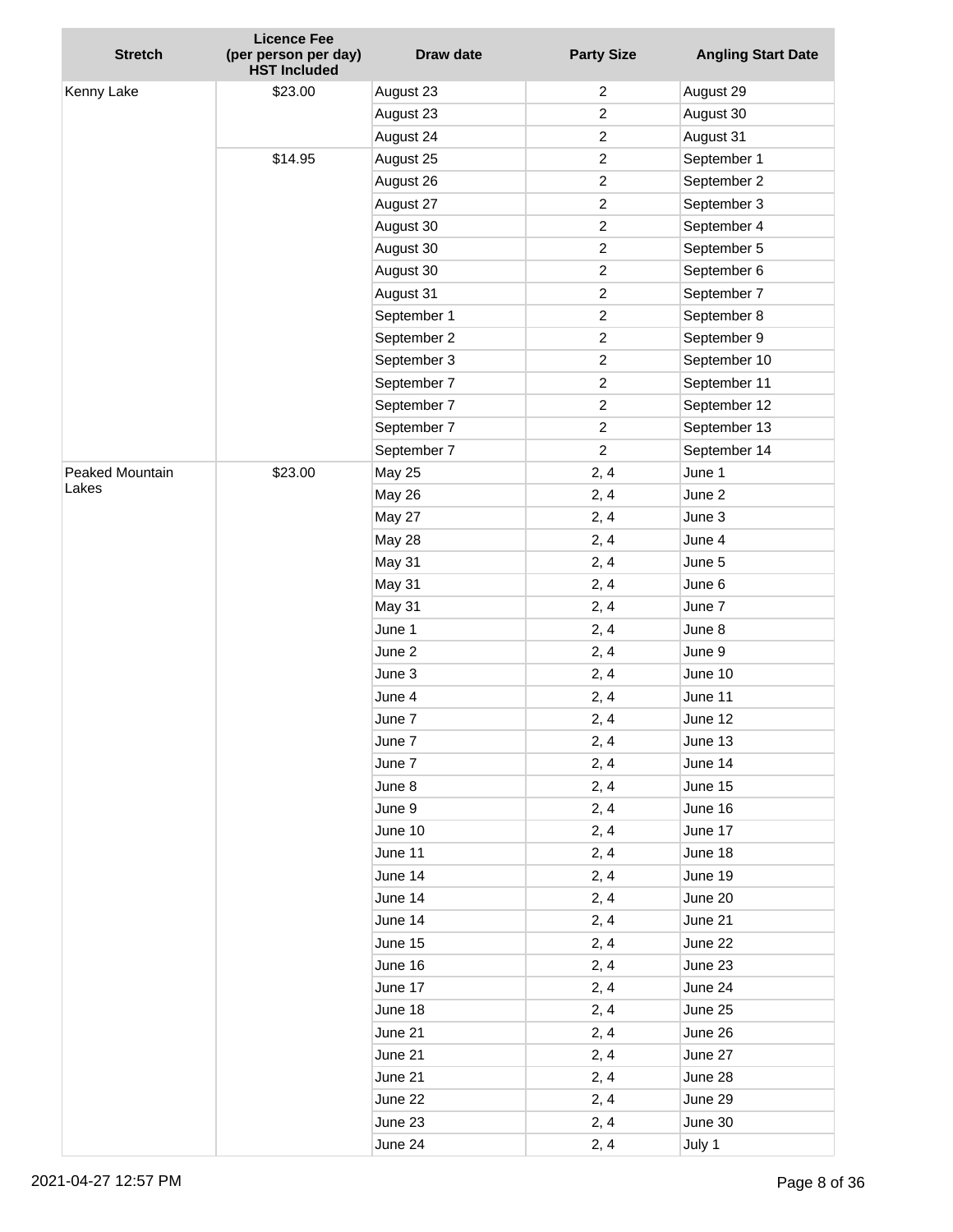|                 | <b>Licence Fee</b>                          |           |                   |                           |
|-----------------|---------------------------------------------|-----------|-------------------|---------------------------|
| <b>Stretch</b>  | (per person per day)<br><b>HST Included</b> | Draw date | <b>Party Size</b> | <b>Angling Start Date</b> |
| Peaked Mountain | \$23.00                                     | June 25   | 2, 4              | July 2                    |
| Lakes           |                                             | June 28   | 2, 4              | July 3                    |
|                 |                                             | June 28   | 2, 4              | July 4                    |
|                 |                                             | June 28   | 2, 4              | July 5                    |
|                 |                                             | June 29   | 2, 4              | July 6                    |
|                 |                                             | June 30   | 2, 4              | July 7                    |
|                 |                                             | July 2    | 2, 4              | July 8                    |
|                 |                                             | July 2    | 2, 4              | July 9                    |
|                 |                                             | July 5    | 2, 4              | July 10                   |
|                 |                                             | July 5    | 2, 4              | July 11                   |
|                 |                                             | July 5    | 2, 4              | July 12                   |
|                 |                                             | July 6    | 2, 4              | July 13                   |
|                 |                                             | July 7    | 2, 4              | July 14                   |
|                 |                                             | July 8    | 2, 4              | July 15                   |
|                 |                                             | July 9    | 2, 4              | July 16                   |
|                 |                                             | July 12   | 2, 4              | July 17                   |
|                 |                                             | July 12   | 2, 4              | July 18                   |
|                 |                                             | July 12   | 2, 4              | July 19                   |
|                 |                                             | July 13   | 2, 4              | July 20                   |
|                 |                                             | July 14   | 2, 4              | July 21                   |
|                 |                                             | July 15   | 2, 4              | July 22                   |
|                 |                                             | July 16   | 2, 4              | July 23                   |
|                 |                                             | July 19   | 2, 4              | July 24                   |
|                 |                                             | July 19   | 2, 4              | July 25                   |
|                 |                                             | July 19   | 2, 4              | July 26                   |
|                 |                                             | July 20   | 2, 4              | July 27                   |
|                 |                                             | July 21   | 2, 4              | July 28                   |
|                 |                                             | July 22   | 2, 4              | July 29                   |
|                 |                                             | July 23   | 2, 4              | July 30                   |
|                 |                                             | July 26   | 2, 4              | July 31                   |
|                 |                                             | July 26   | 2, 4              | August 1                  |
|                 |                                             | July 26   | 2, 4              | August 2                  |
|                 |                                             | July 27   | 2, 4              | August 3                  |
|                 |                                             | July 28   | 2, 4              | August 4                  |
|                 |                                             | July 29   | 2, 4              | August 5                  |
|                 |                                             | July 30   | 2, 4              | August 6                  |
|                 |                                             | August 3  | 2, 4              | August 7                  |
|                 |                                             | August 3  | 2, 4              | August 8                  |
|                 |                                             | August 3  | 2, 4              | August 9                  |
|                 |                                             | August 3  | 2, 4              | August 10                 |
|                 |                                             | August 4  | 2, 4              | August 11                 |
|                 |                                             | August 5  | 2, 4              | August 12                 |
|                 |                                             | August 6  | 2, 4              | August 13                 |
|                 |                                             | August 9  | 2, 4              | August 14                 |
|                 |                                             | August 9  | 2, 4              | August 15                 |
|                 |                                             | August 9  | 2, 4              | August 16                 |
|                 |                                             | August 10 | 2, 4              | August 17                 |
|                 |                                             | August 11 | 2, 4              | August 18                 |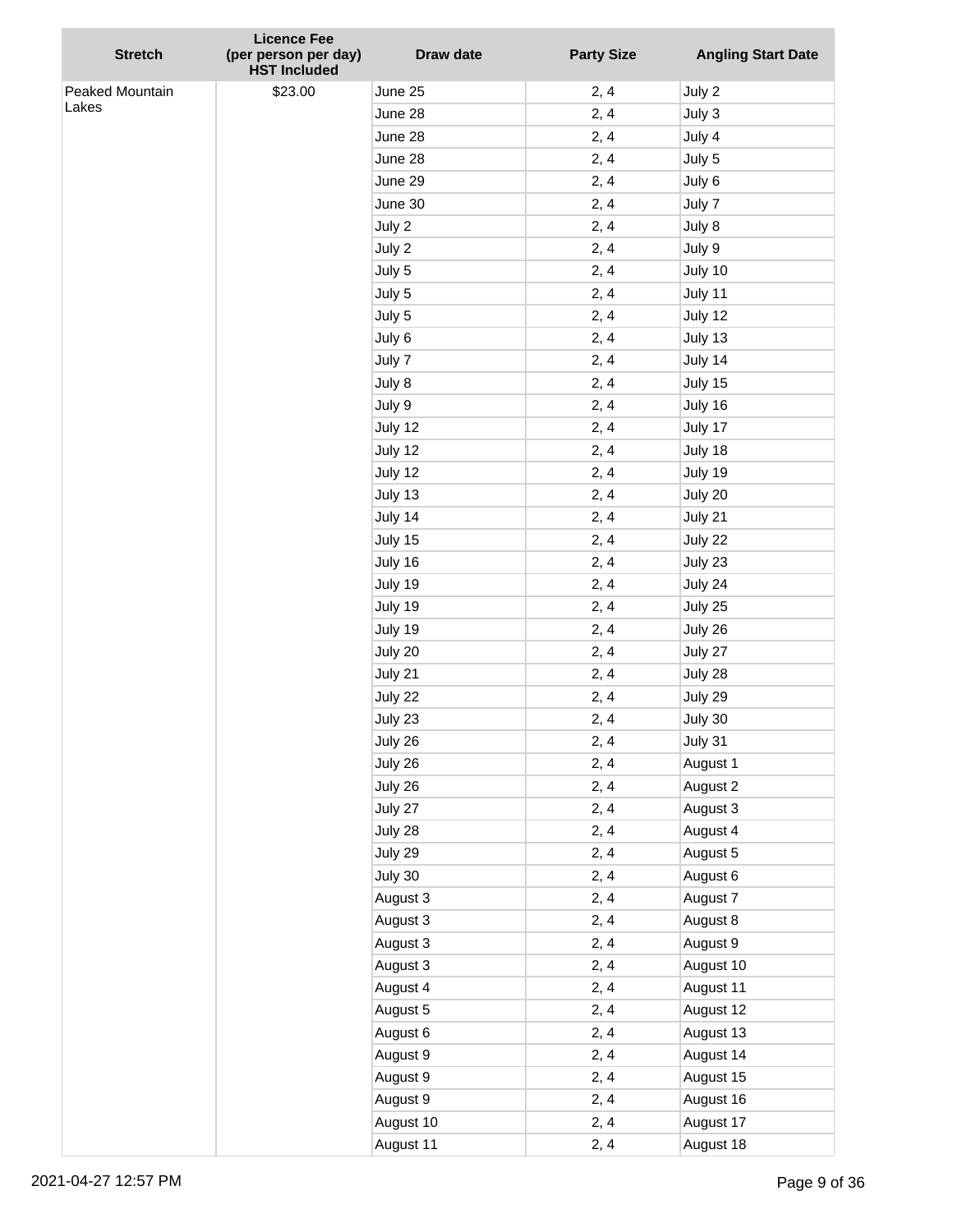| <b>Stretch</b>           | <b>Licence Fee</b><br>(per person per day) | Draw date     | <b>Party Size</b>       | <b>Angling Start Date</b> |
|--------------------------|--------------------------------------------|---------------|-------------------------|---------------------------|
|                          | <b>HST Included</b>                        |               |                         |                           |
| Peaked Mountain<br>Lakes | \$23.00                                    | August 12     | 2, 4                    | August 19                 |
|                          |                                            | August 13     | 2, 4                    | August 20                 |
|                          |                                            | August 16     | 2, 4                    | August 21                 |
|                          |                                            | August 16     | 2, 4                    | August 22                 |
|                          |                                            | August 16     | 2, 4                    | August 23                 |
|                          |                                            | August 17     | 2, 4                    | August 24                 |
|                          |                                            | August 18     | 2, 4                    | August 25                 |
|                          |                                            | August 19     | 2, 4                    | August 26                 |
|                          |                                            | August 20     | 2, 4                    | August 27                 |
|                          |                                            | August 23     | 2, 4                    | August 28                 |
|                          |                                            | August 23     | 2, 4                    | August 29                 |
|                          |                                            | August 23     | 2, 4                    | August 30                 |
|                          |                                            | August 24     | 2, 4                    | August 31                 |
|                          | \$14.95                                    | August 25     | 2, 4                    | September 1               |
|                          |                                            | August 26     | 2, 4                    | September 2               |
|                          |                                            | August 27     | 2, 4                    | September 3               |
|                          |                                            | August 30     | 2, 4                    | September 4               |
|                          |                                            | August 30     | 2, 4                    | September 5               |
|                          |                                            | August 30     | 2, 4                    | September 6               |
|                          |                                            | August 31     | 2, 4                    | September 7               |
|                          |                                            | September 1   | 2, 4                    | September 8               |
|                          |                                            | September 2   | 2, 4                    | September 9               |
|                          |                                            | September 3   | 2, 4                    | September 10              |
|                          |                                            | September 7   | 2, 4                    | September 11              |
|                          |                                            | September 7   | 2, 4                    | September 12              |
|                          |                                            | September 7   | 2, 4                    | September 13              |
|                          |                                            | September 7   | 2, 4                    | September 14              |
| Valentine Lake           | \$23.00                                    | <b>May 25</b> | $\overline{c}$          | June 1                    |
|                          |                                            | <b>May 26</b> | $\overline{c}$          | June 2                    |
|                          |                                            | <b>May 27</b> | $\overline{c}$          | June 3                    |
|                          |                                            | <b>May 28</b> | $\overline{\mathbf{c}}$ | June 4                    |
|                          |                                            | <b>May 31</b> | $\overline{c}$          | June 5                    |
|                          |                                            | May 31        | $\overline{c}$          | June 6                    |
|                          |                                            | <b>May 31</b> | $\overline{c}$          | June 7                    |
|                          |                                            | June 1        | $\overline{c}$          | June 8                    |
|                          |                                            | June 2        | $\overline{c}$          | June 9                    |
|                          |                                            | June 3        | $\overline{\mathbf{c}}$ | June 10                   |
|                          |                                            | June 4        | $\overline{\mathbf{c}}$ | June 11                   |
|                          |                                            | June 7        | $\boldsymbol{2}$        | June 12                   |
|                          |                                            | June 7        | $\overline{c}$          | June 13                   |
|                          |                                            | June 7        | 2                       | June 14                   |
|                          |                                            | June 8        | $\overline{\mathbf{c}}$ | June 15                   |
|                          |                                            | June 9        | $\overline{c}$          | June 16                   |
|                          |                                            | June 10       | $\overline{c}$          | June 17                   |
|                          |                                            | June 11       | $\overline{c}$          | June 18                   |
|                          |                                            | June 14       | $\overline{c}$          | June 19                   |
|                          |                                            | June 14       | $\overline{c}$          | June 20                   |
|                          |                                            | June 14       | $\overline{c}$          | June 21                   |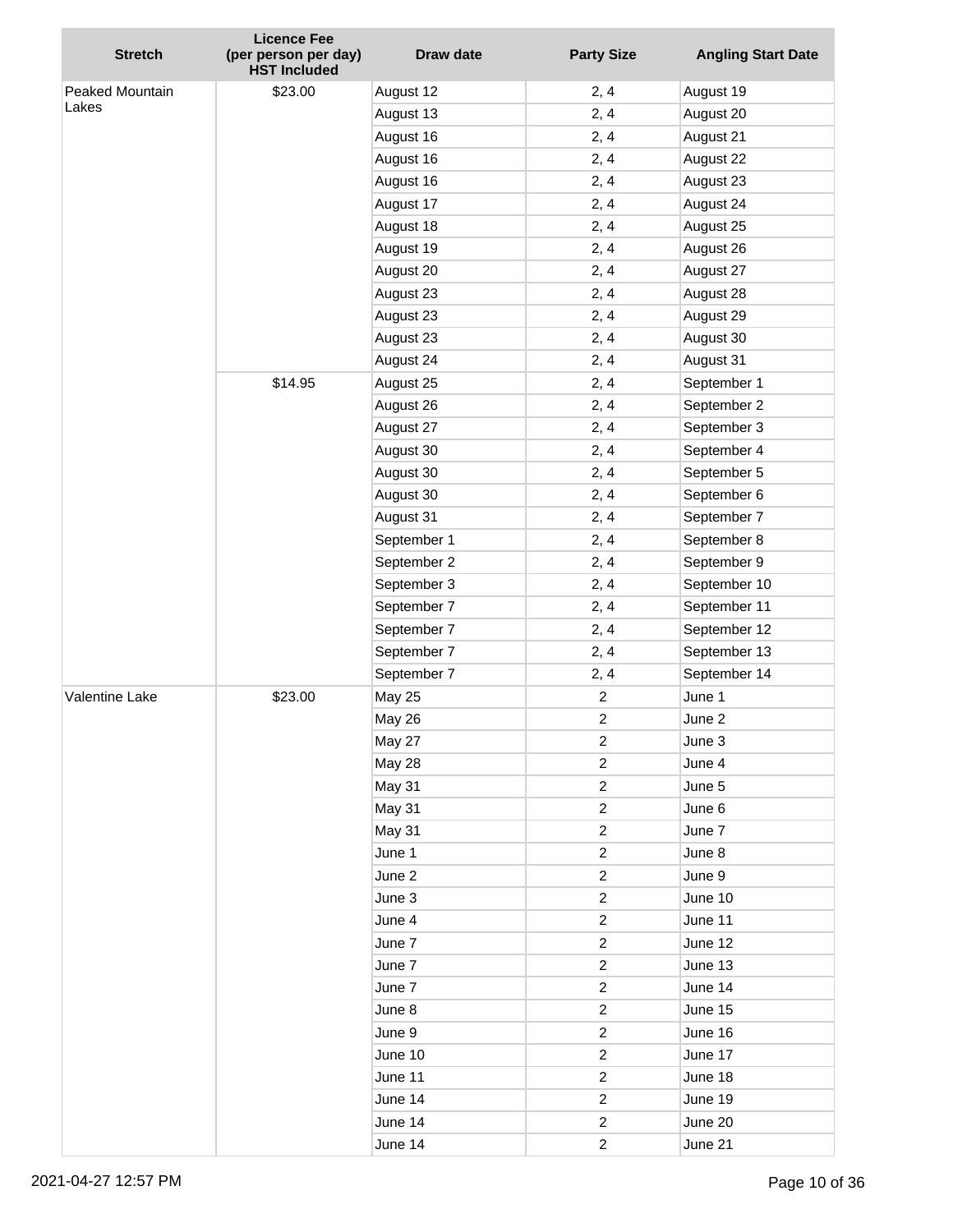| <b>Stretch</b> | <b>Licence Fee</b><br>(per person per day) | Draw date | <b>Party Size</b> | <b>Angling Start Date</b> |
|----------------|--------------------------------------------|-----------|-------------------|---------------------------|
|                | <b>HST Included</b>                        |           |                   |                           |
| Valentine Lake | \$23.00                                    | June 15   | $\overline{c}$    | June 22                   |
|                |                                            | June 16   | $\overline{c}$    | June 23                   |
|                |                                            | June 17   | $\overline{c}$    | June 24                   |
|                |                                            | June 18   | $\overline{c}$    | June 25                   |
|                |                                            | June 21   | $\overline{c}$    | June 26                   |
|                |                                            | June 21   | $\overline{c}$    | June 27                   |
|                |                                            | June 21   | $\boldsymbol{2}$  | June 28                   |
|                |                                            | June 22   | $\overline{c}$    | June 29                   |
|                |                                            | June 23   | $\overline{c}$    | June 30                   |
|                |                                            | June 24   | $\overline{c}$    | July 1                    |
|                |                                            | June 25   | $\overline{c}$    | July 2                    |
|                |                                            | June 28   | $\overline{c}$    | July 3                    |
|                |                                            | June 28   | $\overline{c}$    | July 4                    |
|                |                                            | June 28   | $\overline{c}$    | July 5                    |
|                |                                            | June 29   | $\overline{c}$    | July 6                    |
|                |                                            | June 30   | $\overline{c}$    | July 7                    |
|                |                                            | July 2    | $\overline{c}$    | July 8                    |
|                |                                            | July 2    | $\overline{c}$    | July 9                    |
|                |                                            | July 5    | $\overline{c}$    | July 10                   |
|                |                                            | July 5    | $\overline{c}$    | July 11                   |
|                |                                            | July 5    | $\overline{c}$    | July 12                   |
|                |                                            | July 6    | $\overline{c}$    | July 13                   |
|                |                                            | July 7    | $\overline{c}$    | July 14                   |
|                |                                            | July 8    | $\overline{c}$    | July 15                   |
|                |                                            | July 9    | $\boldsymbol{2}$  | July 16                   |
|                |                                            | July 12   | $\overline{c}$    | July 17                   |
|                |                                            | July 12   | $\overline{c}$    | July 18                   |
|                |                                            | July 12   | $\overline{c}$    | July 19                   |
|                |                                            | July 13   | $\overline{c}$    | July 20                   |
|                |                                            | July 14   | $\overline{c}$    | July 21                   |
|                |                                            | July 15   | $\overline{c}$    | July 22                   |
|                |                                            | July 16   | $\overline{c}$    | July 23                   |
|                |                                            | July 19   | $\overline{c}$    | July 24                   |
|                |                                            | July 19   | $\overline{c}$    | July 25                   |
|                |                                            | July 19   | $\overline{c}$    | July 26                   |
|                |                                            | July 20   | $\overline{c}$    | July 27                   |
|                |                                            | July 21   | $\overline{c}$    | July 28                   |
|                |                                            | July 22   | $\overline{c}$    | July 29                   |
|                |                                            | July 23   | $\overline{c}$    | July 30                   |
|                |                                            | July 26   | $\overline{c}$    | July 31                   |
|                |                                            | July 26   | $\overline{c}$    | August 1                  |
|                |                                            | July 26   | $\overline{c}$    | August 2                  |
|                |                                            | July 27   | $\overline{c}$    | August 3                  |
|                |                                            | July 28   | $\overline{c}$    | August 4                  |
|                |                                            | July 29   | $\overline{c}$    | August 5                  |
|                |                                            | July 30   | $\overline{c}$    | August 6                  |
|                |                                            | August 3  | $\overline{c}$    | August 7                  |
|                |                                            | August 3  | $\overline{c}$    | August 8                  |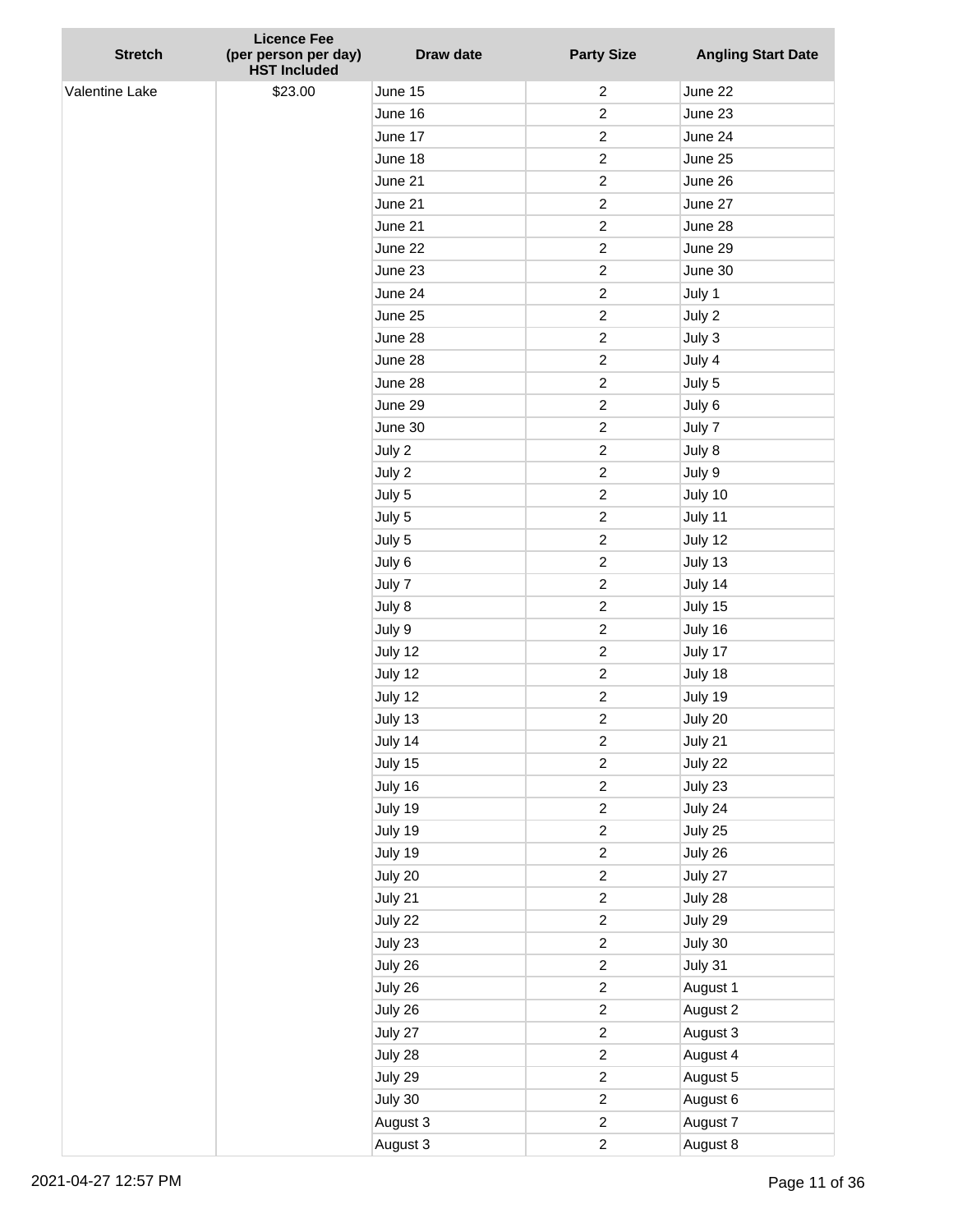| <b>Stretch</b> | <b>Licence Fee</b><br>(per person per day)<br><b>HST Included</b> | Draw date   | <b>Party Size</b> | <b>Angling Start Date</b> |
|----------------|-------------------------------------------------------------------|-------------|-------------------|---------------------------|
| Valentine Lake | \$23.00                                                           | August 3    | 2                 | August 9                  |
|                |                                                                   | August 3    | $\overline{c}$    | August 10                 |
|                |                                                                   | August 4    | $\overline{c}$    | August 11                 |
|                |                                                                   | August 5    | $\overline{c}$    | August 12                 |
|                |                                                                   | August 6    | $\overline{c}$    | August 13                 |
|                |                                                                   | August 9    | $\overline{c}$    | August 14                 |
|                |                                                                   | August 9    | $\overline{c}$    | August 15                 |
|                |                                                                   | August 9    | $\overline{c}$    | August 16                 |
|                |                                                                   | August 10   | $\overline{c}$    | August 17                 |
|                |                                                                   | August 11   | $\overline{c}$    | August 18                 |
|                |                                                                   | August 12   | $\overline{c}$    | August 19                 |
|                |                                                                   | August 13   | $\overline{c}$    | August 20                 |
|                |                                                                   | August 16   | $\overline{c}$    | August 21                 |
|                |                                                                   | August 16   | $\overline{c}$    | August 22                 |
|                |                                                                   | August 16   | $\overline{c}$    | August 23                 |
|                |                                                                   | August 17   | $\overline{c}$    | August 24                 |
|                |                                                                   | August 18   | $\overline{c}$    | August 25                 |
|                |                                                                   | August 19   | $\overline{c}$    | August 26                 |
|                |                                                                   | August 20   | $\overline{c}$    | August 27                 |
|                |                                                                   | August 23   | $\overline{c}$    | August 28                 |
|                |                                                                   | August 23   | $\overline{c}$    | August 29                 |
|                |                                                                   | August 23   | $\overline{c}$    | August 30                 |
|                |                                                                   | August 24   | $\overline{c}$    | August 31                 |
|                | \$14.95                                                           | August 25   | $\overline{c}$    | September 1               |
|                |                                                                   | August 26   | $\overline{c}$    | September 2               |
|                |                                                                   | August 27   | $\overline{c}$    | September 3               |
|                |                                                                   | August 30   | $\overline{c}$    | September 4               |
|                |                                                                   | August 30   | $\overline{c}$    | September 5               |
|                |                                                                   | August 30   | 2                 | September 6               |
|                |                                                                   | August 31   | $\boldsymbol{2}$  | September 7               |
|                |                                                                   | September 1 | $\overline{c}$    | September 8               |
|                |                                                                   | September 2 | $\overline{c}$    | September 9               |
|                |                                                                   | September 3 | $\overline{c}$    | September 10              |
|                |                                                                   | September 7 | $\overline{c}$    | September 11              |
|                |                                                                   | September 7 | $\overline{c}$    | September 12              |
|                |                                                                   | September 7 | $\overline{c}$    | September 13              |
|                |                                                                   | September 7 | $\overline{c}$    | September 14              |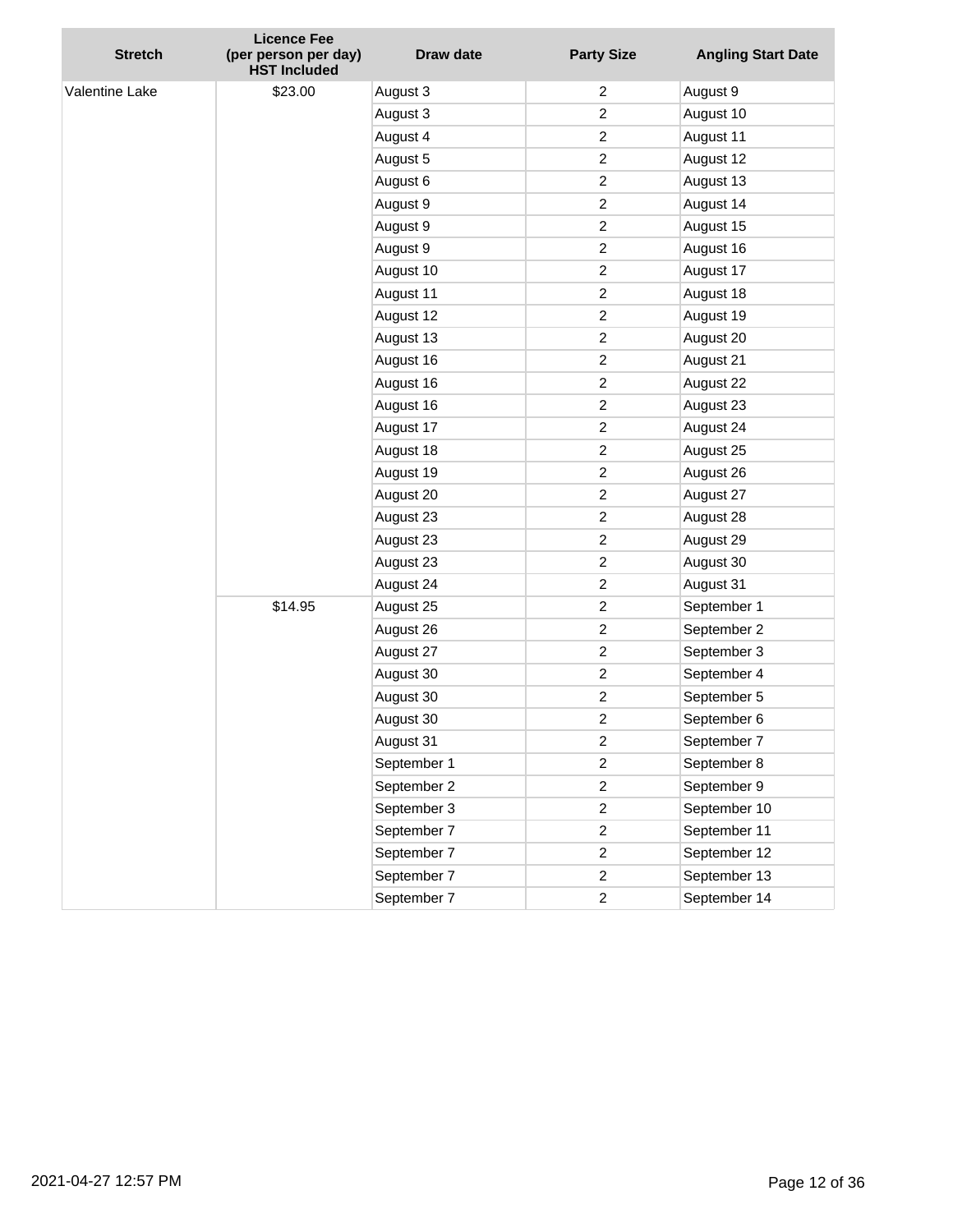|                        | 2021 Daily Crown Reserve Available Stretches - Patapedia                       |                                                                                                                                                                                                                                                                                                                                                                                                                                                      |                                  |                                                                                            |  |
|------------------------|--------------------------------------------------------------------------------|------------------------------------------------------------------------------------------------------------------------------------------------------------------------------------------------------------------------------------------------------------------------------------------------------------------------------------------------------------------------------------------------------------------------------------------------------|----------------------------------|--------------------------------------------------------------------------------------------|--|
|                        |                                                                                | <b>Step A - Random Draw Application</b>                                                                                                                                                                                                                                                                                                                                                                                                              |                                  |                                                                                            |  |
| <b>Eligibility</b>     | limit.                                                                         | Anglers whose principal place of residence is New Brunswick may apply to the Daily<br>Crown Reserve draw. Anglers are limited to two angling days per month for any specific<br>stretch of Daily Crown Reserve water obtained through the draw. Unclaimed stretches<br>booked under Steps B and C (first-come first-served bookings) do not count towards this                                                                                       |                                  |                                                                                            |  |
|                        |                                                                                | Party size must correspond to the size limit for that stretch.                                                                                                                                                                                                                                                                                                                                                                                       |                                  |                                                                                            |  |
| <b>Start</b><br>End    | Thursday May 27, 2021<br>Monday August 23, 2021                                |                                                                                                                                                                                                                                                                                                                                                                                                                                                      |                                  |                                                                                            |  |
|                        |                                                                                | \$8.05 (HST included) per angler at the time of the application, unless the angler has                                                                                                                                                                                                                                                                                                                                                               |                                  |                                                                                            |  |
| <b>Application Fee</b> | previously applied to a Crown Reserve draw that year in which case it is free. |                                                                                                                                                                                                                                                                                                                                                                                                                                                      |                                  |                                                                                            |  |
| How to apply           | business day.<br>day.                                                          | Apply seven days in advance of the desired angling date by using the online Crown<br>office between 8:30 and 11 a.m. If offices are closed seven days prior to the angling date<br>because it is the weekend or a statutory holiday applications will be accepted on the next<br>Successful applicants will be contacted by e-mail or by phone after the draw is<br>conducted between 11:00 am and 11:30 am. Payment is required by 1:00 pm the same |                                  | Reserve Portal system available at the ERD web site or by calling the appropriate District |  |
| <b>Note</b>            |                                                                                | This stretch report is updated every 5 minutes during the active booking period and is<br>not a guarantee that a listed stretch is still available for booking.<br>Stretch dates indicated with an asterisk (*) are currently in the process of being partially<br>or fully booked. Check this report again in a few minutes to determine availability.                                                                                              |                                  |                                                                                            |  |
| <b>Office</b>          | <b>Telephone</b>                                                               | <b>Primary Species</b>                                                                                                                                                                                                                                                                                                                                                                                                                               |                                  | <b>Stretches</b>                                                                           |  |
|                        |                                                                                |                                                                                                                                                                                                                                                                                                                                                                                                                                                      |                                  |                                                                                            |  |
| Campbellton (E-2)      | 506-789-2336                                                                   | Atlantic Salmon                                                                                                                                                                                                                                                                                                                                                                                                                                      | Lower Patapedia                  |                                                                                            |  |
| <b>Stretch</b>         | <b>Licence Fee</b><br>(per person per day)<br><b>HST Included</b>              | <b>Draw date</b>                                                                                                                                                                                                                                                                                                                                                                                                                                     | <b>Party Size</b>                | <b>Angling Start Date</b>                                                                  |  |
| Lower Patapedia        | \$23.00                                                                        | May 27                                                                                                                                                                                                                                                                                                                                                                                                                                               | 2                                | June 3                                                                                     |  |
|                        |                                                                                | May 31                                                                                                                                                                                                                                                                                                                                                                                                                                               | 2                                | June 7                                                                                     |  |
|                        |                                                                                | June 4                                                                                                                                                                                                                                                                                                                                                                                                                                               | 2                                | June 11                                                                                    |  |
|                        |                                                                                | June 8                                                                                                                                                                                                                                                                                                                                                                                                                                               | $\overline{c}$                   | June 15                                                                                    |  |
|                        |                                                                                | June 14                                                                                                                                                                                                                                                                                                                                                                                                                                              |                                  |                                                                                            |  |
|                        |                                                                                |                                                                                                                                                                                                                                                                                                                                                                                                                                                      | $\overline{c}$                   | June 19                                                                                    |  |
|                        |                                                                                | June 16                                                                                                                                                                                                                                                                                                                                                                                                                                              | $\overline{2}$                   | June 23                                                                                    |  |
|                        |                                                                                | June 21                                                                                                                                                                                                                                                                                                                                                                                                                                              | $\overline{2}$                   | June 27                                                                                    |  |
|                        |                                                                                | June 24                                                                                                                                                                                                                                                                                                                                                                                                                                              | $\overline{c}$                   | July 1                                                                                     |  |
|                        |                                                                                | June 28                                                                                                                                                                                                                                                                                                                                                                                                                                              | $\overline{c}$                   | July 5                                                                                     |  |
|                        |                                                                                | July 2                                                                                                                                                                                                                                                                                                                                                                                                                                               | $\overline{c}$                   | July 9                                                                                     |  |
|                        |                                                                                | July 6                                                                                                                                                                                                                                                                                                                                                                                                                                               | $\overline{c}$                   | July 13                                                                                    |  |
|                        |                                                                                | July 12                                                                                                                                                                                                                                                                                                                                                                                                                                              | $\overline{c}$                   | July 17                                                                                    |  |
|                        |                                                                                | July 14                                                                                                                                                                                                                                                                                                                                                                                                                                              | $\overline{c}$                   | July 21                                                                                    |  |
|                        |                                                                                | July 19                                                                                                                                                                                                                                                                                                                                                                                                                                              | $\overline{c}$                   | July 25                                                                                    |  |
|                        |                                                                                | July 22                                                                                                                                                                                                                                                                                                                                                                                                                                              | $\overline{c}$                   | July 29                                                                                    |  |
|                        |                                                                                | July 26                                                                                                                                                                                                                                                                                                                                                                                                                                              | $\overline{c}$                   | August 2                                                                                   |  |
|                        |                                                                                | July 30                                                                                                                                                                                                                                                                                                                                                                                                                                              | $\overline{c}$                   | August 6                                                                                   |  |
|                        |                                                                                | August 3                                                                                                                                                                                                                                                                                                                                                                                                                                             | $\overline{c}$                   | August 10                                                                                  |  |
|                        |                                                                                | August 9                                                                                                                                                                                                                                                                                                                                                                                                                                             | $\overline{2}$                   | August 14                                                                                  |  |
|                        |                                                                                | August 11<br>August 16                                                                                                                                                                                                                                                                                                                                                                                                                               | $\overline{c}$<br>$\overline{2}$ | August 18<br>August 22                                                                     |  |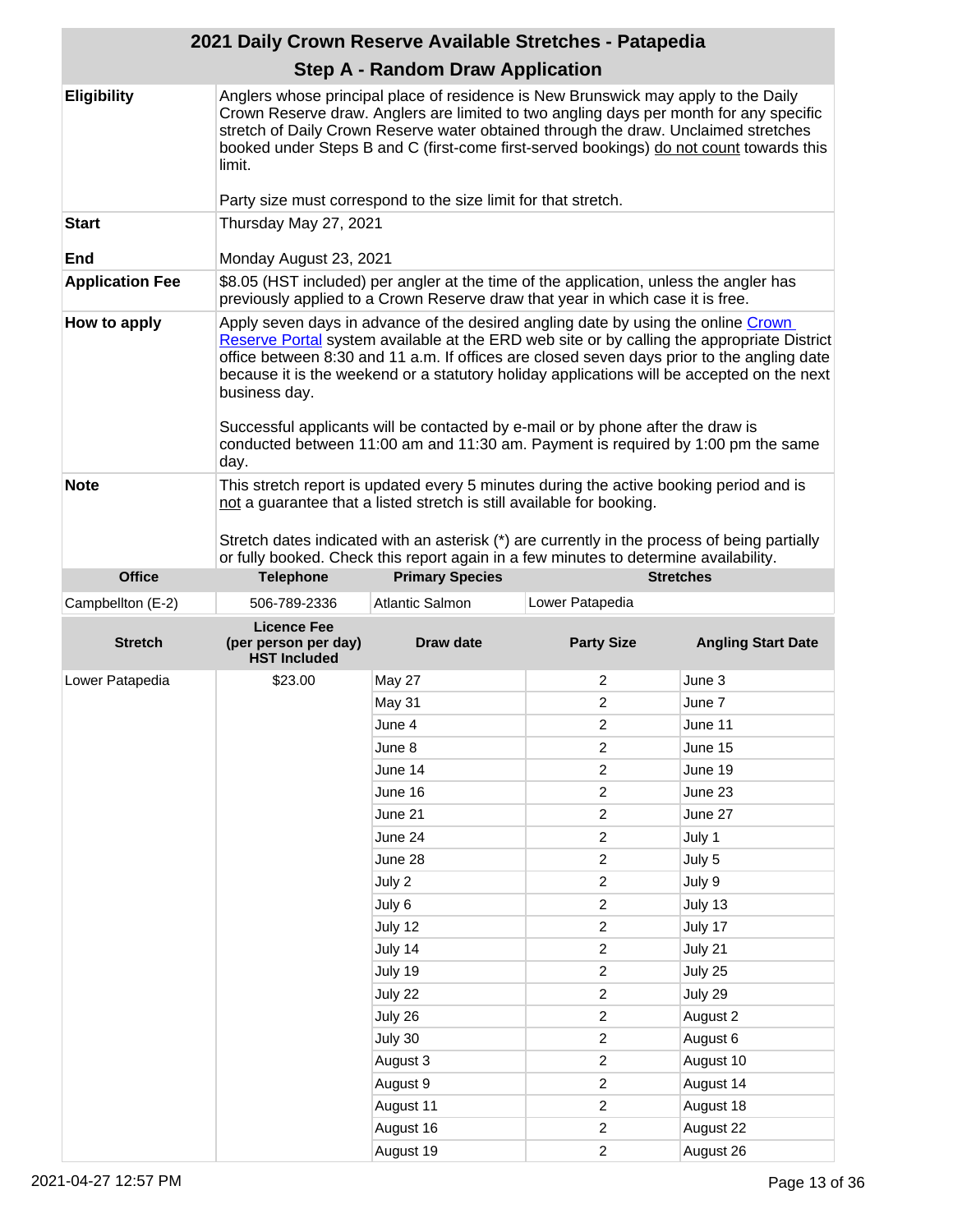| <b>Stretch</b>  | Licence Fee<br>(per person per day)<br><b>HST Included</b> | Draw date | <b>Party Size</b> | <b>Angling Start Date</b> |
|-----------------|------------------------------------------------------------|-----------|-------------------|---------------------------|
| Lower Patapedia | \$23.00                                                    | August 23 |                   | August 30                 |

|                                     | 2021 Daily Crown Reserve Available Stretches - Restigouche                                                                                                                                                                                                                                                                                                                                                                                                                                                                                                                  |                                                                                                                                                                                                                                                                                                                                                                                                                                  |                                  |                           |
|-------------------------------------|-----------------------------------------------------------------------------------------------------------------------------------------------------------------------------------------------------------------------------------------------------------------------------------------------------------------------------------------------------------------------------------------------------------------------------------------------------------------------------------------------------------------------------------------------------------------------------|----------------------------------------------------------------------------------------------------------------------------------------------------------------------------------------------------------------------------------------------------------------------------------------------------------------------------------------------------------------------------------------------------------------------------------|----------------------------------|---------------------------|
|                                     |                                                                                                                                                                                                                                                                                                                                                                                                                                                                                                                                                                             | <b>Step A - Random Draw Application</b>                                                                                                                                                                                                                                                                                                                                                                                          |                                  |                           |
| <b>Eligibility</b>                  | limit.                                                                                                                                                                                                                                                                                                                                                                                                                                                                                                                                                                      | Anglers whose principal place of residence is New Brunswick may apply to the Daily<br>Crown Reserve draw. Anglers are limited to two angling days per month for any specific<br>stretch of Daily Crown Reserve water obtained through the draw. Unclaimed stretches<br>booked under Steps B and C (first-come first-served bookings) do not count towards this<br>Party size must correspond to the size limit for that stretch. |                                  |                           |
| <b>Start</b>                        | Tuesday May 25, 2021                                                                                                                                                                                                                                                                                                                                                                                                                                                                                                                                                        |                                                                                                                                                                                                                                                                                                                                                                                                                                  |                                  |                           |
| <b>End</b>                          |                                                                                                                                                                                                                                                                                                                                                                                                                                                                                                                                                                             |                                                                                                                                                                                                                                                                                                                                                                                                                                  |                                  |                           |
| <b>Application Fee</b>              | Tuesday September 7, 2021<br>\$8.05 (HST included) per angler at the time of the application, unless the angler has                                                                                                                                                                                                                                                                                                                                                                                                                                                         |                                                                                                                                                                                                                                                                                                                                                                                                                                  |                                  |                           |
|                                     |                                                                                                                                                                                                                                                                                                                                                                                                                                                                                                                                                                             | previously applied to a Crown Reserve draw that year in which case it is free.                                                                                                                                                                                                                                                                                                                                                   |                                  |                           |
| How to apply                        | Apply seven days in advance of the desired angling date by using the online Crown<br>Reserve Portal system available at the ERD web site or by calling the appropriate District<br>office between 8:30 and 11 a.m. If offices are closed seven days prior to the angling date<br>because it is the weekend or a statutory holiday applications will be accepted on the next<br>business day.<br>Successful applicants will be contacted by e-mail or by phone after the draw is<br>conducted between 11:00 am and 11:30 am. Payment is required by 1:00 pm the same<br>day. |                                                                                                                                                                                                                                                                                                                                                                                                                                  |                                  |                           |
| <b>Note</b><br><b>Office</b>        |                                                                                                                                                                                                                                                                                                                                                                                                                                                                                                                                                                             | This stretch report is updated every 5 minutes during the active booking period and is<br>not a guarantee that a listed stretch is still available for booking.<br>Stretch dates indicated with an asterisk (*) are currently in the process of being partially<br>or fully booked. Check this report again in a few minutes to determine availability.                                                                          |                                  | <b>Stretches</b>          |
|                                     | <b>Telephone</b>                                                                                                                                                                                                                                                                                                                                                                                                                                                                                                                                                            | <b>Primary Species</b>                                                                                                                                                                                                                                                                                                                                                                                                           |                                  |                           |
| Campbellton (E-2)<br><b>Stretch</b> | 506-789-2336<br><b>Licence Fee</b><br>(per person per day)<br><b>HST Included</b>                                                                                                                                                                                                                                                                                                                                                                                                                                                                                           | Atlantic Salmon<br><b>Draw date</b>                                                                                                                                                                                                                                                                                                                                                                                              | Grog Island<br><b>Party Size</b> | <b>Angling Start Date</b> |
| Grog Island                         | \$52.90                                                                                                                                                                                                                                                                                                                                                                                                                                                                                                                                                                     | <b>May 25</b>                                                                                                                                                                                                                                                                                                                                                                                                                    | 2                                | June 1                    |
|                                     |                                                                                                                                                                                                                                                                                                                                                                                                                                                                                                                                                                             | May 26                                                                                                                                                                                                                                                                                                                                                                                                                           | 2                                | June 2                    |
|                                     |                                                                                                                                                                                                                                                                                                                                                                                                                                                                                                                                                                             | <b>May 27</b>                                                                                                                                                                                                                                                                                                                                                                                                                    | 2                                | June 3                    |
|                                     |                                                                                                                                                                                                                                                                                                                                                                                                                                                                                                                                                                             | May 28                                                                                                                                                                                                                                                                                                                                                                                                                           | $\overline{c}$                   | June 4                    |
|                                     |                                                                                                                                                                                                                                                                                                                                                                                                                                                                                                                                                                             | May 31                                                                                                                                                                                                                                                                                                                                                                                                                           | $\overline{\mathbf{c}}$          | June 5                    |
|                                     |                                                                                                                                                                                                                                                                                                                                                                                                                                                                                                                                                                             | <b>May 31</b>                                                                                                                                                                                                                                                                                                                                                                                                                    | $\overline{c}$                   | June 6                    |
|                                     |                                                                                                                                                                                                                                                                                                                                                                                                                                                                                                                                                                             | May 31                                                                                                                                                                                                                                                                                                                                                                                                                           | $\overline{c}$                   | June 7                    |
|                                     |                                                                                                                                                                                                                                                                                                                                                                                                                                                                                                                                                                             | June 1                                                                                                                                                                                                                                                                                                                                                                                                                           | $\overline{c}$                   | June 8                    |
|                                     |                                                                                                                                                                                                                                                                                                                                                                                                                                                                                                                                                                             | June 2                                                                                                                                                                                                                                                                                                                                                                                                                           | $\overline{c}$                   | June 9                    |
|                                     |                                                                                                                                                                                                                                                                                                                                                                                                                                                                                                                                                                             | June 3                                                                                                                                                                                                                                                                                                                                                                                                                           | $\overline{c}$                   | June 10                   |
|                                     |                                                                                                                                                                                                                                                                                                                                                                                                                                                                                                                                                                             | June 4                                                                                                                                                                                                                                                                                                                                                                                                                           | $\overline{c}$                   | June 11                   |
|                                     |                                                                                                                                                                                                                                                                                                                                                                                                                                                                                                                                                                             | June 7                                                                                                                                                                                                                                                                                                                                                                                                                           | $\overline{c}$                   | June 12                   |
|                                     |                                                                                                                                                                                                                                                                                                                                                                                                                                                                                                                                                                             | June 7                                                                                                                                                                                                                                                                                                                                                                                                                           | $\overline{c}$                   | June 13                   |
|                                     |                                                                                                                                                                                                                                                                                                                                                                                                                                                                                                                                                                             | June 7                                                                                                                                                                                                                                                                                                                                                                                                                           | $\overline{c}$                   | June 14                   |
|                                     |                                                                                                                                                                                                                                                                                                                                                                                                                                                                                                                                                                             | June 8                                                                                                                                                                                                                                                                                                                                                                                                                           | $\overline{c}$                   | June 15                   |
|                                     |                                                                                                                                                                                                                                                                                                                                                                                                                                                                                                                                                                             | June 9                                                                                                                                                                                                                                                                                                                                                                                                                           | $\overline{c}$                   | June 16                   |
|                                     |                                                                                                                                                                                                                                                                                                                                                                                                                                                                                                                                                                             | June 10                                                                                                                                                                                                                                                                                                                                                                                                                          | $\overline{c}$                   | June 17                   |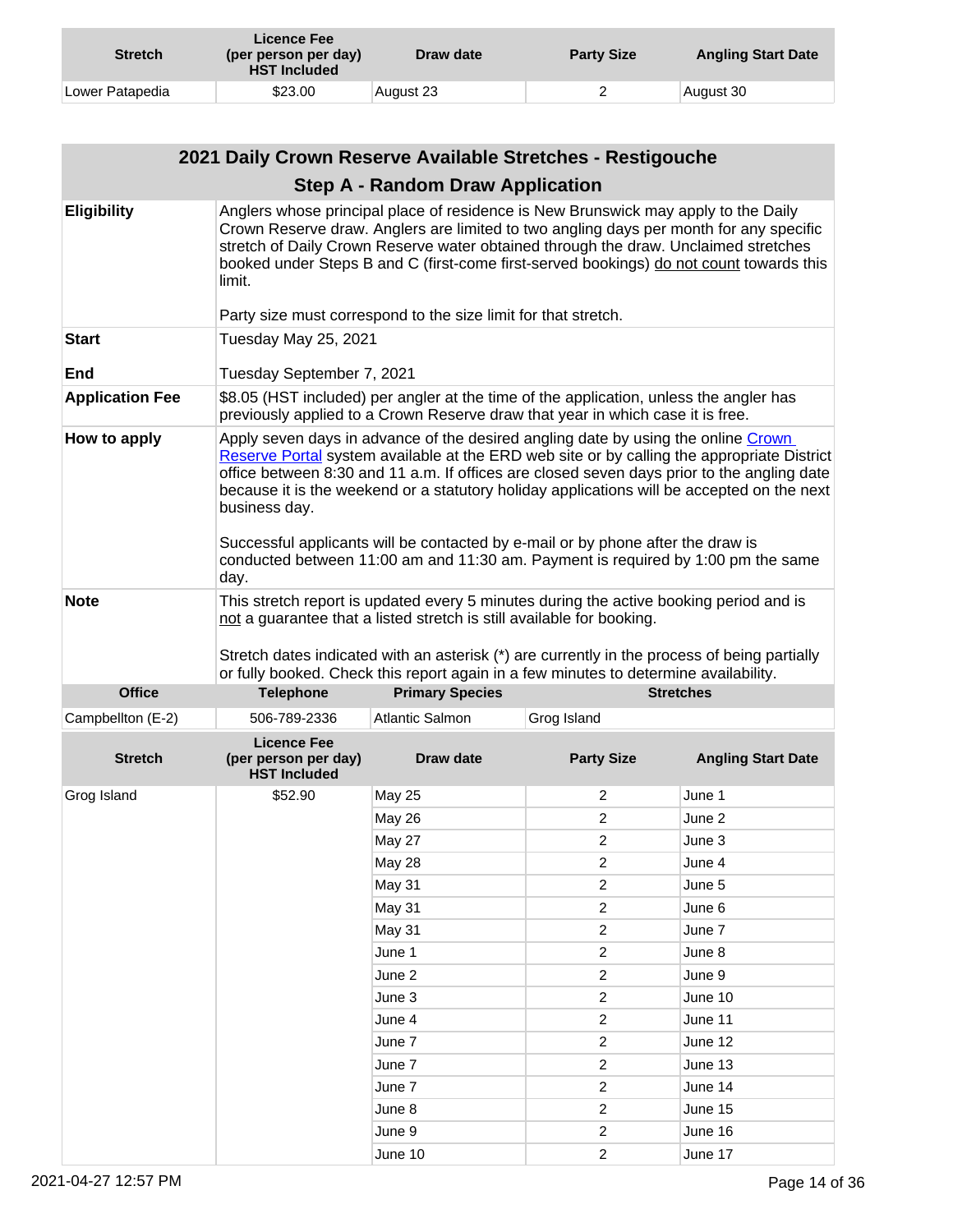| <b>Stretch</b> | <b>Licence Fee</b><br>(per person per day)<br><b>HST Included</b> | Draw date | <b>Party Size</b>                | <b>Angling Start Date</b> |
|----------------|-------------------------------------------------------------------|-----------|----------------------------------|---------------------------|
| Grog Island    | \$52.90                                                           | June 11   | $\overline{c}$                   | June 18                   |
|                |                                                                   | June 14   | $\overline{c}$                   | June 19                   |
|                |                                                                   | June 14   | $\overline{c}$                   | June 20                   |
|                |                                                                   | June 14   | $\overline{c}$                   | June 21                   |
|                |                                                                   | June 15   | $\overline{c}$                   | June 22                   |
|                |                                                                   | June 16   | $\overline{c}$                   | June 23                   |
|                |                                                                   | June 17   | $\overline{c}$                   | June 24                   |
|                |                                                                   | June 18   | $\overline{c}$                   | June 25                   |
|                |                                                                   | June 21   | $\overline{c}$                   | June 26                   |
|                |                                                                   | June 21   | $\overline{c}$                   | June 27                   |
|                |                                                                   | June 21   | $\overline{c}$                   | June 28                   |
|                |                                                                   | June 22   | $\overline{c}$                   | June 29                   |
|                |                                                                   | June 23   | $\overline{c}$                   | June 30                   |
|                |                                                                   | June 24   | $\overline{c}$                   | July 1                    |
|                |                                                                   | June 25   | $\overline{c}$                   | July 2                    |
|                |                                                                   | June 28   | $\overline{c}$                   | July 3                    |
|                |                                                                   | June 28   | $\overline{c}$                   | July 4                    |
|                |                                                                   | June 28   | $\overline{c}$                   | July 5                    |
|                |                                                                   | June 29   | $\overline{c}$                   | July 6                    |
|                |                                                                   | June 30   | $\overline{c}$                   | July 7                    |
|                |                                                                   | July 2    | $\overline{c}$                   | July 8                    |
|                |                                                                   | July 2    | $\overline{c}$                   | July 9                    |
|                |                                                                   | July 5    | $\overline{c}$                   | July 10                   |
|                |                                                                   | July 5    | $\overline{c}$                   | July 11                   |
|                |                                                                   | July 5    | $\overline{c}$                   | July 12                   |
|                |                                                                   | July 6    | $\overline{c}$                   | July 13                   |
|                |                                                                   | July 7    | $\overline{c}$                   | July 14                   |
|                |                                                                   | July 8    | $\overline{c}$                   | July 15                   |
|                |                                                                   | July 9    | $\overline{c}$                   | July 16                   |
|                |                                                                   | July 12   | $\overline{c}$                   | July 17                   |
|                |                                                                   | July 12   | $\overline{c}$                   | July 18                   |
|                |                                                                   | July 12   | $\overline{c}$                   | July 19                   |
|                |                                                                   | July 13   | $\overline{c}$                   | July 20                   |
|                |                                                                   | July 14   | $\overline{c}$                   | July 21                   |
|                |                                                                   | July 15   | $\overline{c}$                   | July 22                   |
|                |                                                                   | July 16   | $\overline{c}$                   | July 23                   |
|                |                                                                   | July 19   | $\overline{c}$                   | July 24                   |
|                |                                                                   | July 19   | $\overline{c}$                   | July 25                   |
|                |                                                                   | July 19   | $\overline{c}$                   | July 26                   |
|                |                                                                   | July 20   | $\overline{c}$                   | July 27                   |
|                |                                                                   | July 21   | $\overline{c}$                   | July 28                   |
|                |                                                                   | July 22   | $\overline{c}$                   | July 29                   |
|                |                                                                   | July 23   | $\overline{c}$                   | July 30                   |
|                |                                                                   | July 26   | $\overline{c}$                   | July 31                   |
|                |                                                                   | July 26   | $\overline{c}$                   | August 1                  |
|                |                                                                   | July 26   | $\overline{c}$                   | August 2                  |
|                |                                                                   | July 27   | $\overline{c}$<br>$\overline{c}$ | August 3                  |
|                |                                                                   | July 28   |                                  | August 4                  |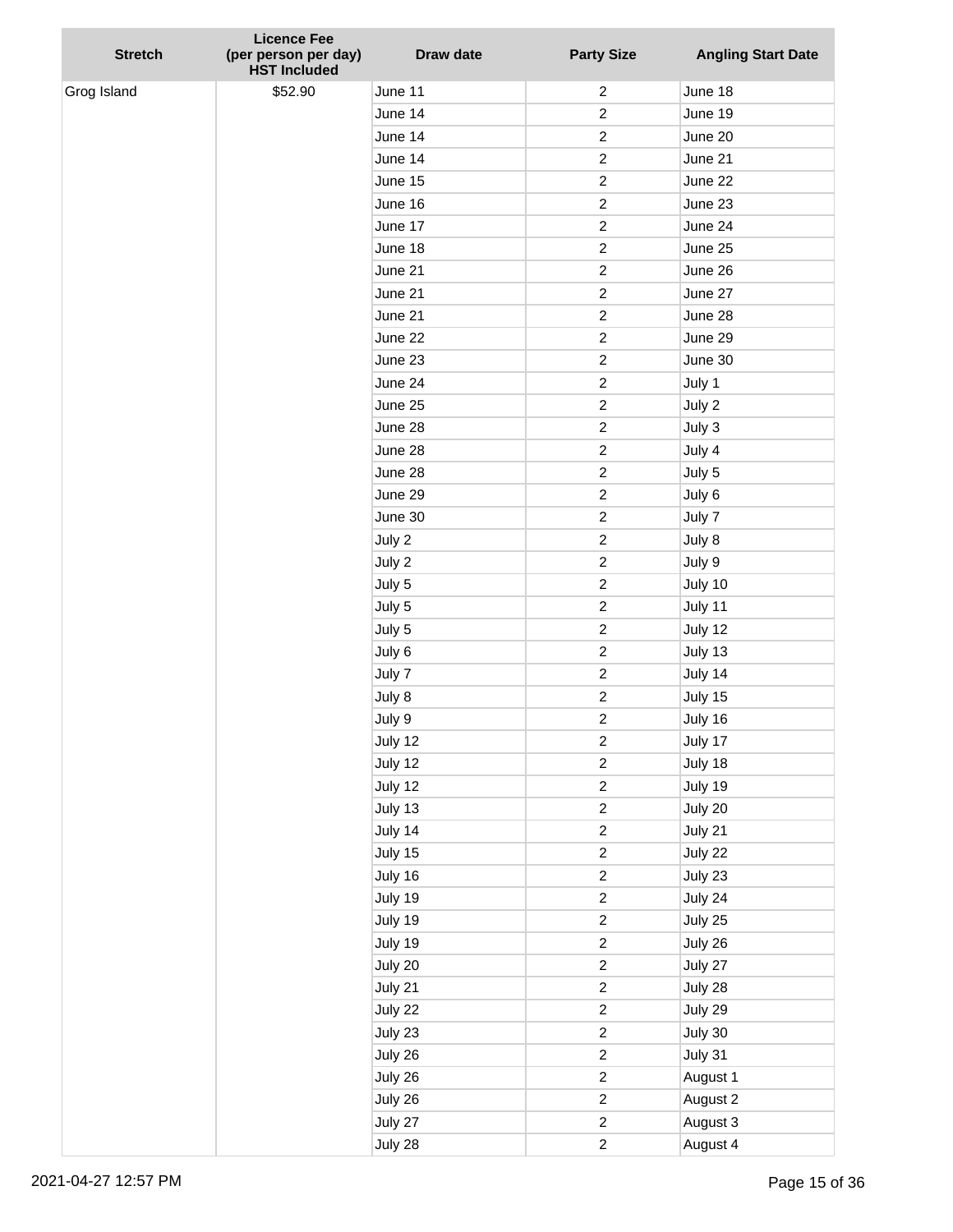| <b>Stretch</b> | <b>Licence Fee</b><br>(per person per day)<br><b>HST Included</b> | <b>Draw date</b> | <b>Party Size</b> | <b>Angling Start Date</b> |
|----------------|-------------------------------------------------------------------|------------------|-------------------|---------------------------|
| Grog Island    | \$52.90                                                           | July 29          | 2                 | August 5                  |
|                |                                                                   | July 30          | $\overline{c}$    | August 6                  |
|                |                                                                   | August 3         | $\overline{c}$    | August 7                  |
|                |                                                                   | August 3         | $\overline{c}$    | August 8                  |
|                |                                                                   | August 3         | $\overline{c}$    | August 9                  |
|                |                                                                   | August 3         | $\overline{c}$    | August 10                 |
|                |                                                                   | August 4         | $\overline{c}$    | August 11                 |
|                |                                                                   | August 5         | $\overline{c}$    | August 12                 |
|                |                                                                   | August 6         | $\overline{c}$    | August 13                 |
|                |                                                                   | August 9         | $\overline{c}$    | August 14                 |
|                |                                                                   | August 9         | $\overline{c}$    | August 15                 |
|                |                                                                   | August 9         | $\overline{c}$    | August 16                 |
|                |                                                                   | August 10        | $\overline{c}$    | August 17                 |
|                |                                                                   | August 11        | $\overline{c}$    | August 18                 |
|                |                                                                   | August 12        | $\overline{c}$    | August 19                 |
|                |                                                                   | August 13        | $\overline{c}$    | August 20                 |
|                |                                                                   | August 16        | $\overline{c}$    | August 21                 |
|                |                                                                   | August 16        | $\overline{c}$    | August 22                 |
|                |                                                                   | August 16        | $\overline{c}$    | August 23                 |
|                |                                                                   | August 17        | $\overline{c}$    | August 24                 |
|                |                                                                   | August 18        | $\overline{c}$    | August 25                 |
|                |                                                                   | August 19        | $\overline{c}$    | August 26                 |
|                |                                                                   | August 20        | $\overline{c}$    | August 27                 |
|                |                                                                   | August 23        | $\overline{c}$    | August 28                 |
|                |                                                                   | August 23        | $\overline{c}$    | August 29                 |
|                |                                                                   | August 23        | $\overline{c}$    | August 30                 |
|                |                                                                   | August 24        | $\overline{c}$    | August 31                 |
|                | \$35.65                                                           | August 25        | $\overline{c}$    | September 1               |
|                |                                                                   | August 26        | $\overline{c}$    | September 2               |
|                |                                                                   | August 27        | $\overline{c}$    | September 3               |
|                |                                                                   | August 30        | $\overline{c}$    | September 4               |
|                |                                                                   | August 30        | $\overline{c}$    | September 5               |
|                |                                                                   | August 30        | $\overline{c}$    | September 6               |
|                |                                                                   | August 31        | $\overline{c}$    | September 7               |
|                |                                                                   | September 1      | $\overline{c}$    | September 8               |
|                |                                                                   | September 2      | $\overline{c}$    | September 9               |
|                |                                                                   | September 3      | $\overline{c}$    | September 10              |
|                |                                                                   | September 7      | $\overline{c}$    | September 11              |
|                |                                                                   | September 7      | $\overline{c}$    | September 12              |
|                |                                                                   | September 7      | $\overline{c}$    | September 13              |
|                |                                                                   | September 7      | $\overline{c}$    | September 14              |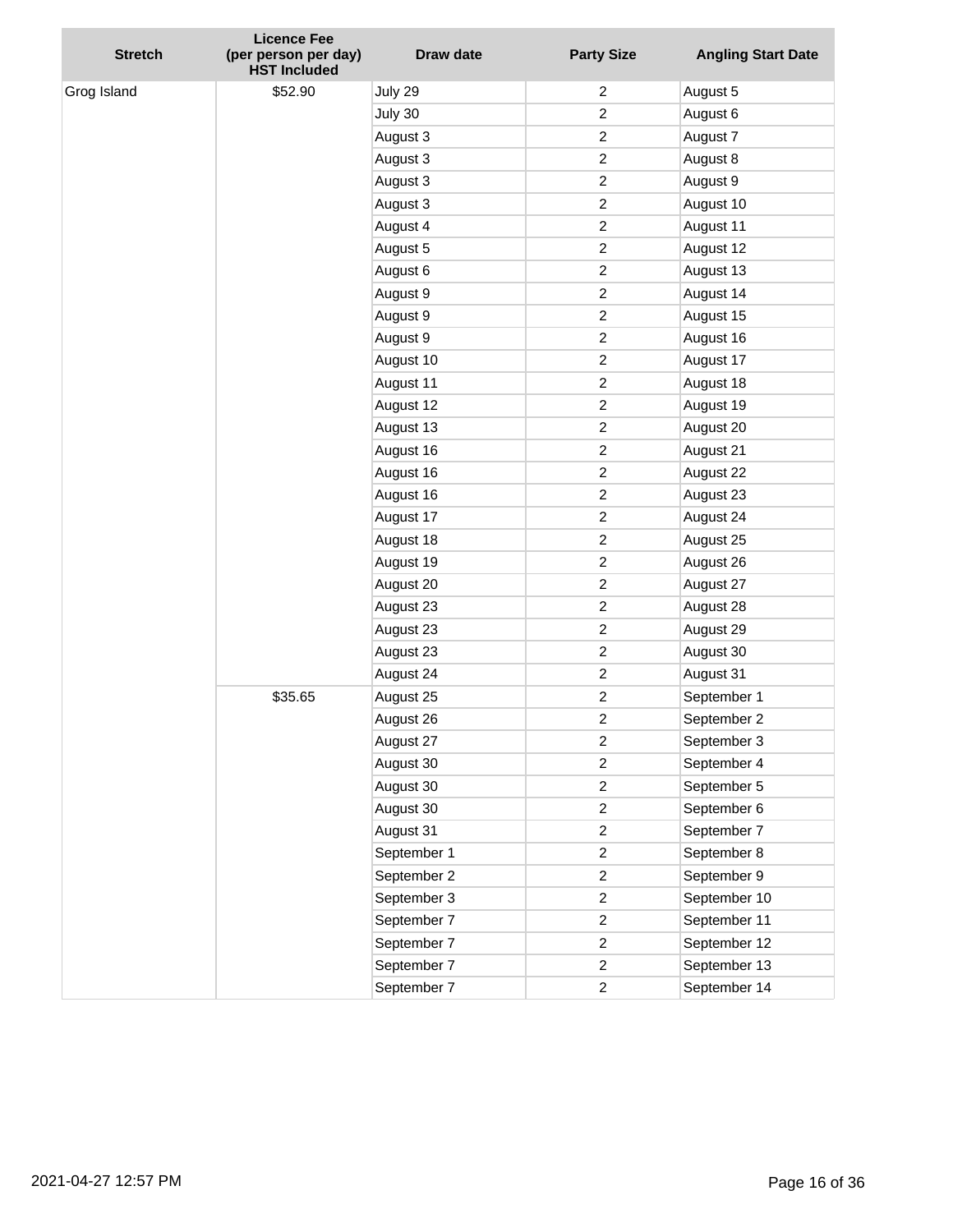|                        | 2021 Daily Crown Reserve Available Stretches - Upsalquitch                     |                                                                                                                                                                                                                                                                                                                                                                                                                                                      |                    |                                                                                            |  |
|------------------------|--------------------------------------------------------------------------------|------------------------------------------------------------------------------------------------------------------------------------------------------------------------------------------------------------------------------------------------------------------------------------------------------------------------------------------------------------------------------------------------------------------------------------------------------|--------------------|--------------------------------------------------------------------------------------------|--|
|                        |                                                                                | <b>Step A - Random Draw Application</b>                                                                                                                                                                                                                                                                                                                                                                                                              |                    |                                                                                            |  |
| <b>Eligibility</b>     | limit.                                                                         | Anglers whose principal place of residence is New Brunswick may apply to the Daily<br>Crown Reserve draw. Anglers are limited to two angling days per month for any specific<br>stretch of Daily Crown Reserve water obtained through the draw. Unclaimed stretches<br>booked under Steps B and C (first-come first-served bookings) do not count towards this                                                                                       |                    |                                                                                            |  |
|                        |                                                                                | Party size must correspond to the size limit for that stretch.                                                                                                                                                                                                                                                                                                                                                                                       |                    |                                                                                            |  |
| <b>Start</b><br>End    | Tuesday May 25, 2021<br>Tuesday September 7, 2021                              |                                                                                                                                                                                                                                                                                                                                                                                                                                                      |                    |                                                                                            |  |
|                        |                                                                                | \$8.05 (HST included) per angler at the time of the application, unless the angler has                                                                                                                                                                                                                                                                                                                                                               |                    |                                                                                            |  |
| <b>Application Fee</b> | previously applied to a Crown Reserve draw that year in which case it is free. |                                                                                                                                                                                                                                                                                                                                                                                                                                                      |                    |                                                                                            |  |
| How to apply           | business day.<br>day.                                                          | Apply seven days in advance of the desired angling date by using the online Crown<br>office between 8:30 and 11 a.m. If offices are closed seven days prior to the angling date<br>because it is the weekend or a statutory holiday applications will be accepted on the next<br>Successful applicants will be contacted by e-mail or by phone after the draw is<br>conducted between 11:00 am and 11:30 am. Payment is required by 1:00 pm the same |                    | Reserve Portal system available at the ERD web site or by calling the appropriate District |  |
| <b>Note</b>            |                                                                                | This stretch report is updated every 5 minutes during the active booking period and is<br>not a guarantee that a listed stretch is still available for booking.<br>Stretch dates indicated with an asterisk (*) are currently in the process of being partially<br>or fully booked. Check this report again in a few minutes to determine availability.                                                                                              |                    |                                                                                            |  |
| <b>Office</b>          | <b>Telephone</b>                                                               | <b>Primary Species</b>                                                                                                                                                                                                                                                                                                                                                                                                                               |                    | <b>Stretches</b>                                                                           |  |
| Campbellton (E-2)      | 506-789-2336                                                                   | Atlantic Salmon                                                                                                                                                                                                                                                                                                                                                                                                                                      | <b>Berry Brook</b> |                                                                                            |  |
|                        |                                                                                |                                                                                                                                                                                                                                                                                                                                                                                                                                                      |                    |                                                                                            |  |
| <b>Stretch</b>         | <b>Licence Fee</b><br>(per person per day)<br><b>HST Included</b>              | <b>Draw date</b>                                                                                                                                                                                                                                                                                                                                                                                                                                     | <b>Party Size</b>  | <b>Angling Start Date</b>                                                                  |  |
| <b>Berry Brook</b>     | \$52.90                                                                        | <b>May 25</b>                                                                                                                                                                                                                                                                                                                                                                                                                                        | 2, 4               | June 1                                                                                     |  |
|                        |                                                                                | May 26                                                                                                                                                                                                                                                                                                                                                                                                                                               | 2, 4               | June 2                                                                                     |  |
|                        |                                                                                | May 27                                                                                                                                                                                                                                                                                                                                                                                                                                               | 2, 4               | June 3                                                                                     |  |
|                        |                                                                                | <b>May 28</b>                                                                                                                                                                                                                                                                                                                                                                                                                                        | 2, 4               | June 4                                                                                     |  |
|                        |                                                                                | May 31                                                                                                                                                                                                                                                                                                                                                                                                                                               |                    | June 5                                                                                     |  |
|                        |                                                                                |                                                                                                                                                                                                                                                                                                                                                                                                                                                      | 2, 4               |                                                                                            |  |
|                        |                                                                                | May 31                                                                                                                                                                                                                                                                                                                                                                                                                                               | 2, 4               | June 6<br>June 7                                                                           |  |
|                        |                                                                                | May 31                                                                                                                                                                                                                                                                                                                                                                                                                                               | 2, 4               |                                                                                            |  |
|                        |                                                                                | June 1                                                                                                                                                                                                                                                                                                                                                                                                                                               | 2, 4               | June 8                                                                                     |  |
|                        |                                                                                | June 2                                                                                                                                                                                                                                                                                                                                                                                                                                               | 2, 4               | June 9                                                                                     |  |
|                        |                                                                                | June 3                                                                                                                                                                                                                                                                                                                                                                                                                                               | 2, 4               | June 10                                                                                    |  |
|                        |                                                                                | June 4                                                                                                                                                                                                                                                                                                                                                                                                                                               | 2, 4               | June 11                                                                                    |  |
|                        |                                                                                | June 7                                                                                                                                                                                                                                                                                                                                                                                                                                               | 2, 4               | June 12                                                                                    |  |
|                        |                                                                                | June 7                                                                                                                                                                                                                                                                                                                                                                                                                                               | 2, 4               | June 13                                                                                    |  |
|                        |                                                                                | June 7                                                                                                                                                                                                                                                                                                                                                                                                                                               | 2, 4               | June 14                                                                                    |  |
|                        |                                                                                | June 8                                                                                                                                                                                                                                                                                                                                                                                                                                               | 2, 4               | June 15                                                                                    |  |
|                        |                                                                                | June 9                                                                                                                                                                                                                                                                                                                                                                                                                                               | 2, 4               | June 16                                                                                    |  |
|                        |                                                                                | June 10                                                                                                                                                                                                                                                                                                                                                                                                                                              | 2, 4               | June 17                                                                                    |  |
|                        |                                                                                | June 11                                                                                                                                                                                                                                                                                                                                                                                                                                              | 2, 4               | June 18                                                                                    |  |
|                        |                                                                                | June 14                                                                                                                                                                                                                                                                                                                                                                                                                                              | 2, 4               | June 19                                                                                    |  |
|                        |                                                                                | June 14<br>June 14                                                                                                                                                                                                                                                                                                                                                                                                                                   | 2, 4<br>2, 4       | June 20<br>June 21                                                                         |  |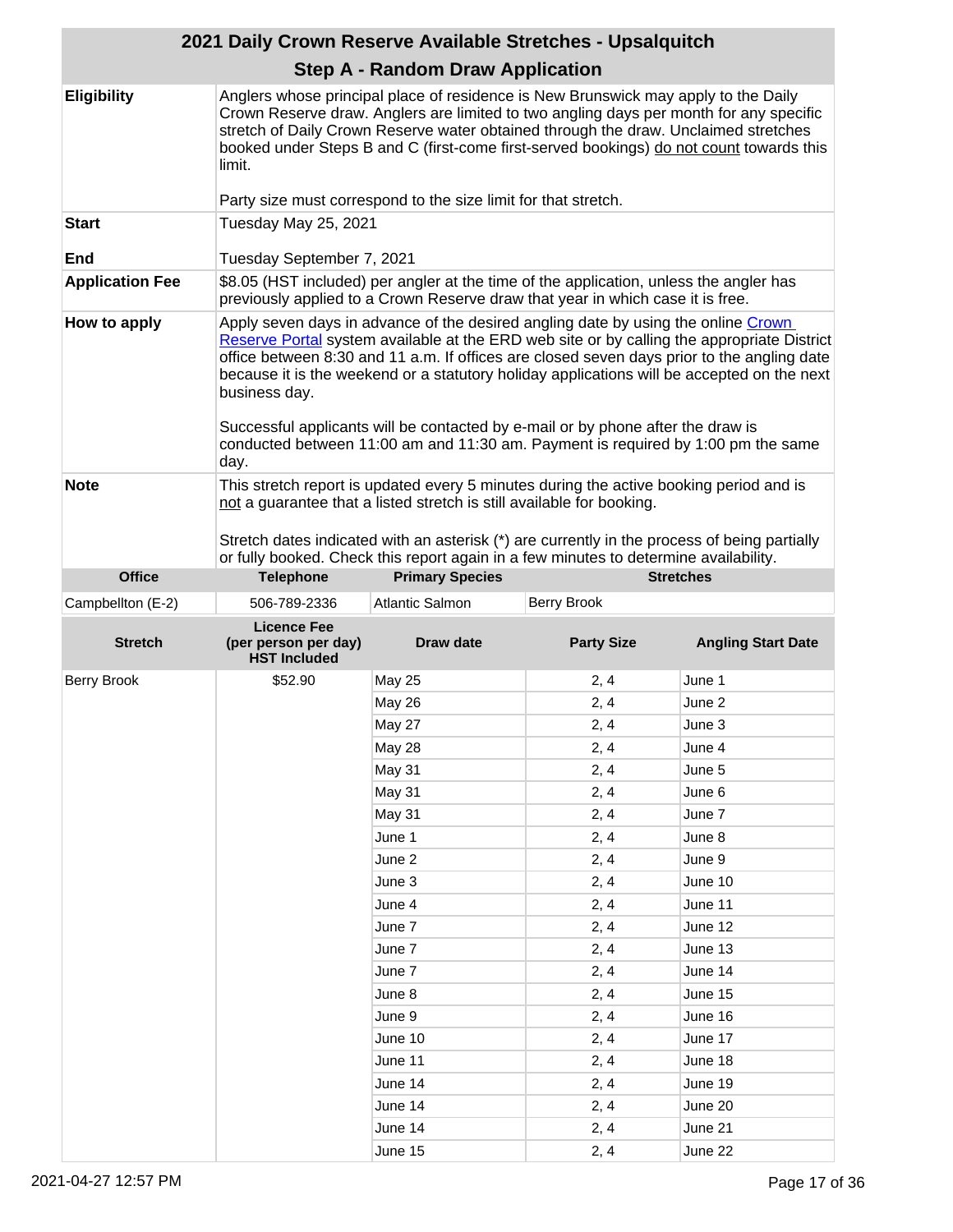| <b>Stretch</b> | <b>Licence Fee</b><br>(per person per day) | Draw date          | <b>Party Size</b> | <b>Angling Start Date</b> |
|----------------|--------------------------------------------|--------------------|-------------------|---------------------------|
|                | <b>HST Included</b>                        |                    |                   |                           |
| Berry Brook    | \$52.90                                    | June 16            | 2, 4              | June 23<br>June 24        |
|                |                                            | June 17            | 2, 4<br>2, 4      | June 25                   |
|                |                                            | June 18<br>June 21 |                   | June 26                   |
|                |                                            |                    | 2, 4              | June 27                   |
|                |                                            | June 21            | 2, 4              |                           |
|                |                                            | June 21            | 2, 4              | June 28<br>June 29        |
|                |                                            | June 22            | 2, 4              |                           |
|                |                                            | June 23            | 2, 4              | June 30                   |
|                |                                            | June 24            | 2, 4              | July 1                    |
|                |                                            | June 25            | 2, 4              | July 2                    |
|                |                                            | June 28            | 2, 4              | July 3                    |
|                |                                            | June 28            | 2, 4              | July 4                    |
|                |                                            | June 28            | 2, 4              | July 5                    |
|                |                                            | June 29            | 2, 4              | July 6                    |
|                |                                            | June 30            | 2, 4              | July 7                    |
|                |                                            | July 2             | 2, 4              | July 8                    |
|                |                                            | July 2             | 2, 4              | July 9                    |
|                |                                            | July 5             | 2, 4              | July 10                   |
|                |                                            | July 5             | 2, 4              | July 11                   |
|                |                                            | July 5             | 2, 4              | July 12                   |
|                |                                            | July 6             | 2, 4              | July 13                   |
|                |                                            | July 7             | 2, 4              | July 14                   |
|                |                                            | July 8             | 2, 4              | July 15                   |
|                |                                            | July 9             | 2, 4              | July 16                   |
|                |                                            | July 12            | 2, 4              | July 17                   |
|                |                                            | July 12            | 2, 4              | July 18                   |
|                |                                            | July 12            | 2, 4              | July 19                   |
|                |                                            | July 13            | 2, 4              | July 20                   |
|                |                                            | July 14            | 2, 4              | July 21                   |
|                |                                            | July 15            | 2, 4              | July 22                   |
|                |                                            | July 16            | 2, 4              | July 23                   |
|                |                                            | July 19            | 2, 4              | July 24                   |
|                |                                            | July 19            | 2, 4              | July 25                   |
|                |                                            | July 19            | 2, 4              | July 26                   |
|                |                                            | July 20            | 2, 4              | July 27                   |
|                |                                            | July 21            | 2, 4              | July 28                   |
|                |                                            | July 22            | 2, 4              | July 29                   |
|                |                                            | July 23            | 2, 4              | July 30                   |
|                |                                            | July 26            | 2, 4              | July 31                   |
|                |                                            | July 26            | 2, 4              | August 1                  |
|                |                                            | July 26            | 2, 4              | August 2                  |
|                |                                            | July 27            | 2, 4              | August 3                  |
|                |                                            | July 28            | 2, 4              | August 4                  |
|                |                                            | July 29            | 2, 4              | August 5                  |
|                |                                            | July 30            | 2, 4              | August 6                  |
|                |                                            | August 3           | 2, 4              | August 7                  |
|                |                                            | August 3           | 2, 4              | August 8                  |
|                |                                            | August 3           | 2, 4              | August 9                  |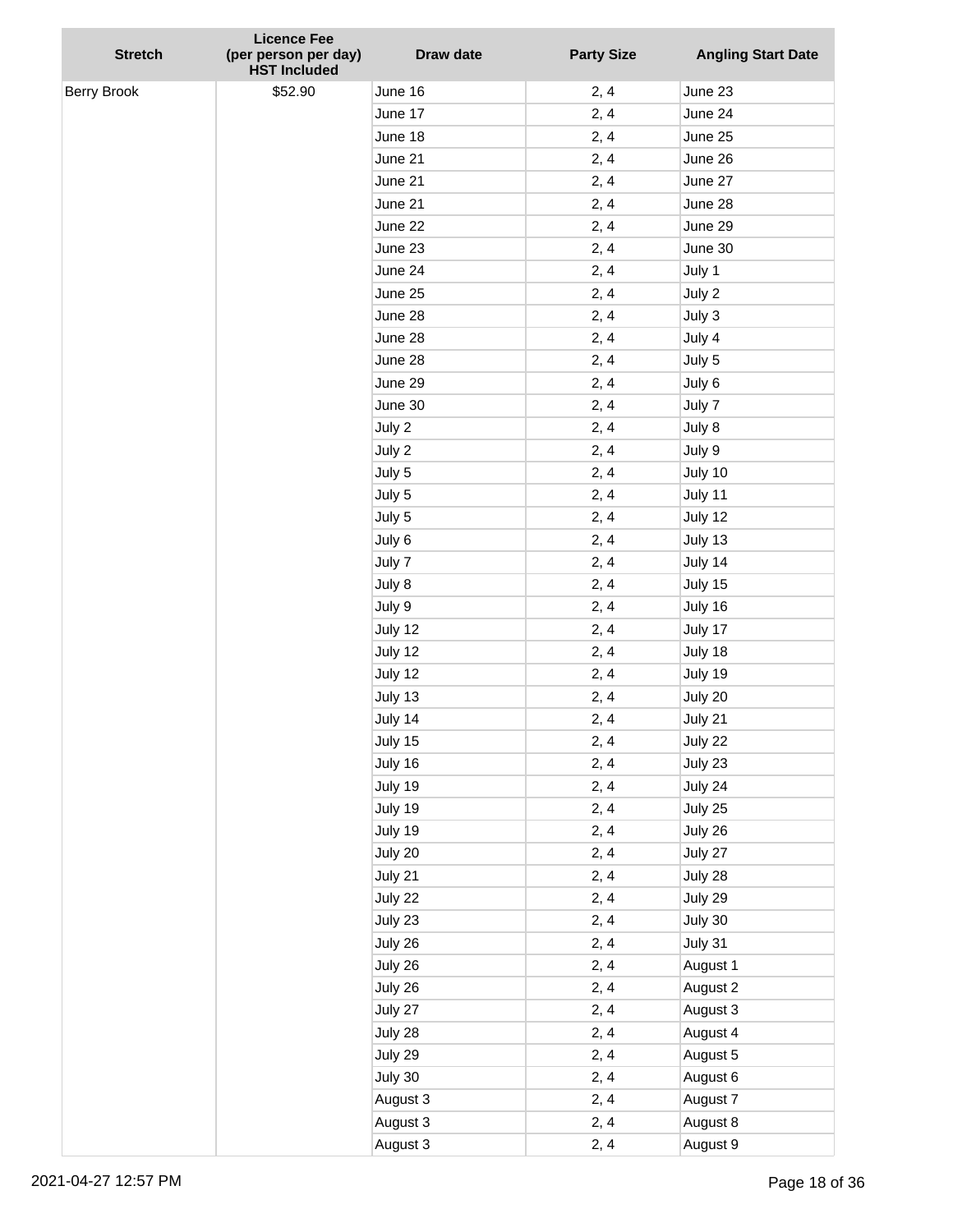| <b>Stretch</b> | <b>Licence Fee</b><br>(per person per day)<br><b>HST Included</b> | <b>Draw date</b> | <b>Party Size</b> | <b>Angling Start Date</b> |
|----------------|-------------------------------------------------------------------|------------------|-------------------|---------------------------|
| Berry Brook    | \$52.90                                                           | August 3         | 2, 4              | August 10                 |
|                |                                                                   | August 4         | 2, 4              | August 11                 |
|                |                                                                   | August 5         | 2, 4              | August 12                 |
|                |                                                                   | August 6         | 2, 4              | August 13                 |
|                |                                                                   | August 9         | 2, 4              | August 14                 |
|                |                                                                   | August 9         | 2, 4              | August 15                 |
|                |                                                                   | August 9         | 2, 4              | August 16                 |
|                |                                                                   | August 10        | 2, 4              | August 17                 |
|                |                                                                   | August 11        | 2, 4              | August 18                 |
|                |                                                                   | August 12        | 2, 4              | August 19                 |
|                |                                                                   | August 13        | 2, 4              | August 20                 |
|                |                                                                   | August 16        | 2, 4              | August 21                 |
|                |                                                                   | August 16        | 2, 4              | August 22                 |
|                |                                                                   | August 16        | 2, 4              | August 23                 |
|                |                                                                   | August 17        | 2, 4              | August 24                 |
|                |                                                                   | August 18        | 2, 4              | August 25                 |
|                |                                                                   | August 19        | 2, 4              | August 26                 |
|                |                                                                   | August 20        | 2, 4              | August 27                 |
|                |                                                                   | August 23        | 2, 4              | August 28                 |
|                |                                                                   | August 23        | 2, 4              | August 29                 |
|                |                                                                   | August 23        | 2, 4              | August 30                 |
|                |                                                                   | August 24        | 2, 4              | August 31                 |
|                | \$35.65                                                           | August 25        | 2, 4              | September 1               |
|                |                                                                   | August 26        | 2, 4              | September 2               |
|                |                                                                   | August 27        | 2, 4              | September 3               |
|                |                                                                   | August 30        | 2, 4              | September 4               |
|                |                                                                   | August 30        | 2, 4              | September 5               |
|                |                                                                   | August 30        | 2, 4              | September 6               |
|                |                                                                   | August 31        | 2, 4              | September 7               |
|                |                                                                   | September 1      | 2, 4              | September 8               |
|                |                                                                   | September 2      | 2, 4              | September 9               |
|                |                                                                   | September 3      | 2, 4              | September 10              |
|                |                                                                   | September 7      | 2, 4              | September 11              |
|                |                                                                   | September 7      | 2, 4              | September 12              |
|                |                                                                   | September 7      | 2, 4              | September 13              |
|                |                                                                   | September 7      | 2, 4              | September 14              |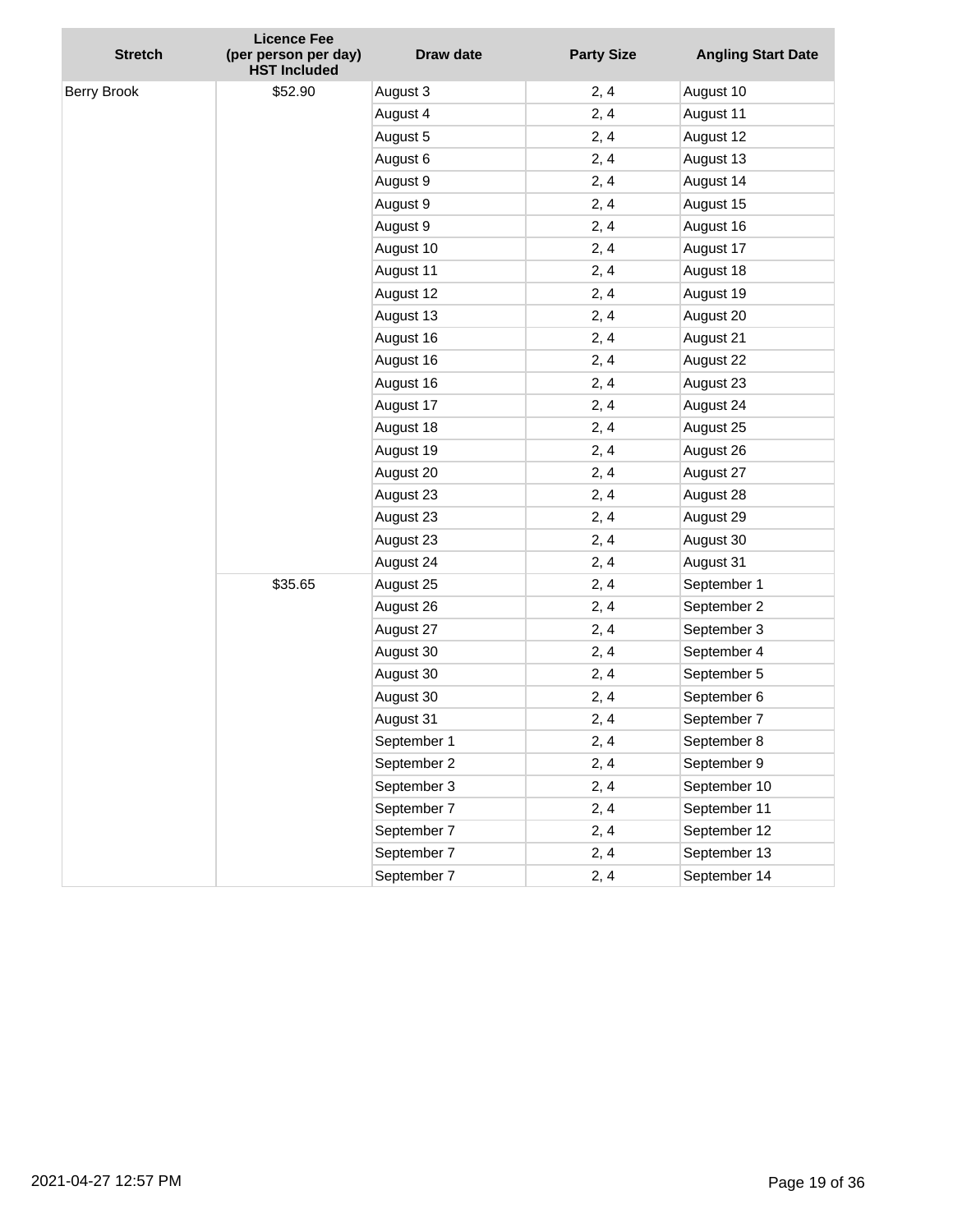|                        |                                                                                                                                                                          | 2021 Daily Crown Reserve Available Stretches - Little Main Restigouche                                                                                                                                                                                                                                                                                                                                                                               |                   |                                                                                            |
|------------------------|--------------------------------------------------------------------------------------------------------------------------------------------------------------------------|------------------------------------------------------------------------------------------------------------------------------------------------------------------------------------------------------------------------------------------------------------------------------------------------------------------------------------------------------------------------------------------------------------------------------------------------------|-------------------|--------------------------------------------------------------------------------------------|
|                        |                                                                                                                                                                          | <b>Step A - Random Draw Application</b>                                                                                                                                                                                                                                                                                                                                                                                                              |                   |                                                                                            |
| <b>Eligibility</b>     | limit.                                                                                                                                                                   | Anglers whose principal place of residence is New Brunswick may apply to the Daily<br>Crown Reserve draw. Anglers are limited to two angling days per month for any specific<br>stretch of Daily Crown Reserve water obtained through the draw. Unclaimed stretches<br>booked under Steps B and C (first-come first-served bookings) do not count towards this                                                                                       |                   |                                                                                            |
|                        |                                                                                                                                                                          | Party size must correspond to the size limit for that stretch.                                                                                                                                                                                                                                                                                                                                                                                       |                   |                                                                                            |
| <b>Start</b>           | Tuesday May 25, 2021                                                                                                                                                     |                                                                                                                                                                                                                                                                                                                                                                                                                                                      |                   |                                                                                            |
| End                    | Tuesday September 7, 2021                                                                                                                                                |                                                                                                                                                                                                                                                                                                                                                                                                                                                      |                   |                                                                                            |
| <b>Application Fee</b> | \$8.05 (HST included) per angler at the time of the application, unless the angler has<br>previously applied to a Crown Reserve draw that year in which case it is free. |                                                                                                                                                                                                                                                                                                                                                                                                                                                      |                   |                                                                                            |
| How to apply           | business day.<br>day.                                                                                                                                                    | Apply seven days in advance of the desired angling date by using the online Crown<br>office between 8:30 and 11 a.m. If offices are closed seven days prior to the angling date<br>because it is the weekend or a statutory holiday applications will be accepted on the next<br>Successful applicants will be contacted by e-mail or by phone after the draw is<br>conducted between 11:00 am and 11:30 am. Payment is required by 1:00 pm the same |                   | Reserve Portal system available at the ERD web site or by calling the appropriate District |
| <b>Note</b>            |                                                                                                                                                                          | This stretch report is updated every 5 minutes during the active booking period and is<br>not a guarantee that a listed stretch is still available for booking.<br>Stretch dates indicated with an asterisk (*) are currently in the process of being partially<br>or fully booked. Check this report again in a few minutes to determine availability.                                                                                              |                   |                                                                                            |
| <b>Office</b>          | <b>Telephone</b>                                                                                                                                                         | <b>Primary Species</b>                                                                                                                                                                                                                                                                                                                                                                                                                               |                   | <b>Stretches</b>                                                                           |
| Saint-Quentin (E-1)    | 506-235-6040                                                                                                                                                             | <b>Atlantic Salmon</b>                                                                                                                                                                                                                                                                                                                                                                                                                               | Jardine Brook     |                                                                                            |
| <b>Stretch</b>         | <b>Licence Fee</b><br>(per person per day)<br><b>HST Included</b>                                                                                                        | Draw date                                                                                                                                                                                                                                                                                                                                                                                                                                            | <b>Party Size</b> | <b>Angling Start Date</b>                                                                  |
| Jardine Brook          | \$52.90                                                                                                                                                                  | <b>May 25</b>                                                                                                                                                                                                                                                                                                                                                                                                                                        | 2, 4              | June 1                                                                                     |
|                        |                                                                                                                                                                          | May 26                                                                                                                                                                                                                                                                                                                                                                                                                                               | 2, 4              | June 2                                                                                     |
|                        |                                                                                                                                                                          | <b>May 27</b>                                                                                                                                                                                                                                                                                                                                                                                                                                        | 2, 4              | June 3                                                                                     |
|                        |                                                                                                                                                                          | May 28                                                                                                                                                                                                                                                                                                                                                                                                                                               | 2, 4              | June 4                                                                                     |
|                        |                                                                                                                                                                          | May 31                                                                                                                                                                                                                                                                                                                                                                                                                                               | 2, 4              | June 5                                                                                     |
|                        |                                                                                                                                                                          | May 31                                                                                                                                                                                                                                                                                                                                                                                                                                               | 2, 4              | June 6                                                                                     |
|                        |                                                                                                                                                                          | May 31                                                                                                                                                                                                                                                                                                                                                                                                                                               | 2, 4              | June 7                                                                                     |
|                        |                                                                                                                                                                          | June 1                                                                                                                                                                                                                                                                                                                                                                                                                                               | 2, 4              | June 8                                                                                     |
|                        |                                                                                                                                                                          | June 2                                                                                                                                                                                                                                                                                                                                                                                                                                               | 2, 4              | June 9                                                                                     |
|                        |                                                                                                                                                                          | June 3                                                                                                                                                                                                                                                                                                                                                                                                                                               | 2, 4              | June 10                                                                                    |
|                        |                                                                                                                                                                          | June 4                                                                                                                                                                                                                                                                                                                                                                                                                                               | 2, 4              | June 11                                                                                    |
|                        |                                                                                                                                                                          | June 7                                                                                                                                                                                                                                                                                                                                                                                                                                               | 2, 4              | June 12                                                                                    |
|                        |                                                                                                                                                                          | June 7                                                                                                                                                                                                                                                                                                                                                                                                                                               | 2, 4              | June 13                                                                                    |
|                        |                                                                                                                                                                          | June 7                                                                                                                                                                                                                                                                                                                                                                                                                                               | 2, 4              | June 14                                                                                    |
|                        |                                                                                                                                                                          | June 8                                                                                                                                                                                                                                                                                                                                                                                                                                               | 2, 4              | June 15                                                                                    |
|                        |                                                                                                                                                                          | June 9                                                                                                                                                                                                                                                                                                                                                                                                                                               | 2, 4              | June 16                                                                                    |
|                        |                                                                                                                                                                          | June 10                                                                                                                                                                                                                                                                                                                                                                                                                                              | 2, 4              | June 17                                                                                    |
|                        |                                                                                                                                                                          |                                                                                                                                                                                                                                                                                                                                                                                                                                                      |                   |                                                                                            |
|                        |                                                                                                                                                                          |                                                                                                                                                                                                                                                                                                                                                                                                                                                      |                   |                                                                                            |
|                        |                                                                                                                                                                          | June 11                                                                                                                                                                                                                                                                                                                                                                                                                                              | 2, 4              | June 18                                                                                    |
|                        |                                                                                                                                                                          | June 14                                                                                                                                                                                                                                                                                                                                                                                                                                              | 2, 4              | June 19                                                                                    |
|                        |                                                                                                                                                                          | June 14<br>June 14                                                                                                                                                                                                                                                                                                                                                                                                                                   | 2, 4<br>2, 4      | June 20<br>June 21                                                                         |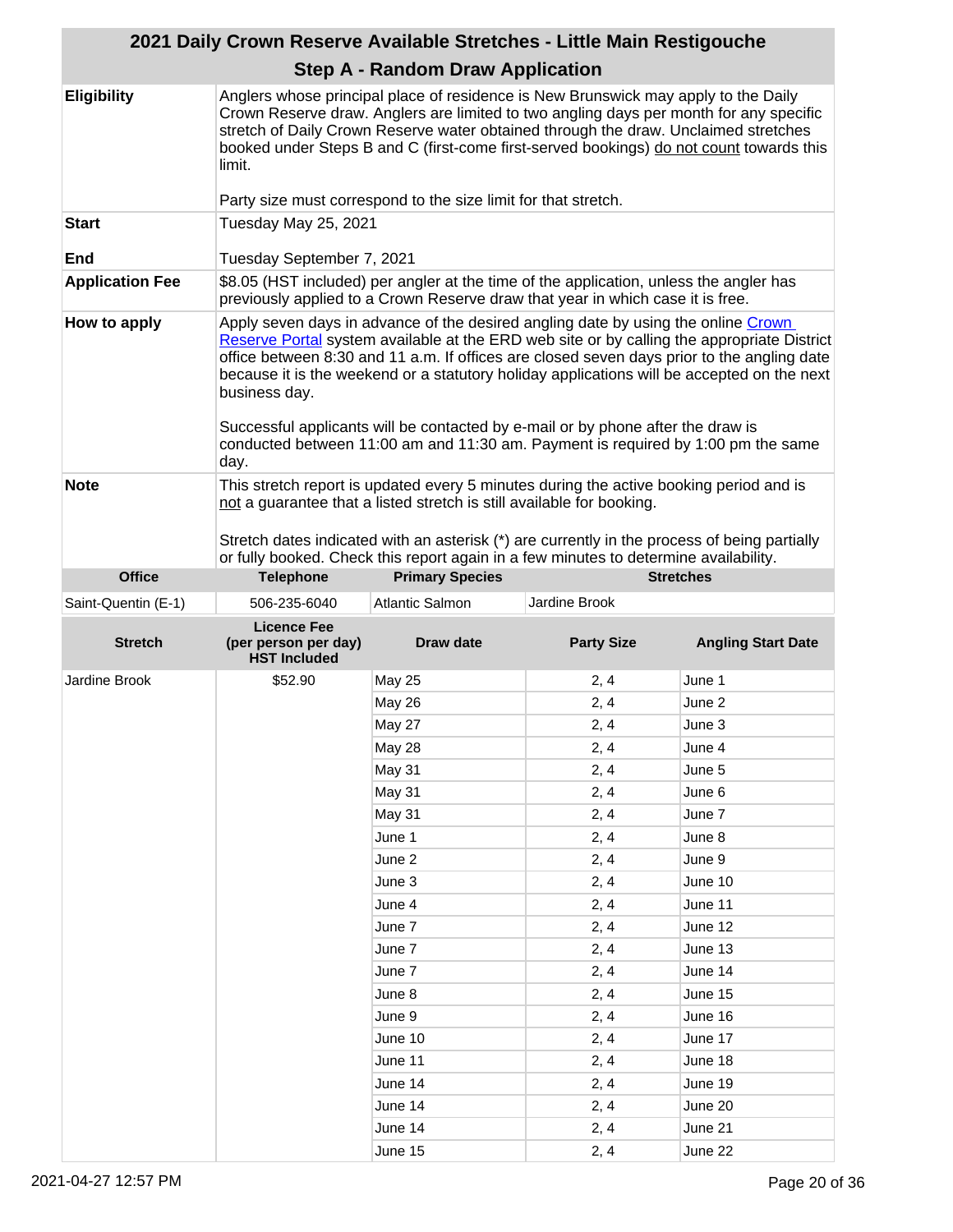| <b>Stretch</b> | <b>Licence Fee</b><br>(per person per day)<br><b>HST Included</b> | Draw date | <b>Party Size</b> | <b>Angling Start Date</b> |
|----------------|-------------------------------------------------------------------|-----------|-------------------|---------------------------|
| Jardine Brook  | \$52.90                                                           | June 16   | 2, 4              | June 23                   |
|                |                                                                   | June 17   | 2, 4              | June 24                   |
|                |                                                                   | June 18   | 2, 4              | June 25                   |
|                |                                                                   | June 21   | 2, 4              | June 26                   |
|                |                                                                   | June 21   | 2, 4              | June 27                   |
|                |                                                                   | June 21   | 2, 4              | June 28                   |
|                |                                                                   | June 22   | 2, 4              | June 29                   |
|                |                                                                   | June 23   | 2, 4              | June 30                   |
|                |                                                                   | June 24   | 2, 4              | July 1                    |
|                |                                                                   | June 25   | 2, 4              | July 2                    |
|                |                                                                   | June 28   | 2, 4              | July 3                    |
|                |                                                                   | June 28   | 2, 4              | July 4                    |
|                |                                                                   | June 28   | 2, 4              | July 5                    |
|                |                                                                   | June 29   | 2, 4              | July 6                    |
|                |                                                                   | June 30   | 2, 4              | July 7                    |
|                |                                                                   | July 2    | 2, 4              | July 8                    |
|                |                                                                   | July 2    | 2, 4              | July 9                    |
|                |                                                                   | July 5    | 2, 4              | July 10                   |
|                |                                                                   | July 5    | 2, 4              | July 11                   |
|                |                                                                   | July 5    | 2, 4              | July 12                   |
|                |                                                                   | July 6    | 2, 4              | July 13                   |
|                |                                                                   | July 7    | 2, 4              | July 14                   |
|                |                                                                   | July 8    | 2, 4              | July 15                   |
|                |                                                                   | July 9    | 2, 4              | July 16                   |
|                |                                                                   | July 12   | 2, 4              | July 17                   |
|                |                                                                   | July 12   | 2, 4              | July 18                   |
|                |                                                                   | July 12   | 2, 4              | July 19                   |
|                |                                                                   | July 13   | 2, 4              | July 20                   |
|                |                                                                   | July 14   | 2, 4              | July 21                   |
|                |                                                                   | July 15   | 2, 4              | July 22                   |
|                |                                                                   | July 16   | 2, 4              | July 23                   |
|                |                                                                   | July 19   | 2, 4              | July 24                   |
|                |                                                                   | July 19   | 2, 4              | July 25                   |
|                |                                                                   | July 19   | 2, 4              | July 26                   |
|                |                                                                   | July 20   | 2, 4              | July 27                   |
|                |                                                                   | July 21   | 2, 4              | July 28                   |
|                |                                                                   | July 22   | 2, 4              | July 29                   |
|                |                                                                   | July 23   | 2, 4              | July 30                   |
|                |                                                                   | July 26   | 2, 4              | July 31                   |
|                |                                                                   | July 26   | 2, 4              | August 1                  |
|                |                                                                   | July 26   | 2, 4              | August 2                  |
|                |                                                                   | July 27   | 2, 4              | August 3                  |
|                |                                                                   | July 28   | 2, 4              | August 4                  |
|                |                                                                   | July 29   | 2, 4              | August 5                  |
|                |                                                                   | July 30   | 2, 4              | August 6                  |
|                |                                                                   | August 3  | 2, 4              | August 7                  |
|                |                                                                   | August 3  | 2, 4              | August 8                  |
|                |                                                                   | August 3  | 2, 4              | August 9                  |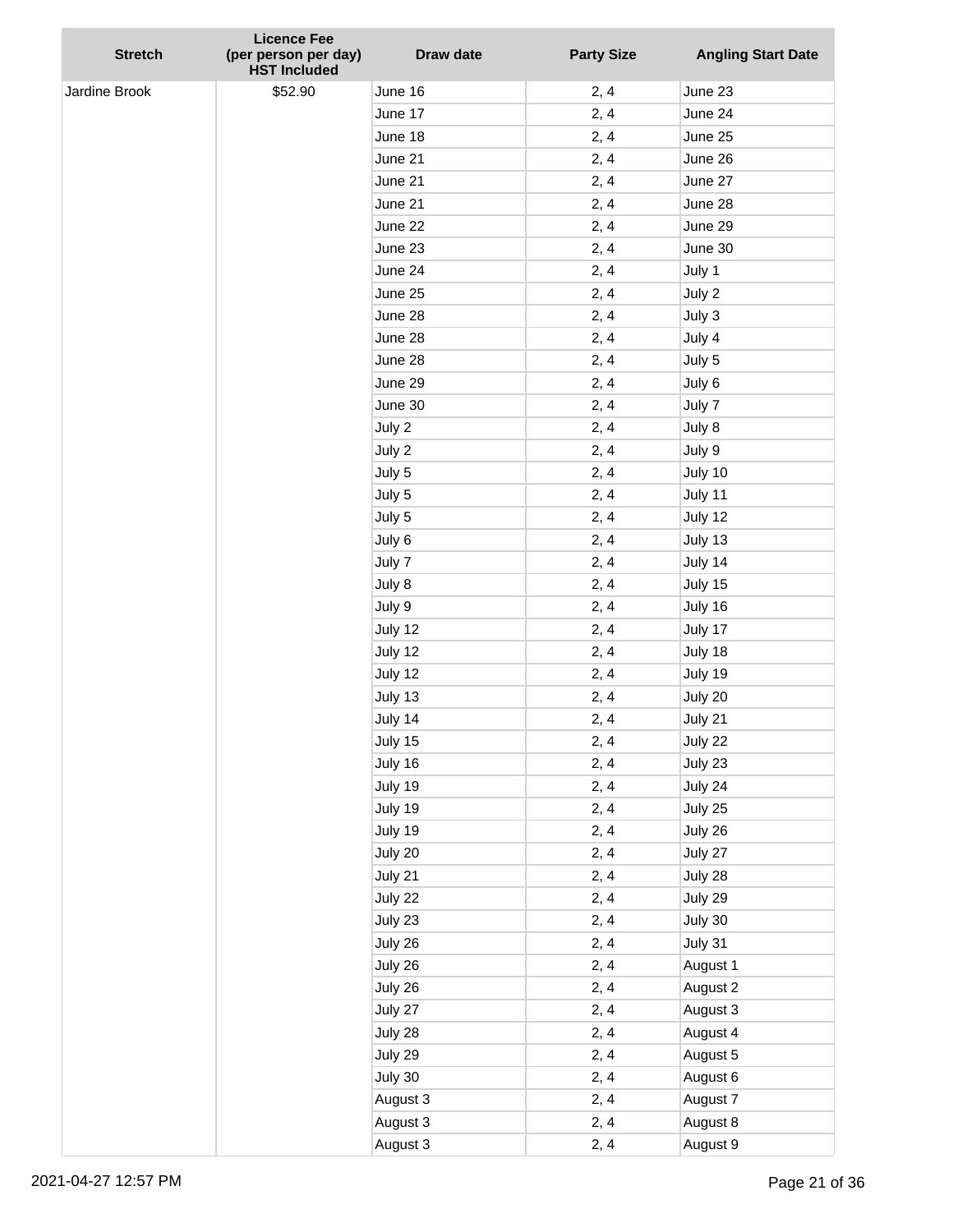| <b>Stretch</b> | <b>Licence Fee</b><br>(per person per day)<br><b>HST Included</b> | <b>Draw date</b> | <b>Party Size</b> | <b>Angling Start Date</b> |
|----------------|-------------------------------------------------------------------|------------------|-------------------|---------------------------|
| Jardine Brook  | \$52.90                                                           | August 3         | 2, 4              | August 10                 |
|                |                                                                   | August 4         | 2, 4              | August 11                 |
|                |                                                                   | August 5         | 2, 4              | August 12                 |
|                |                                                                   | August 6         | 2, 4              | August 13                 |
|                |                                                                   | August 9         | 2, 4              | August 14                 |
|                |                                                                   | August 9         | 2, 4              | August 15                 |
|                |                                                                   | August 9         | 2, 4              | August 16                 |
|                |                                                                   | August 10        | 2, 4              | August 17                 |
|                |                                                                   | August 11        | 2, 4              | August 18                 |
|                |                                                                   | August 12        | 2, 4              | August 19                 |
|                |                                                                   | August 13        | 2, 4              | August 20                 |
|                |                                                                   | August 16        | 2, 4              | August 21                 |
|                |                                                                   | August 16        | 2, 4              | August 22                 |
|                |                                                                   | August 16        | 2, 4              | August 23                 |
|                |                                                                   | August 17        | 2, 4              | August 24                 |
|                |                                                                   | August 18        | 2, 4              | August 25                 |
|                |                                                                   | August 19        | 2, 4              | August 26                 |
|                |                                                                   | August 20        | 2, 4              | August 27                 |
|                |                                                                   | August 23        | 2, 4              | August 28                 |
|                |                                                                   | August 23        | 2, 4              | August 29                 |
|                |                                                                   | August 23        | 2, 4              | August 30                 |
|                |                                                                   | August 24        | 2, 4              | August 31                 |
|                | \$35.65                                                           | August 25        | 2, 4              | September 1               |
|                |                                                                   | August 26        | 2, 4              | September 2               |
|                |                                                                   | August 27        | 2, 4              | September 3               |
|                |                                                                   | August 30        | 2, 4              | September 4               |
|                |                                                                   | August 30        | 2, 4              | September 5               |
|                |                                                                   | August 30        | 2, 4              | September 6               |
|                |                                                                   | August 31        | 2, 4              | September 7               |
|                |                                                                   | September 1      | 2, 4              | September 8               |
|                |                                                                   | September 2      | 2, 4              | September 9               |
|                |                                                                   | September 3      | 2, 4              | September 10              |
|                |                                                                   | September 7      | 2, 4              | September 11              |
|                |                                                                   | September 7      | 2, 4              | September 12              |
|                |                                                                   | September 7      | 2, 4              | September 13              |
|                |                                                                   | September 7      | 2, 4              | September 14              |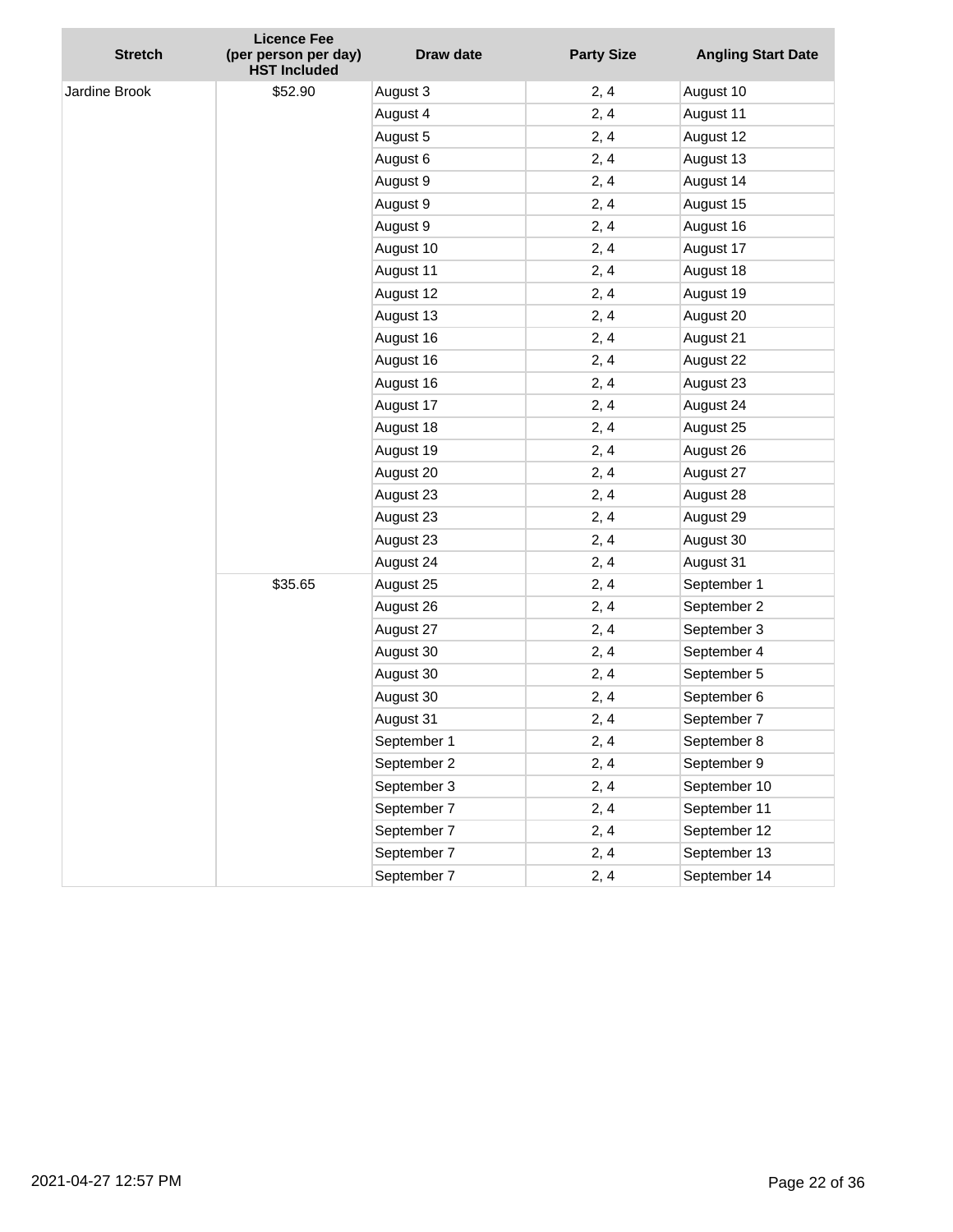|                        | 2021 Daily Crown Reserve Available Stretches - Kedgwick                                                                                                                                                                                                                                                                                                                                                                                                                                                                                                                     |                                                                       |                                                                                                                                                                                                                                                                                                                                                                |                           |
|------------------------|-----------------------------------------------------------------------------------------------------------------------------------------------------------------------------------------------------------------------------------------------------------------------------------------------------------------------------------------------------------------------------------------------------------------------------------------------------------------------------------------------------------------------------------------------------------------------------|-----------------------------------------------------------------------|----------------------------------------------------------------------------------------------------------------------------------------------------------------------------------------------------------------------------------------------------------------------------------------------------------------------------------------------------------------|---------------------------|
|                        |                                                                                                                                                                                                                                                                                                                                                                                                                                                                                                                                                                             | <b>Step A - Random Draw Application</b>                               |                                                                                                                                                                                                                                                                                                                                                                |                           |
| <b>Eligibility</b>     | limit.                                                                                                                                                                                                                                                                                                                                                                                                                                                                                                                                                                      |                                                                       | Anglers whose principal place of residence is New Brunswick may apply to the Daily<br>Crown Reserve draw. Anglers are limited to two angling days per month for any specific<br>stretch of Daily Crown Reserve water obtained through the draw. Unclaimed stretches<br>booked under Steps B and C (first-come first-served bookings) do not count towards this |                           |
|                        |                                                                                                                                                                                                                                                                                                                                                                                                                                                                                                                                                                             | Party size must correspond to the size limit for that stretch.        |                                                                                                                                                                                                                                                                                                                                                                |                           |
| <b>Start</b><br>End    | Tuesday May 25, 2021<br>Tuesday September 7, 2021                                                                                                                                                                                                                                                                                                                                                                                                                                                                                                                           |                                                                       |                                                                                                                                                                                                                                                                                                                                                                |                           |
| <b>Application Fee</b> | \$8.05 (HST included) per angler at the time of the application, unless the angler has<br>previously applied to a Crown Reserve draw that year in which case it is free.                                                                                                                                                                                                                                                                                                                                                                                                    |                                                                       |                                                                                                                                                                                                                                                                                                                                                                |                           |
| How to apply           | Apply seven days in advance of the desired angling date by using the online Crown<br>Reserve Portal system available at the ERD web site or by calling the appropriate District<br>office between 8:30 and 11 a.m. If offices are closed seven days prior to the angling date<br>because it is the weekend or a statutory holiday applications will be accepted on the next<br>business day.<br>Successful applicants will be contacted by e-mail or by phone after the draw is<br>conducted between 11:00 am and 11:30 am. Payment is required by 1:00 pm the same<br>day. |                                                                       |                                                                                                                                                                                                                                                                                                                                                                |                           |
| <b>Note</b>            |                                                                                                                                                                                                                                                                                                                                                                                                                                                                                                                                                                             | not a guarantee that a listed stretch is still available for booking. | This stretch report is updated every 5 minutes during the active booking period and is<br>Stretch dates indicated with an asterisk (*) are currently in the process of being partially<br>or fully booked. Check this report again in a few minutes to determine availability.                                                                                 |                           |
| <b>Office</b>          | <b>Telephone</b>                                                                                                                                                                                                                                                                                                                                                                                                                                                                                                                                                            | <b>Primary Species</b>                                                |                                                                                                                                                                                                                                                                                                                                                                | <b>Stretches</b>          |
| Saint-Quentin (E-1)    | 506-235-6040                                                                                                                                                                                                                                                                                                                                                                                                                                                                                                                                                                | Atlantic Salmon                                                       | Kedgwick Forks, Lower Kedgwick                                                                                                                                                                                                                                                                                                                                 |                           |
| <b>Stretch</b>         | <b>Licence Fee</b><br>(per person per day)<br><b>HST Included</b>                                                                                                                                                                                                                                                                                                                                                                                                                                                                                                           | <b>Draw date</b>                                                      | <b>Party Size</b>                                                                                                                                                                                                                                                                                                                                              | <b>Angling Start Date</b> |
| <b>Kedgwick Forks</b>  | \$52.90                                                                                                                                                                                                                                                                                                                                                                                                                                                                                                                                                                     | <b>May 25</b>                                                         | 2                                                                                                                                                                                                                                                                                                                                                              | June 1                    |
|                        |                                                                                                                                                                                                                                                                                                                                                                                                                                                                                                                                                                             | May 26                                                                | 2                                                                                                                                                                                                                                                                                                                                                              | June 2                    |
|                        |                                                                                                                                                                                                                                                                                                                                                                                                                                                                                                                                                                             | May 27                                                                | 2                                                                                                                                                                                                                                                                                                                                                              | June 3                    |
|                        |                                                                                                                                                                                                                                                                                                                                                                                                                                                                                                                                                                             | <b>May 28</b>                                                         | $\boldsymbol{2}$                                                                                                                                                                                                                                                                                                                                               | June 4                    |
|                        |                                                                                                                                                                                                                                                                                                                                                                                                                                                                                                                                                                             | May 31                                                                | $\boldsymbol{2}$                                                                                                                                                                                                                                                                                                                                               |                           |
|                        |                                                                                                                                                                                                                                                                                                                                                                                                                                                                                                                                                                             |                                                                       |                                                                                                                                                                                                                                                                                                                                                                |                           |
|                        |                                                                                                                                                                                                                                                                                                                                                                                                                                                                                                                                                                             |                                                                       |                                                                                                                                                                                                                                                                                                                                                                | June 5                    |
|                        |                                                                                                                                                                                                                                                                                                                                                                                                                                                                                                                                                                             | May 31                                                                | $\overline{c}$                                                                                                                                                                                                                                                                                                                                                 | June 6                    |
|                        |                                                                                                                                                                                                                                                                                                                                                                                                                                                                                                                                                                             | <b>May 31</b>                                                         | $\overline{c}$                                                                                                                                                                                                                                                                                                                                                 | June 7                    |
|                        |                                                                                                                                                                                                                                                                                                                                                                                                                                                                                                                                                                             | June 1                                                                | $\overline{\mathbf{c}}$                                                                                                                                                                                                                                                                                                                                        | June 8                    |
|                        |                                                                                                                                                                                                                                                                                                                                                                                                                                                                                                                                                                             | June 2                                                                | $\boldsymbol{2}$                                                                                                                                                                                                                                                                                                                                               | June 9                    |
|                        |                                                                                                                                                                                                                                                                                                                                                                                                                                                                                                                                                                             | June 3                                                                | $\boldsymbol{2}$                                                                                                                                                                                                                                                                                                                                               | June 10                   |
|                        |                                                                                                                                                                                                                                                                                                                                                                                                                                                                                                                                                                             | June 4                                                                | $\overline{c}$                                                                                                                                                                                                                                                                                                                                                 | June 11                   |
|                        |                                                                                                                                                                                                                                                                                                                                                                                                                                                                                                                                                                             | June 7                                                                | $\overline{c}$                                                                                                                                                                                                                                                                                                                                                 | June 12                   |
|                        |                                                                                                                                                                                                                                                                                                                                                                                                                                                                                                                                                                             | June 7                                                                | $\overline{\mathbf{c}}$                                                                                                                                                                                                                                                                                                                                        | June 13                   |
|                        |                                                                                                                                                                                                                                                                                                                                                                                                                                                                                                                                                                             | June 7                                                                | $\boldsymbol{2}$                                                                                                                                                                                                                                                                                                                                               | June 14                   |
|                        |                                                                                                                                                                                                                                                                                                                                                                                                                                                                                                                                                                             | June 8                                                                | $\boldsymbol{2}$                                                                                                                                                                                                                                                                                                                                               | June 15                   |
|                        |                                                                                                                                                                                                                                                                                                                                                                                                                                                                                                                                                                             | June 9                                                                | $\overline{c}$                                                                                                                                                                                                                                                                                                                                                 | June 16                   |
|                        |                                                                                                                                                                                                                                                                                                                                                                                                                                                                                                                                                                             | June 10                                                               | $\overline{c}$                                                                                                                                                                                                                                                                                                                                                 | June 17                   |
|                        |                                                                                                                                                                                                                                                                                                                                                                                                                                                                                                                                                                             | June 11                                                               | $\overline{\mathbf{c}}$                                                                                                                                                                                                                                                                                                                                        | June 18                   |
|                        |                                                                                                                                                                                                                                                                                                                                                                                                                                                                                                                                                                             | June 14                                                               | $\boldsymbol{2}$                                                                                                                                                                                                                                                                                                                                               | June 19                   |
|                        |                                                                                                                                                                                                                                                                                                                                                                                                                                                                                                                                                                             | June 14<br>June 14                                                    | $\boldsymbol{2}$<br>$\overline{c}$                                                                                                                                                                                                                                                                                                                             | June 20<br>June 21        |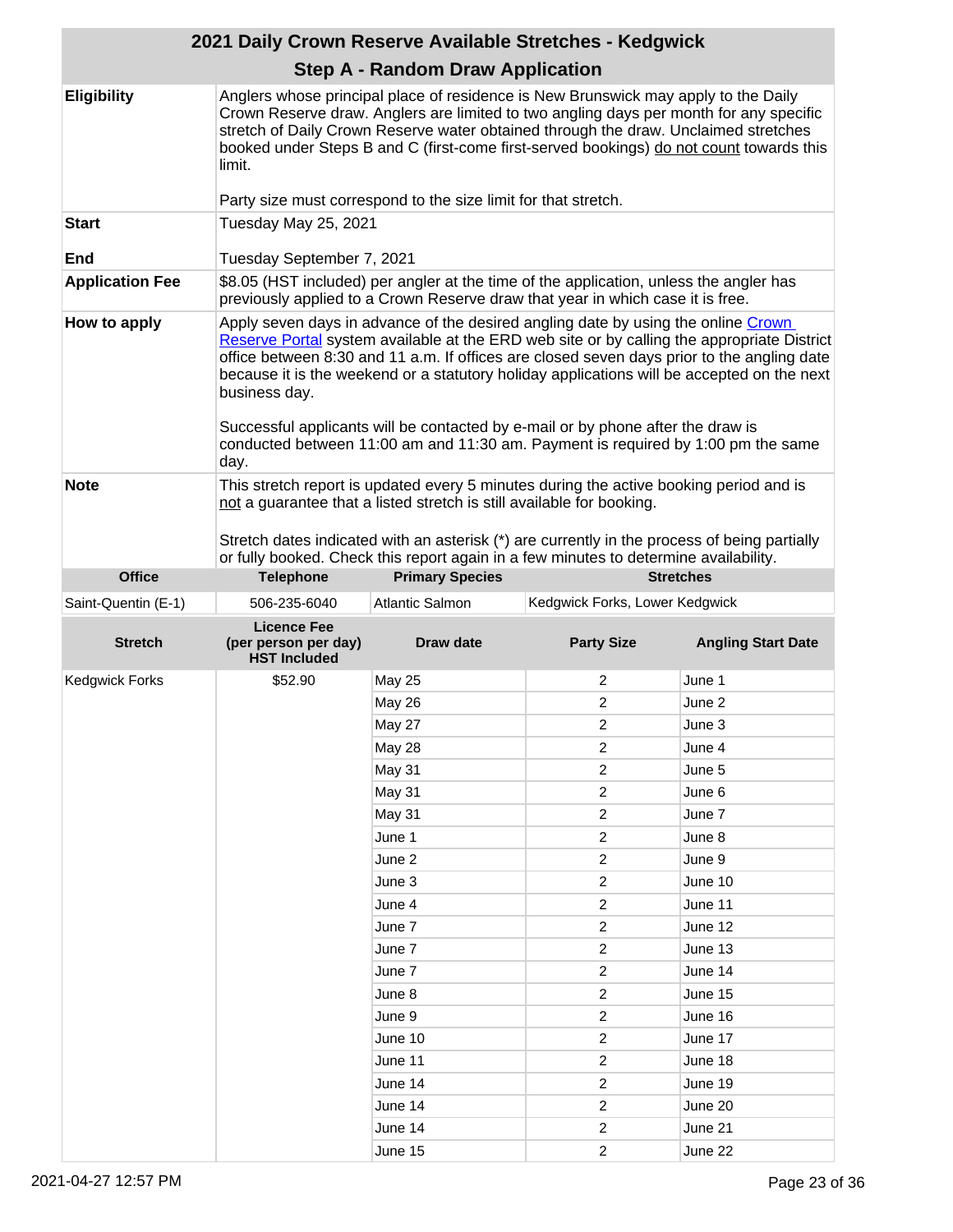| <b>Stretch</b> | <b>Licence Fee</b><br>(per person per day)<br><b>HST Included</b> | Draw date | <b>Party Size</b> | <b>Angling Start Date</b> |
|----------------|-------------------------------------------------------------------|-----------|-------------------|---------------------------|
| Kedgwick Forks | \$52.90                                                           | June 16   | $\overline{c}$    | June 23                   |
|                |                                                                   | June 17   | $\overline{c}$    | June 24                   |
|                |                                                                   | June 18   | $\overline{c}$    | June 25                   |
|                |                                                                   | June 21   | $\overline{c}$    | June 26                   |
|                |                                                                   | June 21   | $\overline{c}$    | June 27                   |
|                |                                                                   | June 21   | $\overline{c}$    | June 28                   |
|                |                                                                   | June 22   | $\boldsymbol{2}$  | June 29                   |
|                |                                                                   | June 23   | $\overline{c}$    | June 30                   |
|                |                                                                   | June 24   | $\overline{c}$    | July 1                    |
|                |                                                                   | June 25   | $\overline{c}$    | July 2                    |
|                |                                                                   | June 28   | $\overline{c}$    | July 3                    |
|                |                                                                   | June 28   | $\overline{c}$    | July 4                    |
|                |                                                                   | June 28   | $\overline{c}$    | July 5                    |
|                |                                                                   | June 29   | $\overline{c}$    | July 6                    |
|                |                                                                   | June 30   | $\overline{c}$    | July 7                    |
|                |                                                                   | July 2    | $\overline{c}$    | July 8                    |
|                |                                                                   | July 2    | $\overline{c}$    | July 9                    |
|                |                                                                   | July 5    | $\overline{c}$    | July 10                   |
|                |                                                                   | July 5    | $\overline{c}$    | July 11                   |
|                |                                                                   | July 5    | $\overline{c}$    | July 12                   |
|                |                                                                   | July 6    | $\overline{c}$    | July 13                   |
|                |                                                                   | July 7    | $\overline{c}$    | July 14                   |
|                |                                                                   | July 8    | $\overline{c}$    | July 15                   |
|                |                                                                   | July 9    | $\overline{c}$    | July 16                   |
|                |                                                                   | July 12   | $\boldsymbol{2}$  | July 17                   |
|                |                                                                   | July 12   | $\overline{c}$    | July 18                   |
|                |                                                                   | July 12   | $\overline{c}$    | July 19                   |
|                |                                                                   | July 13   | $\overline{c}$    | July 20                   |
|                |                                                                   | July 14   | $\overline{c}$    | July 21                   |
|                |                                                                   | July 15   | $\overline{c}$    | July 22                   |
|                |                                                                   | July 16   | $\overline{c}$    | July 23                   |
|                |                                                                   | July 19   | $\overline{c}$    | July 24                   |
|                |                                                                   | July 19   | $\overline{c}$    | July 25                   |
|                |                                                                   | July 19   | $\overline{c}$    | July 26                   |
|                |                                                                   | July 20   | $\overline{c}$    | July 27                   |
|                |                                                                   | July 21   | $\overline{c}$    | July 28                   |
|                |                                                                   | July 22   | $\overline{c}$    | July 29                   |
|                |                                                                   | July 23   | $\overline{c}$    | July 30                   |
|                |                                                                   | July 26   | $\overline{c}$    | July 31                   |
|                |                                                                   | July 26   | $\overline{c}$    | August 1                  |
|                |                                                                   | July 26   | $\overline{c}$    | August 2                  |
|                |                                                                   | July 27   | $\overline{c}$    | August 3                  |
|                |                                                                   | July 28   | $\overline{c}$    | August 4                  |
|                |                                                                   | July 29   | $\overline{c}$    | August 5                  |
|                |                                                                   | July 30   | $\overline{c}$    | August 6                  |
|                |                                                                   | August 3  | $\overline{c}$    | August 7                  |
|                |                                                                   | August 3  | $\overline{c}$    | August 8                  |
|                |                                                                   | August 3  | $\overline{c}$    | August 9                  |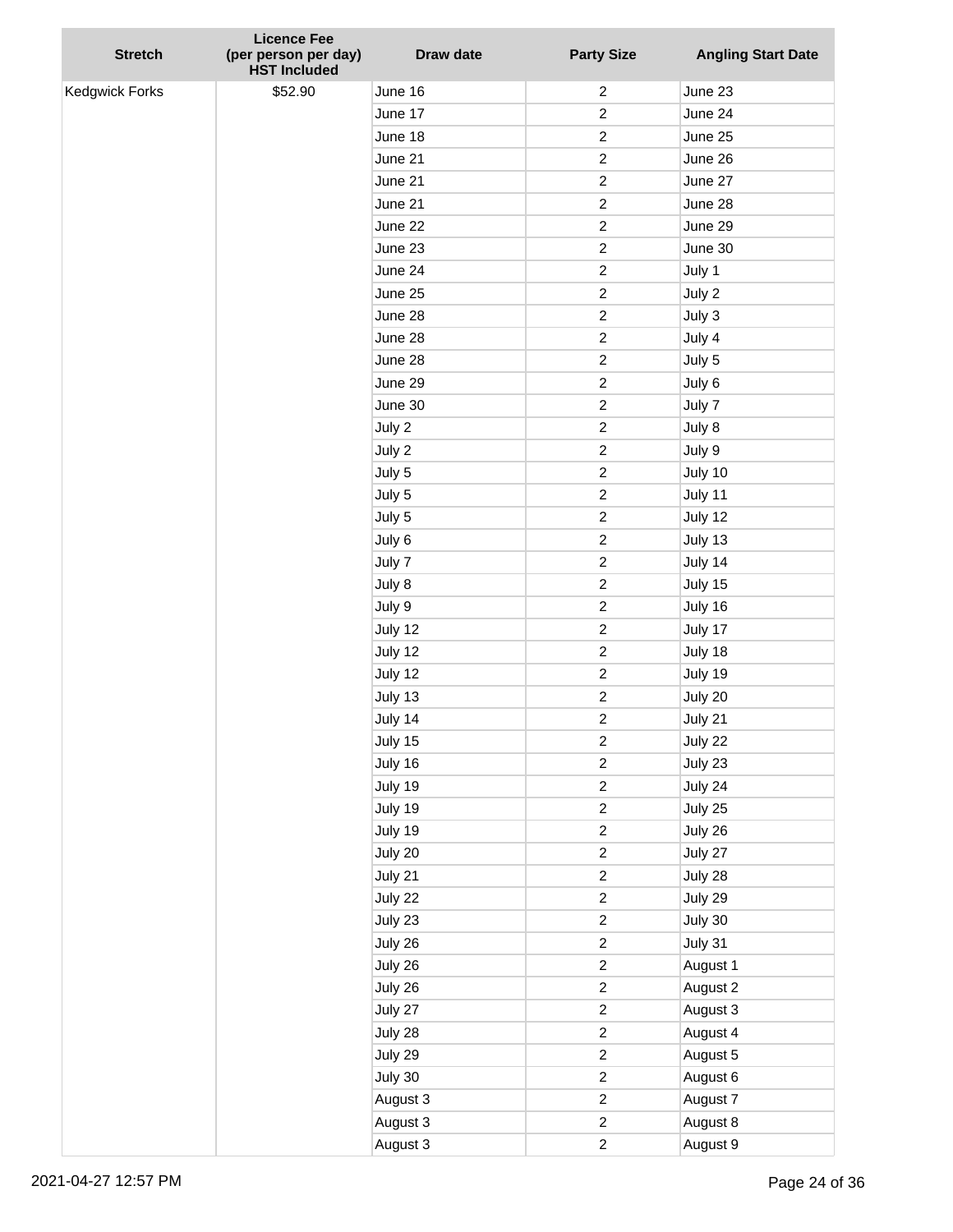|                       | <b>Licence Fee</b>                          |               |                   |                           |
|-----------------------|---------------------------------------------|---------------|-------------------|---------------------------|
| <b>Stretch</b>        | (per person per day)<br><b>HST Included</b> | Draw date     | <b>Party Size</b> | <b>Angling Start Date</b> |
| <b>Kedgwick Forks</b> | \$52.90                                     | August 3      | 2                 | August 10                 |
|                       |                                             | August 4      | $\overline{c}$    | August 11                 |
|                       |                                             | August 5      | $\overline{2}$    | August 12                 |
|                       |                                             | August 6      | $\overline{c}$    | August 13                 |
|                       |                                             | August 9      | $\overline{c}$    | August 14                 |
|                       |                                             | August 9      | $\boldsymbol{2}$  | August 15                 |
|                       |                                             | August 9      | $\boldsymbol{2}$  | August 16                 |
|                       |                                             | August 10     | $\overline{c}$    | August 17                 |
|                       |                                             | August 11     | $\overline{c}$    | August 18                 |
|                       |                                             | August 12     | $\overline{c}$    | August 19                 |
|                       |                                             | August 13     | $\boldsymbol{2}$  | August 20                 |
|                       |                                             | August 16     | $\boldsymbol{2}$  | August 21                 |
|                       |                                             | August 16     | $\overline{c}$    | August 22                 |
|                       |                                             | August 16     | $\overline{c}$    | August 23                 |
|                       |                                             | August 17     | $\boldsymbol{2}$  | August 24                 |
|                       |                                             | August 18     | $\boldsymbol{2}$  | August 25                 |
|                       |                                             | August 19     | $\boldsymbol{2}$  | August 26                 |
|                       |                                             | August 20     | $\overline{2}$    | August 27                 |
|                       |                                             | August 23     | $\overline{c}$    | August 28                 |
|                       |                                             | August 23     | $\overline{c}$    | August 29                 |
|                       |                                             | August 23     | $\boldsymbol{2}$  | August 30                 |
|                       |                                             | August 24     | $\boldsymbol{2}$  | August 31                 |
|                       | \$35.65                                     | August 25     | $\overline{c}$    | September 1               |
|                       |                                             | August 26     | $\overline{c}$    | September 2               |
|                       |                                             | August 27     | $\overline{c}$    | September 3               |
|                       |                                             | August 30     | $\boldsymbol{2}$  | September 4               |
|                       |                                             | August 30     | $\overline{c}$    | September 5               |
|                       |                                             | August 30     | $\overline{c}$    | September 6               |
|                       |                                             | August 31     | $\boldsymbol{2}$  | September 7               |
|                       |                                             | September 1   | $\overline{c}$    | September 8               |
|                       |                                             | September 2   | $\overline{c}$    | September 9               |
|                       |                                             | September 3   | $\overline{2}$    | September 10              |
|                       |                                             | September 7   | $\overline{2}$    | September 11              |
|                       |                                             | September 7   | $\overline{a}$    | September 12              |
|                       |                                             | September 7   | $\overline{c}$    | September 13              |
|                       |                                             | September 7   | $\overline{2}$    | September 14              |
| Lower Kedgwick        | \$52.90                                     | <b>May 25</b> | 2, 4, 6           | June 1                    |
|                       |                                             | <b>May 26</b> | 2, 4, 6           | June 2                    |
|                       |                                             | <b>May 27</b> | 2, 4, 6           | June 3                    |
|                       |                                             | <b>May 28</b> | 2, 4, 6           | June 4                    |
|                       |                                             | May 31        | 2, 4, 6           | June 5                    |
|                       |                                             | May 31        | 2, 4, 6           | June 6                    |
|                       |                                             | May 31        | 2, 4, 6           | June 7                    |
|                       |                                             | June 1        | 2, 4, 6           | June 8                    |
|                       |                                             | June 2        | 2, 4, 6           | June 9                    |
|                       |                                             | June 3        | 2, 4, 6           | June 10                   |
|                       |                                             | June 4        | 2, 4, 6           | June 11                   |
|                       |                                             | June 7        | 2, 4, 6           | June 12                   |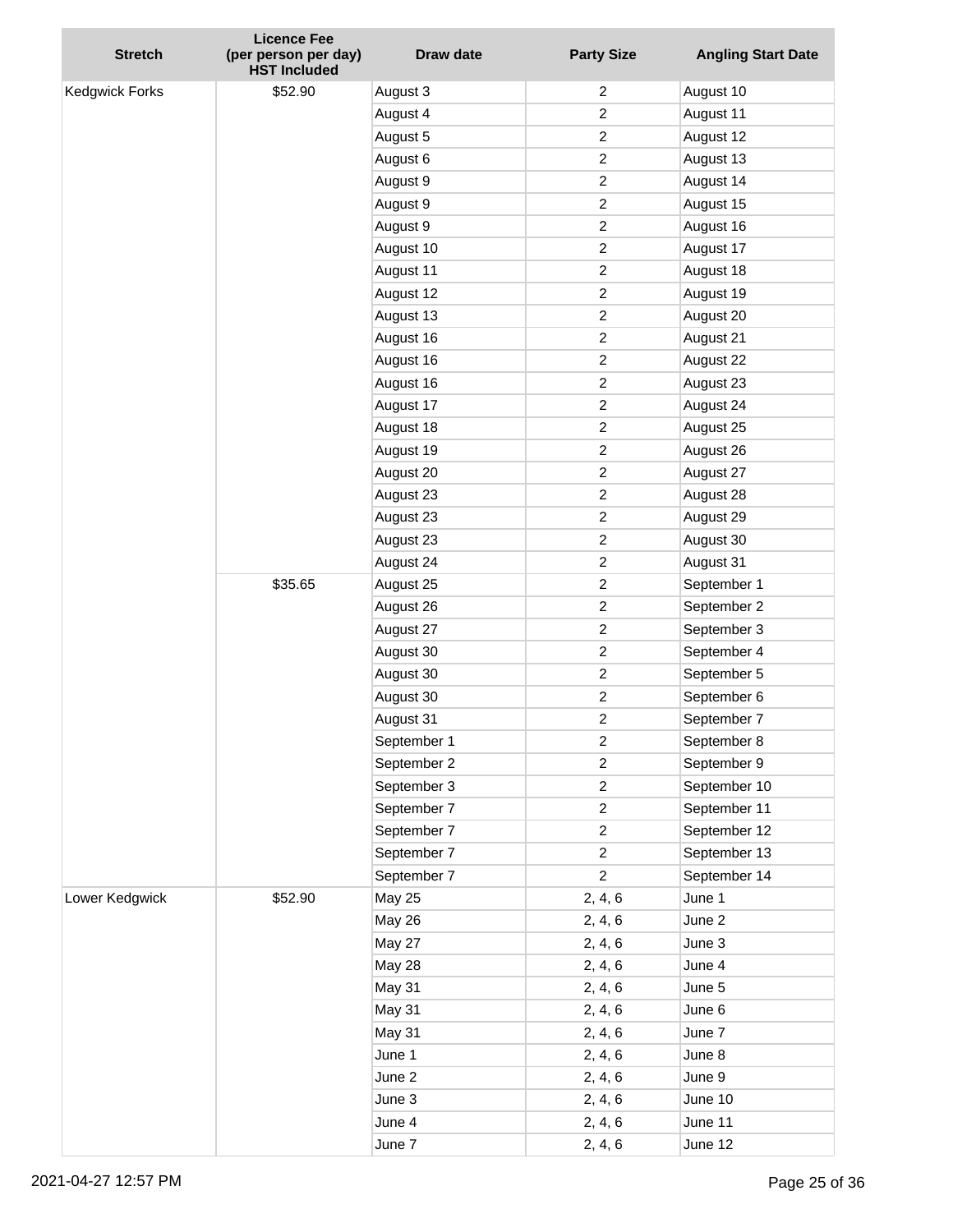|                | <b>Licence Fee</b>                          |           |                   |                           |
|----------------|---------------------------------------------|-----------|-------------------|---------------------------|
| <b>Stretch</b> | (per person per day)<br><b>HST Included</b> | Draw date | <b>Party Size</b> | <b>Angling Start Date</b> |
| Lower Kedgwick | \$52.90                                     | June 7    | 2, 4, 6           | June 13                   |
|                |                                             | June 7    | 2, 4, 6           | June 14                   |
|                |                                             | June 8    | 2, 4, 6           | June 15                   |
|                |                                             | June 9    | 2, 4, 6           | June 16                   |
|                |                                             | June 10   | 2, 4, 6           | June 17                   |
|                |                                             | June 11   | 2, 4, 6           | June 18                   |
|                |                                             | June 14   | 2, 4, 6           | June 19                   |
|                |                                             | June 14   | 2, 4, 6           | June 20                   |
|                |                                             | June 14   | 2, 4, 6           | June 21                   |
|                |                                             | June 15   | 2, 4, 6           | June 22                   |
|                |                                             | June 16   | 2, 4, 6           | June 23                   |
|                |                                             | June 17   | 2, 4, 6           | June 24                   |
|                |                                             | June 18   | 2, 4, 6           | June 25                   |
|                |                                             | June 21   | 2, 4, 6           | June 26                   |
|                |                                             | June 21   | 2, 4, 6           | June 27                   |
|                |                                             | June 21   | 2, 4, 6           | June 28                   |
|                |                                             | June 22   | 2, 4, 6           | June 29                   |
|                |                                             | June 23   | 2, 4, 6           | June 30                   |
|                |                                             | June 24   | 2, 4, 6           | July 1                    |
|                |                                             | June 25   | 2, 4, 6           | July 2                    |
|                |                                             | June 28   | 2, 4, 6           | July 3                    |
|                |                                             | June 28   | 2, 4, 6           | July 4                    |
|                |                                             | June 28   | 2, 4, 6           | July 5                    |
|                |                                             | June 29   | 2, 4, 6           | July 6                    |
|                |                                             | June 30   | 2, 4, 6           | July 7                    |
|                |                                             | July 2    | 2, 4, 6           | July 8                    |
|                |                                             | July 2    | 2, 4, 6           | July 9                    |
|                |                                             | July 5    | 2, 4, 6           | July 10                   |
|                |                                             | July 5    | 2, 4              | July 11                   |
|                |                                             | July 5    | 2, 4              | July 12                   |
|                |                                             | July 6    | 2, 4              | July 13                   |
|                |                                             | July 7    | 2, 4              | July 14                   |
|                |                                             | July 8    | 2, 4              | July 15                   |
|                |                                             | July 9    | 2, 4              | July 16                   |
|                |                                             | July 12   | 2, 4              | July 17                   |
|                |                                             | July 12   | 2, 4              | July 18                   |
|                |                                             | July 12   | 2, 4              | July 19                   |
|                |                                             | July 13   | 2, 4              | July 20                   |
|                |                                             | July 14   | 2, 4              | July 21                   |
|                |                                             | July 15   | 2, 4              | July 22                   |
|                |                                             | July 16   | 2, 4              | July 23                   |
|                |                                             | July 19   | 2, 4              | July 24                   |
|                |                                             | July 19   | 2, 4              | July 25                   |
|                |                                             | July 19   | 2, 4              | July 26                   |
|                |                                             | July 20   | 2, 4              | July 27                   |
|                |                                             | July 21   | 2, 4              | July 28                   |
|                |                                             | July 22   | 2, 4              | July 29                   |
|                |                                             | July 23   | 2, 4              | July 30                   |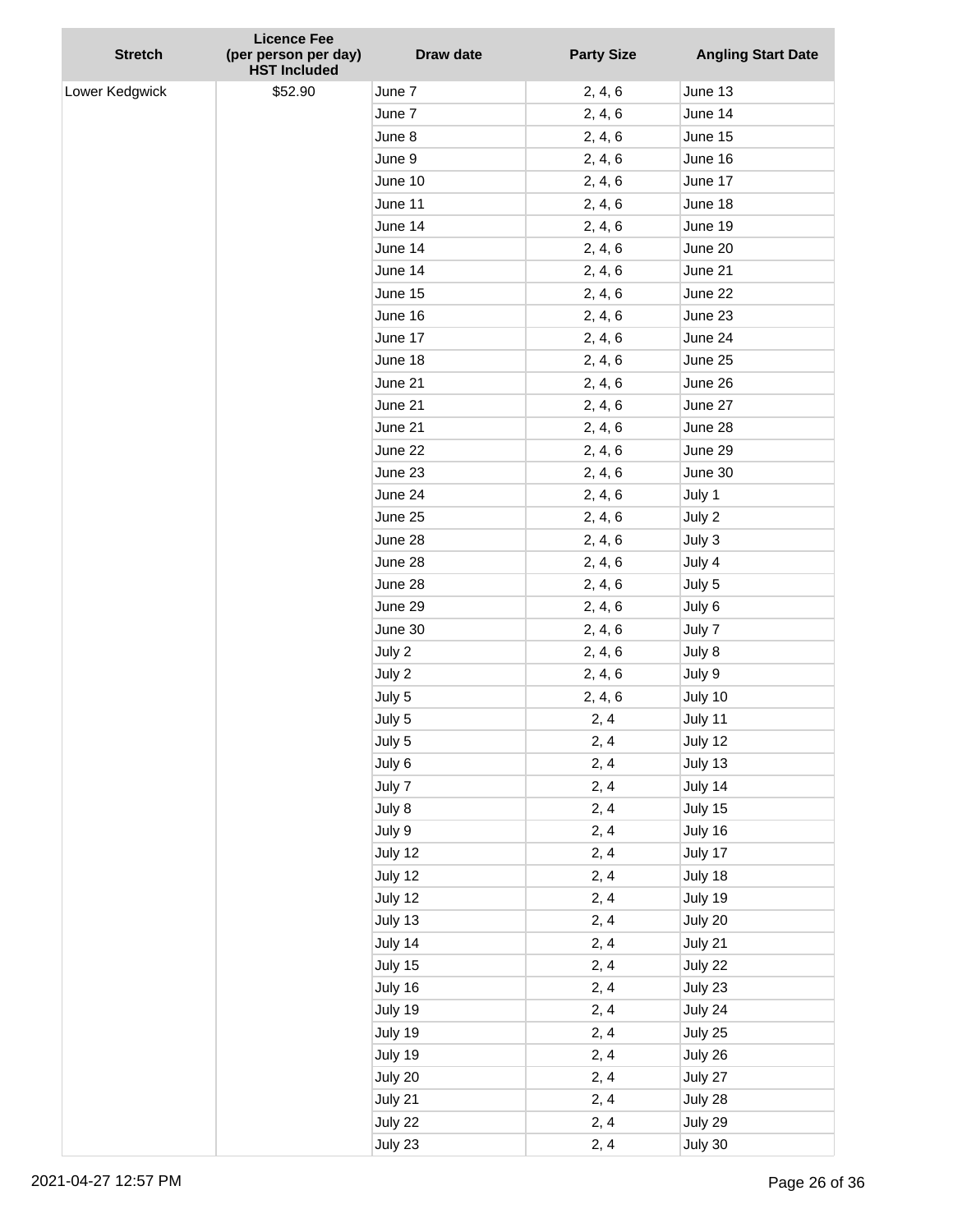| <b>Stretch</b> | <b>Licence Fee</b><br>(per person per day)<br><b>HST Included</b> | <b>Draw date</b> | <b>Party Size</b> | <b>Angling Start Date</b> |
|----------------|-------------------------------------------------------------------|------------------|-------------------|---------------------------|
| Lower Kedgwick | \$52.90                                                           | July 26          | 2, 4              | July 31                   |
|                |                                                                   | July 26          | 2, 4              | August 1                  |
|                |                                                                   | July 26          | 2, 4              | August 2                  |
|                |                                                                   | July 27          | 2, 4              | August 3                  |
|                |                                                                   | July 28          | 2, 4              | August 4                  |
|                |                                                                   | July 29          | 2, 4              | August 5                  |
|                |                                                                   | July 30          | 2, 4              | August 6                  |
|                |                                                                   | August 3         | 2, 4              | August 7                  |
|                |                                                                   | August 3         | 2, 4              | August 8                  |
|                |                                                                   | August 3         | 2, 4              | August 9                  |
|                |                                                                   | August 3         | 2, 4              | August 10                 |
|                |                                                                   | August 4         | 2, 4              | August 11                 |
|                |                                                                   | August 5         | 2, 4              | August 12                 |
|                |                                                                   | August 6         | 2, 4              | August 13                 |
|                |                                                                   | August 9         | 2, 4              | August 14                 |
|                |                                                                   | August 9         | 2, 4              | August 15                 |
|                |                                                                   | August 9         | 2, 4              | August 16                 |
|                |                                                                   | August 10        | 2, 4              | August 17                 |
|                |                                                                   | August 11        | 2, 4              | August 18                 |
|                |                                                                   | August 12        | 2, 4              | August 19                 |
|                |                                                                   | August 13        | 2, 4              | August 20                 |
|                |                                                                   | August 16        | 2, 4              | August 21                 |
|                |                                                                   | August 16        | 2, 4              | August 22                 |
|                |                                                                   | August 16        | 2, 4              | August 23                 |
|                |                                                                   | August 17        | 2, 4              | August 24                 |
|                |                                                                   | August 18        | 2, 4              | August 25                 |
|                |                                                                   | August 19        | 2, 4              | August 26                 |
|                |                                                                   | August 20        | 2, 4              | August 27                 |
|                |                                                                   | August 23        | 2, 4              | August 28                 |
|                |                                                                   | August 23        | 2, 4              | August 29                 |
|                |                                                                   | August 23        | 2, 4              | August 30                 |
|                |                                                                   | August 24        | 2, 4              | August 31                 |
|                | \$35.65                                                           | August 25        | 2, 4              | September 1               |
|                |                                                                   | August 26        | 2, 4              | September 2               |
|                |                                                                   | August 27        | 2, 4              | September 3               |
|                |                                                                   | August 30        | 2, 4              | September 4               |
|                |                                                                   | August 30        | 2, 4              | September 5               |
|                |                                                                   | August 30        | 2, 4              | September 6               |
|                |                                                                   | August 31        | 2, 4              | September 7               |
|                |                                                                   | September 1      | 2, 4              | September 8               |
|                |                                                                   | September 2      | 2, 4              | September 9               |
|                |                                                                   | September 3      | 2, 4              | September 10              |
|                |                                                                   | September 7      | 2, 4              | September 11              |
|                |                                                                   | September 7      | 2, 4              | September 12              |
|                |                                                                   | September 7      | 2, 4              | September 13              |
|                |                                                                   | September 7      | 2, 4              | September 14              |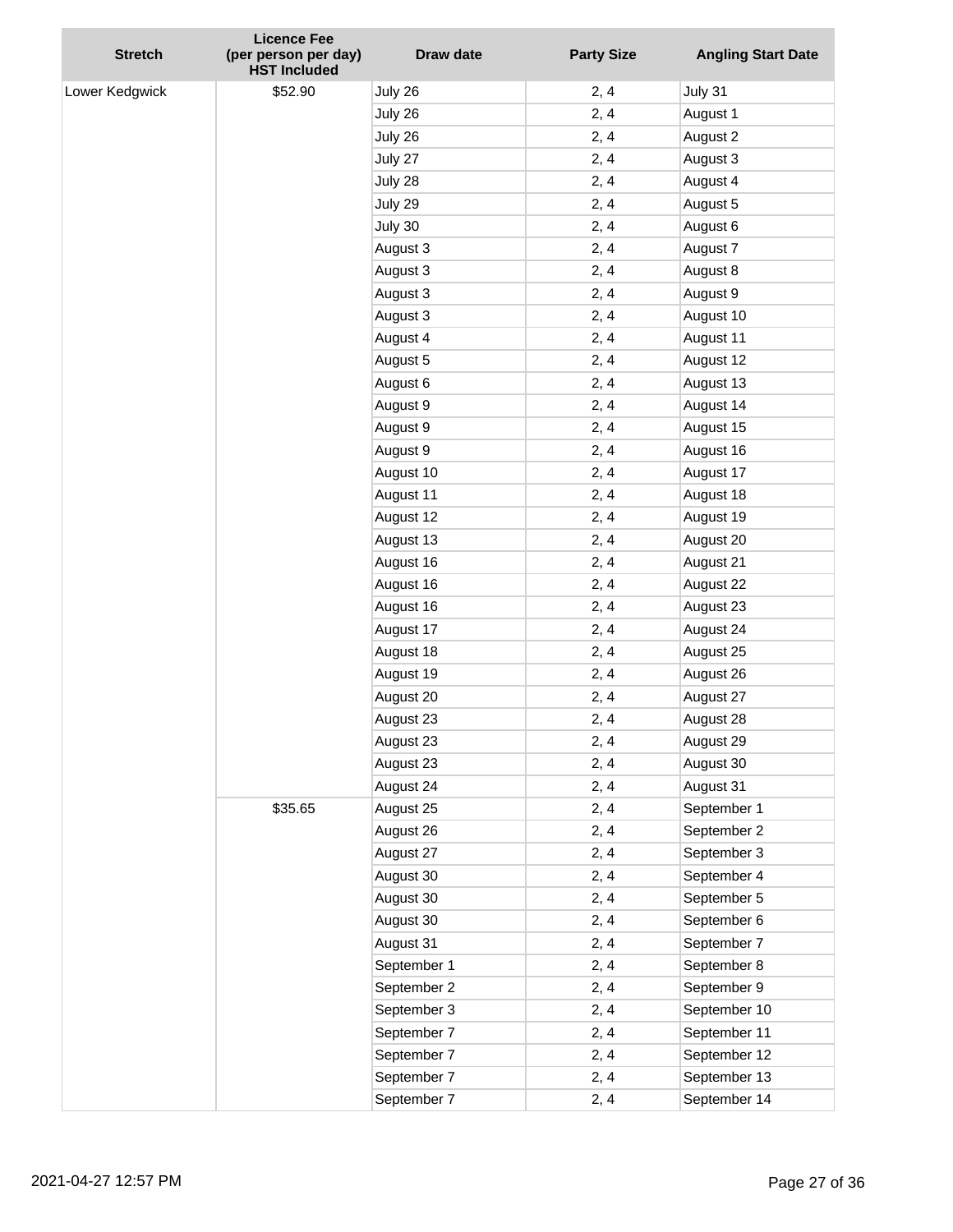|                        | 2021 Daily Crown Reserve Available Stretches - North Branch Sevogle                                                                                                                                                                                                                                                                                                                                                                                                                                                                                                                                                                                           |                                                                                                                                                                                                                                                                                                                                                                |                         |                           |
|------------------------|---------------------------------------------------------------------------------------------------------------------------------------------------------------------------------------------------------------------------------------------------------------------------------------------------------------------------------------------------------------------------------------------------------------------------------------------------------------------------------------------------------------------------------------------------------------------------------------------------------------------------------------------------------------|----------------------------------------------------------------------------------------------------------------------------------------------------------------------------------------------------------------------------------------------------------------------------------------------------------------------------------------------------------------|-------------------------|---------------------------|
|                        |                                                                                                                                                                                                                                                                                                                                                                                                                                                                                                                                                                                                                                                               | <b>Step A - Random Draw Application</b>                                                                                                                                                                                                                                                                                                                        |                         |                           |
| <b>Eligibility</b>     | limit.                                                                                                                                                                                                                                                                                                                                                                                                                                                                                                                                                                                                                                                        | Anglers whose principal place of residence is New Brunswick may apply to the Daily<br>Crown Reserve draw. Anglers are limited to two angling days per month for any specific<br>stretch of Daily Crown Reserve water obtained through the draw. Unclaimed stretches<br>booked under Steps B and C (first-come first-served bookings) do not count towards this |                         |                           |
|                        |                                                                                                                                                                                                                                                                                                                                                                                                                                                                                                                                                                                                                                                               | Party size must correspond to the size limit for that stretch.                                                                                                                                                                                                                                                                                                 |                         |                           |
| <b>Start</b><br>End    | Thursday June 3, 2021<br>Tuesday September 7, 2021                                                                                                                                                                                                                                                                                                                                                                                                                                                                                                                                                                                                            |                                                                                                                                                                                                                                                                                                                                                                |                         |                           |
| <b>Application Fee</b> |                                                                                                                                                                                                                                                                                                                                                                                                                                                                                                                                                                                                                                                               | \$8.05 (HST included) per angler at the time of the application, unless the angler has                                                                                                                                                                                                                                                                         |                         |                           |
| How to apply           | previously applied to a Crown Reserve draw that year in which case it is free.<br>Apply seven days in advance of the desired angling date by using the online Crown<br>Reserve Portal system available at the ERD web site or by calling the appropriate District<br>office between 8:30 and 11 a.m. If offices are closed seven days prior to the angling date<br>because it is the weekend or a statutory holiday applications will be accepted on the next<br>business day.<br>Successful applicants will be contacted by e-mail or by phone after the draw is<br>conducted between 11:00 am and 11:30 am. Payment is required by 1:00 pm the same<br>day. |                                                                                                                                                                                                                                                                                                                                                                |                         |                           |
| <b>Note</b>            | This stretch report is updated every 5 minutes during the active booking period and is<br>not a guarantee that a listed stretch is still available for booking.<br>Stretch dates indicated with an asterisk (*) are currently in the process of being partially<br>or fully booked. Check this report again in a few minutes to determine availability.                                                                                                                                                                                                                                                                                                       |                                                                                                                                                                                                                                                                                                                                                                |                         |                           |
| <b>Office</b>          | <b>Telephone</b>                                                                                                                                                                                                                                                                                                                                                                                                                                                                                                                                                                                                                                              | <b>Primary Species</b>                                                                                                                                                                                                                                                                                                                                         |                         | <b>Stretches</b>          |
| Miramichi (E-4)        | 506-627-4050                                                                                                                                                                                                                                                                                                                                                                                                                                                                                                                                                                                                                                                  | <b>Atlantic Salmon</b>                                                                                                                                                                                                                                                                                                                                         | Cruickshank             |                           |
| <b>Stretch</b>         | <b>Licence Fee</b><br>(per person per day)<br><b>HST Included</b>                                                                                                                                                                                                                                                                                                                                                                                                                                                                                                                                                                                             | Draw date                                                                                                                                                                                                                                                                                                                                                      | <b>Party Size</b>       | <b>Angling Start Date</b> |
| Cruickshank            | \$52.90                                                                                                                                                                                                                                                                                                                                                                                                                                                                                                                                                                                                                                                       | June 3                                                                                                                                                                                                                                                                                                                                                         | 2                       | June 10                   |
|                        |                                                                                                                                                                                                                                                                                                                                                                                                                                                                                                                                                                                                                                                               | June 4                                                                                                                                                                                                                                                                                                                                                         | 2                       | June 11                   |
|                        |                                                                                                                                                                                                                                                                                                                                                                                                                                                                                                                                                                                                                                                               | June 7                                                                                                                                                                                                                                                                                                                                                         | 2                       | June 12                   |
|                        |                                                                                                                                                                                                                                                                                                                                                                                                                                                                                                                                                                                                                                                               | June 7                                                                                                                                                                                                                                                                                                                                                         | 2                       | June 13                   |
|                        |                                                                                                                                                                                                                                                                                                                                                                                                                                                                                                                                                                                                                                                               | June 7                                                                                                                                                                                                                                                                                                                                                         | 2                       | June 14                   |
|                        |                                                                                                                                                                                                                                                                                                                                                                                                                                                                                                                                                                                                                                                               | June 8                                                                                                                                                                                                                                                                                                                                                         | 2                       | June 15                   |
|                        |                                                                                                                                                                                                                                                                                                                                                                                                                                                                                                                                                                                                                                                               | June 9                                                                                                                                                                                                                                                                                                                                                         | 2                       | June 16                   |
|                        |                                                                                                                                                                                                                                                                                                                                                                                                                                                                                                                                                                                                                                                               | June 10                                                                                                                                                                                                                                                                                                                                                        | $\overline{\mathbf{c}}$ | June 17                   |
|                        |                                                                                                                                                                                                                                                                                                                                                                                                                                                                                                                                                                                                                                                               | June 11                                                                                                                                                                                                                                                                                                                                                        | 2                       | June 18                   |
|                        |                                                                                                                                                                                                                                                                                                                                                                                                                                                                                                                                                                                                                                                               | June 14                                                                                                                                                                                                                                                                                                                                                        | 2                       | June 19                   |
|                        |                                                                                                                                                                                                                                                                                                                                                                                                                                                                                                                                                                                                                                                               | June 14                                                                                                                                                                                                                                                                                                                                                        | $\overline{\mathbf{c}}$ | June 20                   |
|                        |                                                                                                                                                                                                                                                                                                                                                                                                                                                                                                                                                                                                                                                               | June 14                                                                                                                                                                                                                                                                                                                                                        | 2                       | June 21                   |
|                        |                                                                                                                                                                                                                                                                                                                                                                                                                                                                                                                                                                                                                                                               | June 15                                                                                                                                                                                                                                                                                                                                                        | $\overline{\mathbf{c}}$ | June 22                   |
|                        |                                                                                                                                                                                                                                                                                                                                                                                                                                                                                                                                                                                                                                                               | June 16                                                                                                                                                                                                                                                                                                                                                        | 2                       | June 23                   |
|                        |                                                                                                                                                                                                                                                                                                                                                                                                                                                                                                                                                                                                                                                               | June 17                                                                                                                                                                                                                                                                                                                                                        | 2                       | June 24                   |
|                        |                                                                                                                                                                                                                                                                                                                                                                                                                                                                                                                                                                                                                                                               | June 18                                                                                                                                                                                                                                                                                                                                                        | 2                       | June 25                   |
|                        |                                                                                                                                                                                                                                                                                                                                                                                                                                                                                                                                                                                                                                                               | June 21                                                                                                                                                                                                                                                                                                                                                        | 2                       | June 26                   |
|                        |                                                                                                                                                                                                                                                                                                                                                                                                                                                                                                                                                                                                                                                               | June 21                                                                                                                                                                                                                                                                                                                                                        | $\overline{\mathbf{c}}$ | June 27                   |
|                        |                                                                                                                                                                                                                                                                                                                                                                                                                                                                                                                                                                                                                                                               | June 21                                                                                                                                                                                                                                                                                                                                                        | 2                       | June 28                   |
|                        |                                                                                                                                                                                                                                                                                                                                                                                                                                                                                                                                                                                                                                                               | June 22                                                                                                                                                                                                                                                                                                                                                        | 2                       | June 29                   |
|                        |                                                                                                                                                                                                                                                                                                                                                                                                                                                                                                                                                                                                                                                               | June 23                                                                                                                                                                                                                                                                                                                                                        | $\overline{\mathbf{c}}$ | June 30                   |
|                        |                                                                                                                                                                                                                                                                                                                                                                                                                                                                                                                                                                                                                                                               | June 24                                                                                                                                                                                                                                                                                                                                                        | $\overline{c}$          | July 1                    |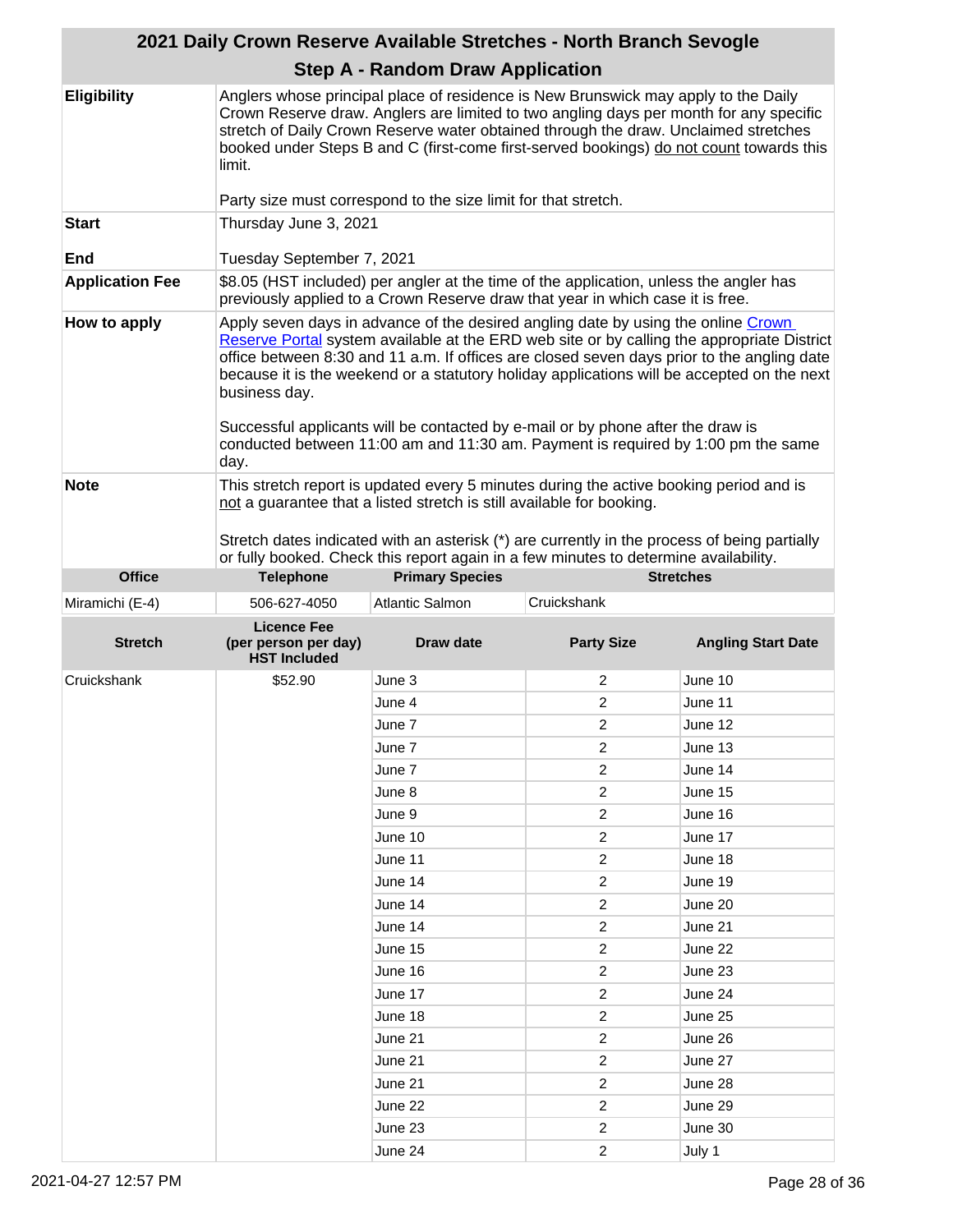| <b>Stretch</b> | <b>Licence Fee</b><br>(per person per day)<br><b>HST Included</b> | Draw date            | <b>Party Size</b>                | <b>Angling Start Date</b> |
|----------------|-------------------------------------------------------------------|----------------------|----------------------------------|---------------------------|
| Cruickshank    | \$52.90                                                           | June 25              | $\overline{c}$                   | July 2                    |
|                |                                                                   | June 28              | $\overline{c}$                   | July 3                    |
|                |                                                                   | June 28              | $\overline{c}$                   | July 4                    |
|                |                                                                   | June 28              | $\overline{c}$                   | July 5                    |
|                |                                                                   | June 29              | $\overline{c}$                   | July 6                    |
|                |                                                                   | June 30              | $\overline{c}$                   | July 7                    |
|                |                                                                   | July 2               | $\overline{c}$                   | July 8                    |
|                |                                                                   | July 2               | $\overline{c}$                   | July 9                    |
|                |                                                                   | July 5               | $\overline{c}$                   | July 10                   |
|                |                                                                   | July 5               | $\overline{c}$                   | July 11                   |
|                |                                                                   | July 5               | $\overline{c}$                   | July 12                   |
|                |                                                                   | July 6               | $\overline{c}$                   | July 13                   |
|                |                                                                   | July 7               | $\overline{c}$                   | July 14                   |
|                |                                                                   | July 8               | $\overline{c}$                   | July 15                   |
|                |                                                                   | July 9               | $\overline{c}$                   | July 16                   |
|                |                                                                   | July 12              | $\overline{c}$                   | July 17                   |
|                |                                                                   | July 12              | $\overline{c}$                   | July 18                   |
|                |                                                                   | July 12              | $\overline{c}$                   | July 19                   |
|                |                                                                   | July 13              | $\overline{c}$                   | July 20                   |
|                |                                                                   | July 14              | $\overline{c}$                   | July 21                   |
|                |                                                                   | July 15              | $\overline{c}$                   | July 22                   |
|                |                                                                   | July 16              | $\overline{c}$                   | July 23                   |
|                |                                                                   | July 19              | $\overline{c}$                   | July 24                   |
|                |                                                                   | July 19              | $\overline{c}$                   | July 25                   |
|                |                                                                   | July 19              | $\overline{c}$                   | July 26                   |
|                |                                                                   | July 20              | $\overline{c}$                   | July 27                   |
|                |                                                                   | July 21              | $\overline{c}$                   | July 28                   |
|                |                                                                   | July 22              | $\overline{c}$                   | July 29                   |
|                |                                                                   | July 23              | $\overline{c}$                   | July 30                   |
|                |                                                                   | July 26              | $\overline{c}$                   | July 31                   |
|                |                                                                   | July 26              | $\overline{c}$                   | August 1                  |
|                |                                                                   | July 26              | $\overline{c}$                   | August 2                  |
|                |                                                                   | July 27              | $\overline{c}$                   | August 3                  |
|                |                                                                   | July 28              | $\overline{c}$                   | August 4                  |
|                |                                                                   | July 29              | $\overline{c}$                   | August 5                  |
|                |                                                                   | July 30              | $\overline{c}$                   | August 6                  |
|                |                                                                   | August 3             | $\overline{c}$                   | August 7                  |
|                |                                                                   | August 3             | $\overline{c}$                   | August 8                  |
|                |                                                                   | August 3             | $\overline{c}$                   | August 9                  |
|                |                                                                   | August 3             | $\overline{c}$                   | August 10                 |
|                |                                                                   | August 4             | $\overline{c}$<br>$\overline{c}$ | August 11                 |
|                |                                                                   | August 5             | $\overline{c}$                   | August 12<br>August 13    |
|                |                                                                   | August 6             | $\overline{c}$                   |                           |
|                |                                                                   | August 9             | $\overline{c}$                   | August 14<br>August 15    |
|                |                                                                   | August 9<br>August 9 | $\overline{c}$                   | August 16                 |
|                |                                                                   | August 10            | $\overline{c}$                   | August 17                 |
|                |                                                                   | August 11            | $\overline{c}$                   | August 18                 |
|                |                                                                   |                      |                                  |                           |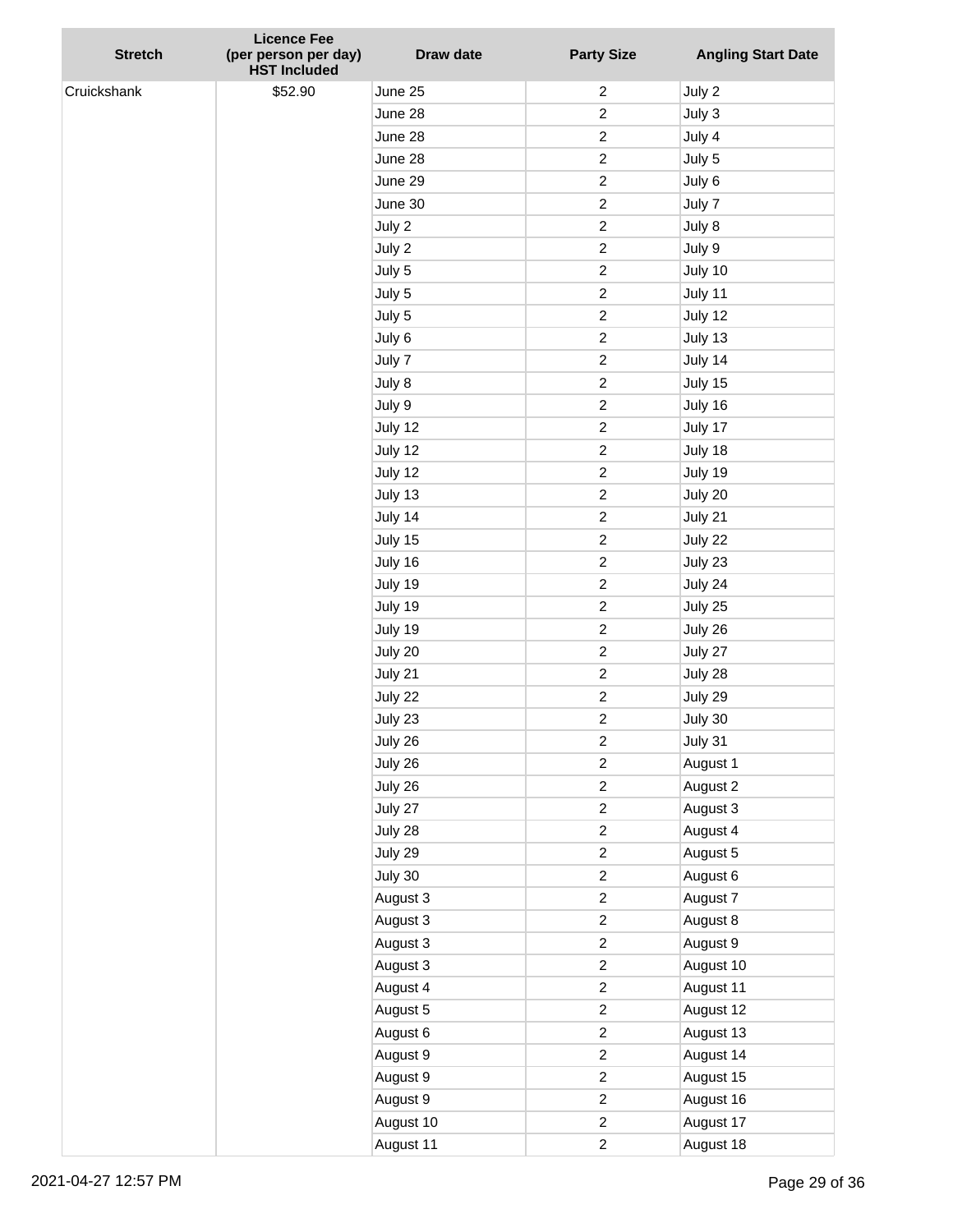| Cruickshank<br>\$52.90<br>August 12<br>$\overline{c}$<br>August 19<br>$\overline{c}$<br>August 13<br>August 20<br>2<br>August 21<br>August 16<br>$\boldsymbol{2}$<br>August 16<br>August 22<br>$\overline{c}$<br>August 16<br>August 23<br>$\overline{c}$<br>August 17<br>August 24<br>$\overline{c}$<br>August 18<br>August 25<br>$\overline{c}$<br>August 19<br>August 26<br>$\overline{c}$<br>August 27<br>August 20<br>August 23<br>2<br>August 28<br>$\overline{c}$<br>August 23<br>August 29<br>$\overline{c}$<br>August 30<br>August 23<br>$\overline{c}$<br>August 24<br>August 31<br>\$35.65<br>$\overline{c}$<br>September 1<br>August 25<br>$\overline{2}$<br>September 2<br>August 26<br>$\overline{c}$<br>September 3<br>August 27<br>$\overline{c}$<br>September 4<br>August 30<br>$\boldsymbol{2}$<br>September 5<br>August 30<br>2<br>September 6<br>August 30<br>$\boldsymbol{2}$<br>August 31<br>September 7<br>2<br>September 8<br>September 1<br>$\boldsymbol{2}$<br>September 2<br>September 9<br>$\overline{c}$<br>September 10<br>September 3<br>$\overline{c}$<br>September 7<br>September 11<br>$\boldsymbol{2}$<br>September 12<br>September 7<br>$\boldsymbol{2}$<br>September 7<br>September 13<br>$\overline{c}$<br>September 14<br>September 7 | <b>Stretch</b> | <b>Licence Fee</b><br>(per person per day)<br><b>HST Included</b> | <b>Draw date</b> | <b>Party Size</b> | <b>Angling Start Date</b> |
|------------------------------------------------------------------------------------------------------------------------------------------------------------------------------------------------------------------------------------------------------------------------------------------------------------------------------------------------------------------------------------------------------------------------------------------------------------------------------------------------------------------------------------------------------------------------------------------------------------------------------------------------------------------------------------------------------------------------------------------------------------------------------------------------------------------------------------------------------------------------------------------------------------------------------------------------------------------------------------------------------------------------------------------------------------------------------------------------------------------------------------------------------------------------------------------------------------------------------------------------------------------------------|----------------|-------------------------------------------------------------------|------------------|-------------------|---------------------------|
|                                                                                                                                                                                                                                                                                                                                                                                                                                                                                                                                                                                                                                                                                                                                                                                                                                                                                                                                                                                                                                                                                                                                                                                                                                                                              |                |                                                                   |                  |                   |                           |
|                                                                                                                                                                                                                                                                                                                                                                                                                                                                                                                                                                                                                                                                                                                                                                                                                                                                                                                                                                                                                                                                                                                                                                                                                                                                              |                |                                                                   |                  |                   |                           |
|                                                                                                                                                                                                                                                                                                                                                                                                                                                                                                                                                                                                                                                                                                                                                                                                                                                                                                                                                                                                                                                                                                                                                                                                                                                                              |                |                                                                   |                  |                   |                           |
|                                                                                                                                                                                                                                                                                                                                                                                                                                                                                                                                                                                                                                                                                                                                                                                                                                                                                                                                                                                                                                                                                                                                                                                                                                                                              |                |                                                                   |                  |                   |                           |
|                                                                                                                                                                                                                                                                                                                                                                                                                                                                                                                                                                                                                                                                                                                                                                                                                                                                                                                                                                                                                                                                                                                                                                                                                                                                              |                |                                                                   |                  |                   |                           |
|                                                                                                                                                                                                                                                                                                                                                                                                                                                                                                                                                                                                                                                                                                                                                                                                                                                                                                                                                                                                                                                                                                                                                                                                                                                                              |                |                                                                   |                  |                   |                           |
|                                                                                                                                                                                                                                                                                                                                                                                                                                                                                                                                                                                                                                                                                                                                                                                                                                                                                                                                                                                                                                                                                                                                                                                                                                                                              |                |                                                                   |                  |                   |                           |
|                                                                                                                                                                                                                                                                                                                                                                                                                                                                                                                                                                                                                                                                                                                                                                                                                                                                                                                                                                                                                                                                                                                                                                                                                                                                              |                |                                                                   |                  |                   |                           |
|                                                                                                                                                                                                                                                                                                                                                                                                                                                                                                                                                                                                                                                                                                                                                                                                                                                                                                                                                                                                                                                                                                                                                                                                                                                                              |                |                                                                   |                  |                   |                           |
|                                                                                                                                                                                                                                                                                                                                                                                                                                                                                                                                                                                                                                                                                                                                                                                                                                                                                                                                                                                                                                                                                                                                                                                                                                                                              |                |                                                                   |                  |                   |                           |
|                                                                                                                                                                                                                                                                                                                                                                                                                                                                                                                                                                                                                                                                                                                                                                                                                                                                                                                                                                                                                                                                                                                                                                                                                                                                              |                |                                                                   |                  |                   |                           |
|                                                                                                                                                                                                                                                                                                                                                                                                                                                                                                                                                                                                                                                                                                                                                                                                                                                                                                                                                                                                                                                                                                                                                                                                                                                                              |                |                                                                   |                  |                   |                           |
|                                                                                                                                                                                                                                                                                                                                                                                                                                                                                                                                                                                                                                                                                                                                                                                                                                                                                                                                                                                                                                                                                                                                                                                                                                                                              |                |                                                                   |                  |                   |                           |
|                                                                                                                                                                                                                                                                                                                                                                                                                                                                                                                                                                                                                                                                                                                                                                                                                                                                                                                                                                                                                                                                                                                                                                                                                                                                              |                |                                                                   |                  |                   |                           |
|                                                                                                                                                                                                                                                                                                                                                                                                                                                                                                                                                                                                                                                                                                                                                                                                                                                                                                                                                                                                                                                                                                                                                                                                                                                                              |                |                                                                   |                  |                   |                           |
|                                                                                                                                                                                                                                                                                                                                                                                                                                                                                                                                                                                                                                                                                                                                                                                                                                                                                                                                                                                                                                                                                                                                                                                                                                                                              |                |                                                                   |                  |                   |                           |
|                                                                                                                                                                                                                                                                                                                                                                                                                                                                                                                                                                                                                                                                                                                                                                                                                                                                                                                                                                                                                                                                                                                                                                                                                                                                              |                |                                                                   |                  |                   |                           |
|                                                                                                                                                                                                                                                                                                                                                                                                                                                                                                                                                                                                                                                                                                                                                                                                                                                                                                                                                                                                                                                                                                                                                                                                                                                                              |                |                                                                   |                  |                   |                           |
|                                                                                                                                                                                                                                                                                                                                                                                                                                                                                                                                                                                                                                                                                                                                                                                                                                                                                                                                                                                                                                                                                                                                                                                                                                                                              |                |                                                                   |                  |                   |                           |
|                                                                                                                                                                                                                                                                                                                                                                                                                                                                                                                                                                                                                                                                                                                                                                                                                                                                                                                                                                                                                                                                                                                                                                                                                                                                              |                |                                                                   |                  |                   |                           |
|                                                                                                                                                                                                                                                                                                                                                                                                                                                                                                                                                                                                                                                                                                                                                                                                                                                                                                                                                                                                                                                                                                                                                                                                                                                                              |                |                                                                   |                  |                   |                           |
|                                                                                                                                                                                                                                                                                                                                                                                                                                                                                                                                                                                                                                                                                                                                                                                                                                                                                                                                                                                                                                                                                                                                                                                                                                                                              |                |                                                                   |                  |                   |                           |
|                                                                                                                                                                                                                                                                                                                                                                                                                                                                                                                                                                                                                                                                                                                                                                                                                                                                                                                                                                                                                                                                                                                                                                                                                                                                              |                |                                                                   |                  |                   |                           |
|                                                                                                                                                                                                                                                                                                                                                                                                                                                                                                                                                                                                                                                                                                                                                                                                                                                                                                                                                                                                                                                                                                                                                                                                                                                                              |                |                                                                   |                  |                   |                           |
|                                                                                                                                                                                                                                                                                                                                                                                                                                                                                                                                                                                                                                                                                                                                                                                                                                                                                                                                                                                                                                                                                                                                                                                                                                                                              |                |                                                                   |                  |                   |                           |
|                                                                                                                                                                                                                                                                                                                                                                                                                                                                                                                                                                                                                                                                                                                                                                                                                                                                                                                                                                                                                                                                                                                                                                                                                                                                              |                |                                                                   |                  |                   |                           |
|                                                                                                                                                                                                                                                                                                                                                                                                                                                                                                                                                                                                                                                                                                                                                                                                                                                                                                                                                                                                                                                                                                                                                                                                                                                                              |                |                                                                   |                  |                   |                           |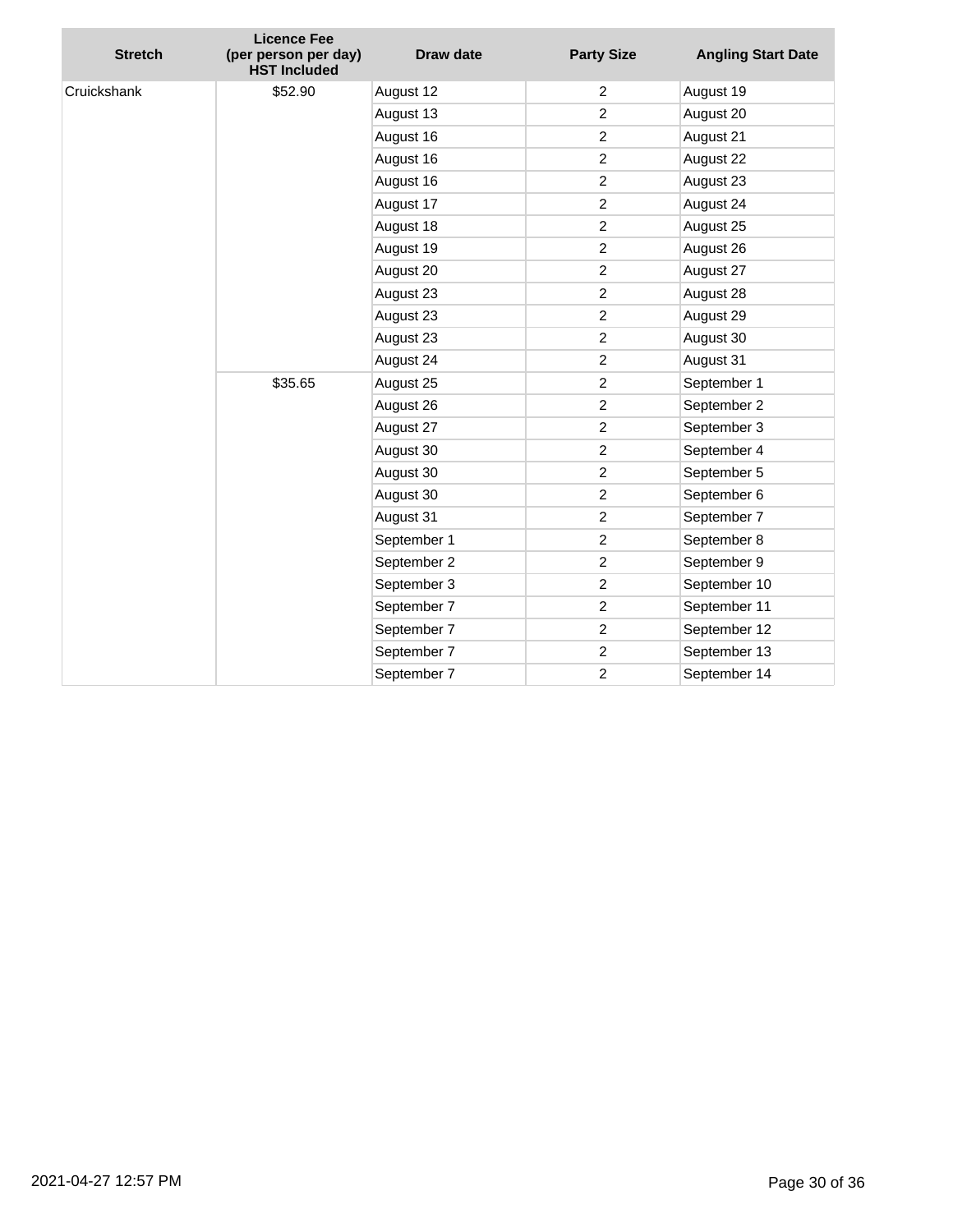| 2021 Daily Crown Reserve Available Stretches - Nepisiguit |                                                                                                                                                                                                                                                                                                                                                                                                                                                                                                                                                                             |                                                                                        |                                                 |                           |
|-----------------------------------------------------------|-----------------------------------------------------------------------------------------------------------------------------------------------------------------------------------------------------------------------------------------------------------------------------------------------------------------------------------------------------------------------------------------------------------------------------------------------------------------------------------------------------------------------------------------------------------------------------|----------------------------------------------------------------------------------------|-------------------------------------------------|---------------------------|
|                                                           |                                                                                                                                                                                                                                                                                                                                                                                                                                                                                                                                                                             | <b>Step A - Random Draw Application</b>                                                |                                                 |                           |
| <b>Eligibility</b>                                        | Anglers whose principal place of residence is New Brunswick may apply to the Daily<br>Crown Reserve draw. Anglers are limited to two angling days per month for any specific<br>stretch of Daily Crown Reserve water obtained through the draw. Unclaimed stretches<br>booked under Steps B and C (first-come first-served bookings) do not count towards this<br>limit.                                                                                                                                                                                                    |                                                                                        |                                                 |                           |
|                                                           |                                                                                                                                                                                                                                                                                                                                                                                                                                                                                                                                                                             | Party size must correspond to the size limit for that stretch.                         |                                                 |                           |
| <b>Start</b><br>End                                       | Tuesday May 25, 2021<br>Tuesday September 7, 2021                                                                                                                                                                                                                                                                                                                                                                                                                                                                                                                           |                                                                                        |                                                 |                           |
| <b>Application Fee</b>                                    |                                                                                                                                                                                                                                                                                                                                                                                                                                                                                                                                                                             | \$8.05 (HST included) per angler at the time of the application, unless the angler has |                                                 |                           |
|                                                           |                                                                                                                                                                                                                                                                                                                                                                                                                                                                                                                                                                             | previously applied to a Crown Reserve draw that year in which case it is free.         |                                                 |                           |
| How to apply                                              | Apply seven days in advance of the desired angling date by using the online Crown<br>Reserve Portal system available at the ERD web site or by calling the appropriate District<br>office between 8:30 and 11 a.m. If offices are closed seven days prior to the angling date<br>because it is the weekend or a statutory holiday applications will be accepted on the next<br>business day.<br>Successful applicants will be contacted by e-mail or by phone after the draw is<br>conducted between 11:00 am and 11:30 am. Payment is required by 1:00 pm the same<br>day. |                                                                                        |                                                 |                           |
| <b>Note</b>                                               | This stretch report is updated every 5 minutes during the active booking period and is<br>not a guarantee that a listed stretch is still available for booking.<br>Stretch dates indicated with an asterisk (*) are currently in the process of being partially<br>or fully booked. Check this report again in a few minutes to determine availability.                                                                                                                                                                                                                     |                                                                                        |                                                 |                           |
| <b>Office</b>                                             | <b>Telephone</b>                                                                                                                                                                                                                                                                                                                                                                                                                                                                                                                                                            | <b>Primary Species</b>                                                                 |                                                 | <b>Stretches</b>          |
| Bathurst (E-3)                                            | 506-547-2080                                                                                                                                                                                                                                                                                                                                                                                                                                                                                                                                                                | <b>Brook Trout</b>                                                                     | California Lake, Caribou Lake, Nepisiguit River |                           |
| <b>Stretch</b>                                            | <b>Licence Fee</b><br>(per person per day)<br><b>HST Included</b>                                                                                                                                                                                                                                                                                                                                                                                                                                                                                                           | Draw date                                                                              | <b>Party Size</b>                               | <b>Angling Start Date</b> |
| California Lake                                           | \$23.00                                                                                                                                                                                                                                                                                                                                                                                                                                                                                                                                                                     | <b>May 25</b>                                                                          | 2, 4                                            | June 1                    |
|                                                           |                                                                                                                                                                                                                                                                                                                                                                                                                                                                                                                                                                             | May 26                                                                                 | 2, 4                                            | June 2                    |
|                                                           |                                                                                                                                                                                                                                                                                                                                                                                                                                                                                                                                                                             | May 27                                                                                 | 2, 4                                            | June 3                    |
|                                                           |                                                                                                                                                                                                                                                                                                                                                                                                                                                                                                                                                                             | <b>May 28</b>                                                                          | 2, 4                                            | June 4                    |
|                                                           |                                                                                                                                                                                                                                                                                                                                                                                                                                                                                                                                                                             | May 31                                                                                 | 2, 4                                            | June 5                    |
|                                                           |                                                                                                                                                                                                                                                                                                                                                                                                                                                                                                                                                                             | May 31                                                                                 | 2, 4                                            | June 6                    |
|                                                           |                                                                                                                                                                                                                                                                                                                                                                                                                                                                                                                                                                             | May 31                                                                                 | 2, 4                                            | June 7                    |
|                                                           |                                                                                                                                                                                                                                                                                                                                                                                                                                                                                                                                                                             | June 1                                                                                 | 2, 4                                            | June 8                    |
|                                                           |                                                                                                                                                                                                                                                                                                                                                                                                                                                                                                                                                                             | June 2                                                                                 | 2, 4                                            | June 9                    |
|                                                           |                                                                                                                                                                                                                                                                                                                                                                                                                                                                                                                                                                             | June 3                                                                                 | 2, 4                                            | June 10                   |
|                                                           |                                                                                                                                                                                                                                                                                                                                                                                                                                                                                                                                                                             | June 4                                                                                 | 2, 4                                            | June 11                   |
|                                                           |                                                                                                                                                                                                                                                                                                                                                                                                                                                                                                                                                                             | June 7                                                                                 | 2, 4                                            | June 12                   |
|                                                           |                                                                                                                                                                                                                                                                                                                                                                                                                                                                                                                                                                             | June 7                                                                                 | 2, 4                                            | June 13                   |
|                                                           |                                                                                                                                                                                                                                                                                                                                                                                                                                                                                                                                                                             | June 7                                                                                 | 2, 4                                            | June 14                   |
|                                                           |                                                                                                                                                                                                                                                                                                                                                                                                                                                                                                                                                                             | June 8                                                                                 | 2, 4                                            | June 15                   |
|                                                           |                                                                                                                                                                                                                                                                                                                                                                                                                                                                                                                                                                             | June 9                                                                                 | 2, 4                                            | June 16                   |
|                                                           |                                                                                                                                                                                                                                                                                                                                                                                                                                                                                                                                                                             | June 10                                                                                | 2, 4                                            | June 17                   |
|                                                           |                                                                                                                                                                                                                                                                                                                                                                                                                                                                                                                                                                             | June 11                                                                                | 2, 4                                            | June 18                   |
|                                                           |                                                                                                                                                                                                                                                                                                                                                                                                                                                                                                                                                                             | June 14                                                                                | 2, 4                                            | June 19                   |
|                                                           |                                                                                                                                                                                                                                                                                                                                                                                                                                                                                                                                                                             |                                                                                        |                                                 |                           |
|                                                           |                                                                                                                                                                                                                                                                                                                                                                                                                                                                                                                                                                             | June 14                                                                                | 2, 4                                            | June 20                   |
|                                                           |                                                                                                                                                                                                                                                                                                                                                                                                                                                                                                                                                                             | June 14                                                                                | 2, 4                                            | June 21                   |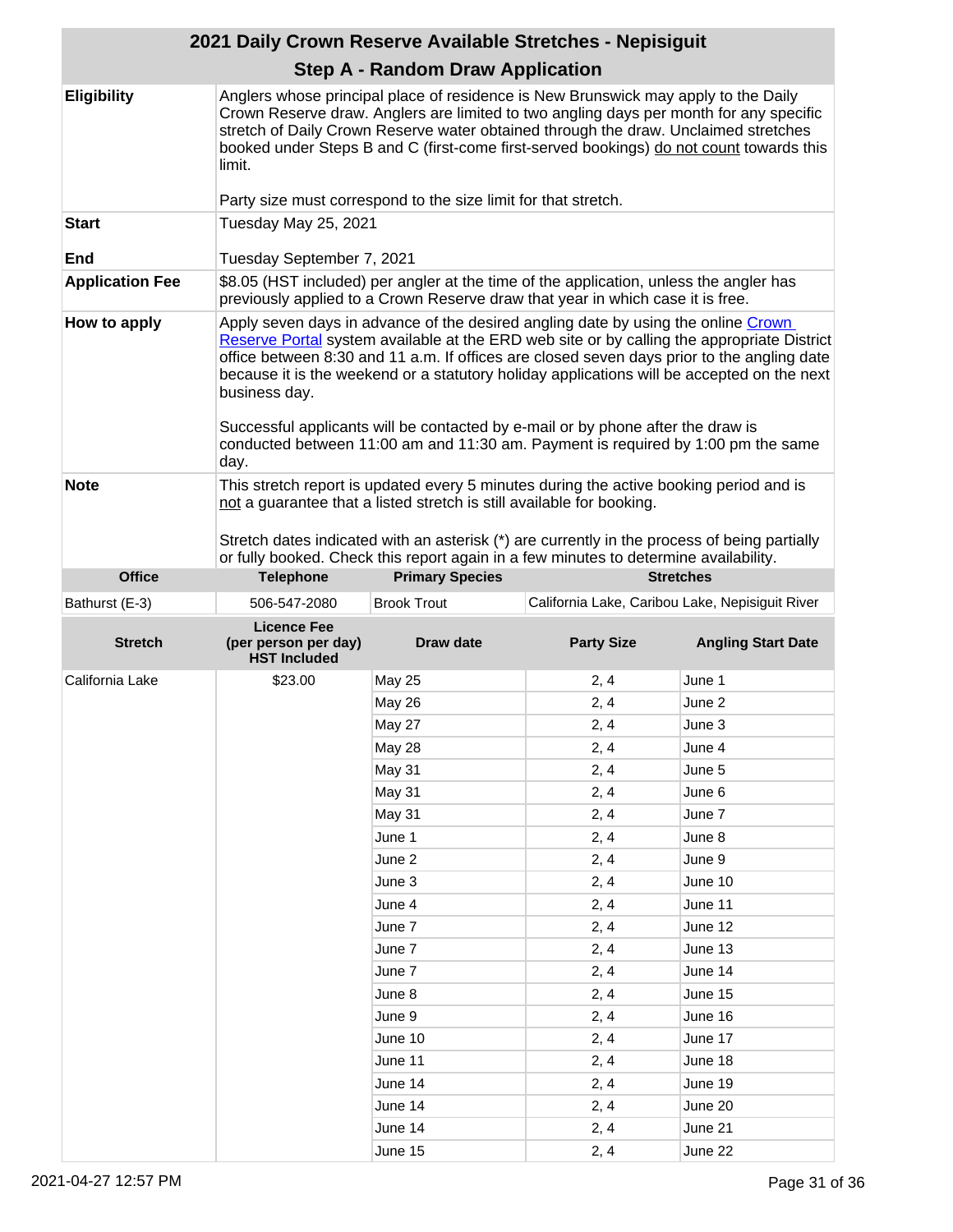| <b>Stretch</b>  | <b>Licence Fee</b><br>(per person per day)<br><b>HST Included</b> | Draw date | <b>Party Size</b> | <b>Angling Start Date</b> |
|-----------------|-------------------------------------------------------------------|-----------|-------------------|---------------------------|
| California Lake | \$23.00                                                           | June 16   | 2, 4              | June 23                   |
|                 |                                                                   | June 17   | 2, 4              | June 24                   |
|                 |                                                                   | June 18   | 2, 4              | June 25                   |
|                 |                                                                   | June 21   | 2, 4              | June 26                   |
|                 |                                                                   | June 21   | 2, 4              | June 27                   |
|                 |                                                                   | June 21   | 2, 4              | June 28                   |
|                 |                                                                   | June 22   | 2, 4              | June 29                   |
|                 |                                                                   | June 23   | 2, 4              | June 30                   |
|                 |                                                                   | June 24   | 2, 4              | July 1                    |
|                 |                                                                   | June 25   | 2, 4              | July 2                    |
|                 |                                                                   | June 28   | 2, 4              | July 3                    |
|                 |                                                                   | June 28   | 2, 4              | July 4                    |
|                 |                                                                   | June 28   | 2, 4              | July 5                    |
|                 |                                                                   | June 29   | 2, 4              | July 6                    |
|                 |                                                                   | June 30   | 2, 4              | July 7                    |
|                 |                                                                   | July 2    | 2, 4              | July 8                    |
|                 |                                                                   | July 2    | 2, 4              | July 9                    |
|                 |                                                                   | July 5    | 2, 4              | July 10                   |
|                 |                                                                   | July 5    | 2, 4              | July 11                   |
|                 |                                                                   | July 5    | 2, 4              | July 12                   |
|                 |                                                                   | July 6    | 2, 4              | July 13                   |
|                 |                                                                   | July 7    | 2, 4              | July 14                   |
|                 |                                                                   | July 8    | 2, 4              | July 15                   |
|                 |                                                                   | July 9    | 2, 4              | July 16                   |
|                 |                                                                   | July 12   | 2, 4              | July 17                   |
|                 |                                                                   | July 12   | 2, 4              | July 18                   |
|                 |                                                                   | July 12   | 2, 4              | July 19                   |
|                 |                                                                   | July 13   | 2, 4              | July 20                   |
|                 |                                                                   | July 14   | 2, 4              | July 21                   |
|                 |                                                                   | July 15   | 2, 4              | July 22                   |
|                 |                                                                   | July 16   | 2, 4              | July 23                   |
|                 |                                                                   | July 19   | 2, 4              | July 24                   |
|                 |                                                                   | July 19   | 2, 4              | July 25                   |
|                 |                                                                   | July 19   | 2, 4              | July 26                   |
|                 |                                                                   | July 20   | 2, 4              | July 27                   |
|                 |                                                                   | July 21   | 2, 4              | July 28                   |
|                 |                                                                   | July 22   | 2, 4              | July 29                   |
|                 |                                                                   | July 23   | 2, 4              | July 30                   |
|                 |                                                                   | July 26   | 2, 4              | July 31                   |
|                 |                                                                   | July 26   | 2, 4              | August 1                  |
|                 |                                                                   | July 26   | 2, 4              | August 2                  |
|                 |                                                                   | July 27   | 2, 4              | August 3                  |
|                 |                                                                   | July 28   | 2, 4              | August 4                  |
|                 |                                                                   | July 29   | 2, 4              | August 5                  |
|                 |                                                                   | July 30   | 2, 4              | August 6                  |
|                 |                                                                   | August 3  | 2, 4              | August 7                  |
|                 |                                                                   | August 3  | 2, 4              | August 8                  |
|                 |                                                                   | August 3  | 2, 4              | August 9                  |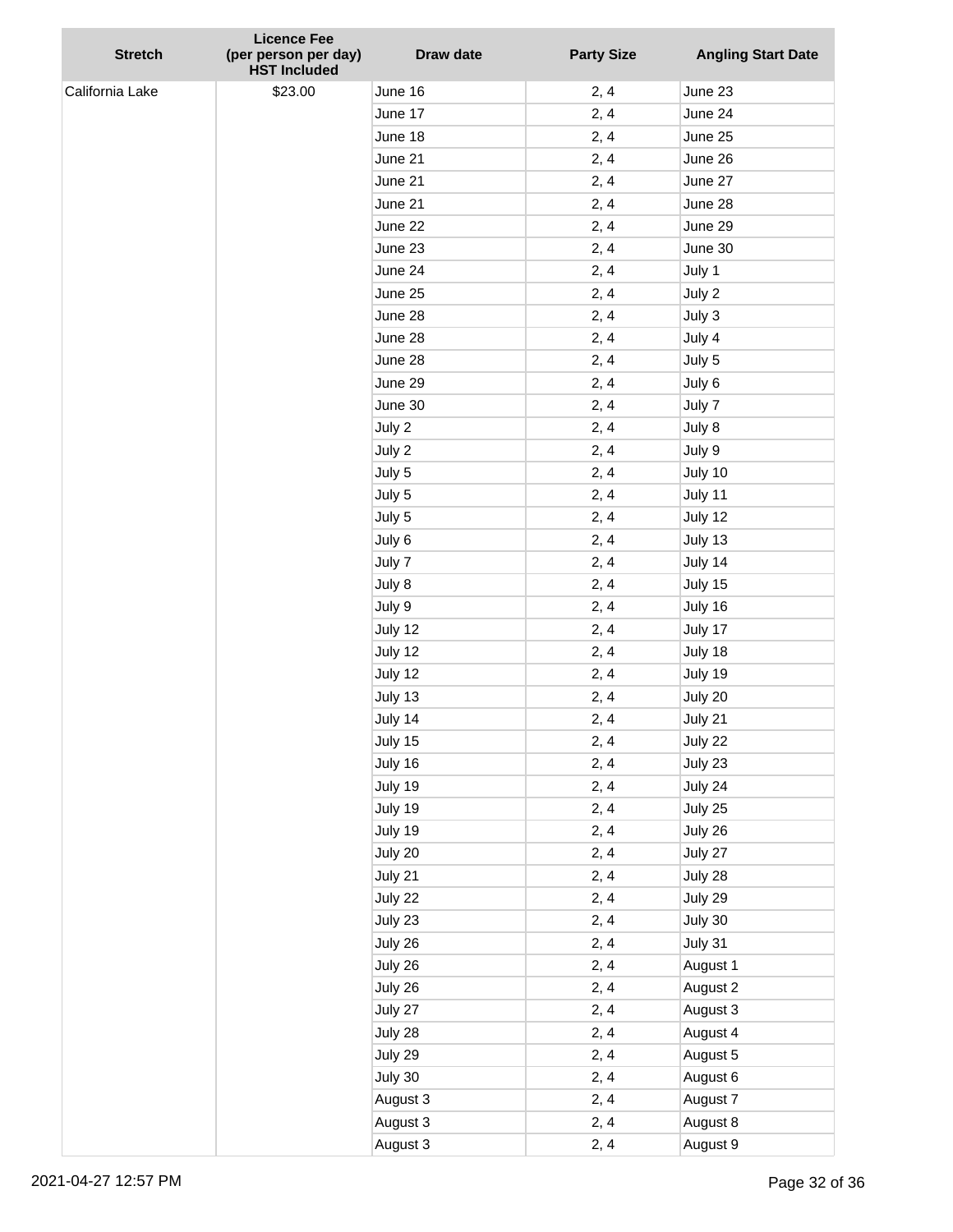| <b>Stretch</b>  | <b>Licence Fee</b><br>(per person per day) | Draw date     | <b>Party Size</b>       | <b>Angling Start Date</b> |
|-----------------|--------------------------------------------|---------------|-------------------------|---------------------------|
|                 | <b>HST Included</b>                        |               |                         |                           |
| California Lake | \$23.00                                    | August 3      | 2, 4                    | August 10                 |
|                 |                                            | August 4      | 2, 4                    | August 11                 |
|                 |                                            | August 5      | 2, 4                    | August 12                 |
|                 |                                            | August 6      | 2, 4                    | August 13                 |
|                 |                                            | August 9      | 2, 4                    | August 14                 |
|                 |                                            | August 9      | 2, 4                    | August 15                 |
|                 |                                            | August 9      | 2, 4                    | August 16                 |
|                 |                                            | August 10     | 2, 4                    | August 17                 |
|                 |                                            | August 11     | 2, 4                    | August 18                 |
|                 |                                            | August 12     | 2, 4                    | August 19                 |
|                 |                                            | August 13     | 2, 4                    | August 20                 |
|                 |                                            | August 16     | 2, 4                    | August 21                 |
|                 |                                            | August 16     | 2, 4                    | August 22                 |
|                 |                                            | August 16     | 2, 4                    | August 23                 |
|                 |                                            | August 17     | 2, 4                    | August 24                 |
|                 |                                            | August 18     | 2, 4                    | August 25                 |
|                 |                                            | August 19     | 2, 4                    | August 26                 |
|                 |                                            | August 20     | 2, 4                    | August 27                 |
|                 |                                            | August 23     | 2, 4                    | August 28                 |
|                 |                                            | August 23     | 2, 4                    | August 29                 |
|                 |                                            | August 23     | 2, 4                    | August 30                 |
| Caribou Lake    | \$23.00                                    | <b>May 25</b> | $\overline{2}$          | June 1                    |
|                 |                                            | <b>May 26</b> | $\overline{2}$          | June 2                    |
|                 |                                            | May 27        | $\overline{c}$          | June 3                    |
|                 |                                            | May 28        | $\overline{c}$          | June 4                    |
|                 |                                            | May 31        | $\overline{c}$          | June 5                    |
|                 |                                            | May 31        | $\overline{c}$          | June 6                    |
|                 |                                            | May 31        | $\overline{c}$          | June 7                    |
|                 |                                            | June 1        | $\overline{c}$          | June 8                    |
|                 |                                            | June 2        | $\overline{c}$          | June 9                    |
|                 |                                            | June 3        | 2                       | June 10                   |
|                 |                                            | June 4        | $\overline{\mathbf{c}}$ | June 11                   |
|                 |                                            | June 7        | 2                       | June 12                   |
|                 |                                            | June 7        | 2                       | June 13                   |
|                 |                                            | June 7        | $\overline{\mathbf{c}}$ | June 14                   |
|                 |                                            | June 8        | $\overline{\mathbf{c}}$ | June 15                   |
|                 |                                            | June 9        | 2                       | June 16                   |
|                 |                                            | June 10       | $\overline{\mathbf{c}}$ | June 17                   |
|                 |                                            | June 11       | $\overline{\mathbf{c}}$ | June 18                   |
|                 |                                            | June 14       | $\overline{\mathbf{c}}$ | June 19                   |
|                 |                                            | June 14       | $\overline{\mathbf{c}}$ | June 20                   |
|                 |                                            | June 14       | 2                       | June 21                   |
|                 |                                            | June 15       | $\overline{\mathbf{c}}$ | June 22                   |
|                 |                                            | June 16       | $\overline{\mathbf{c}}$ | June 23                   |
|                 |                                            | June 17       | $\overline{\mathbf{c}}$ | June 24                   |
|                 |                                            | June 18       | $\overline{\mathbf{c}}$ | June 25                   |
|                 |                                            | June 21       | $\overline{\mathbf{c}}$ | June 26                   |
|                 |                                            | June 21       | $\boldsymbol{2}$        | June 27                   |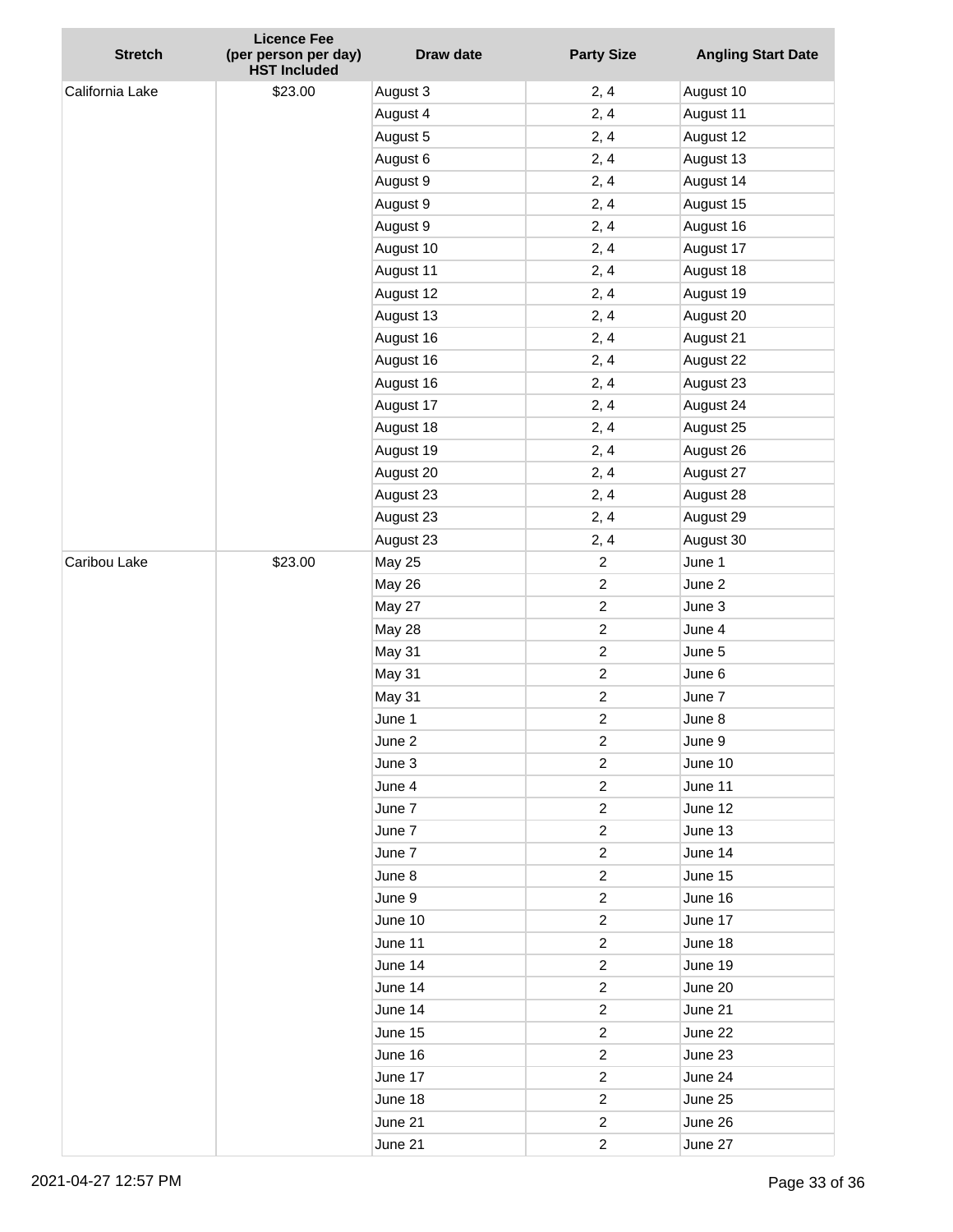| <b>Stretch</b> | <b>Licence Fee</b><br>(per person per day)<br><b>HST Included</b> | Draw date | <b>Party Size</b> | <b>Angling Start Date</b> |
|----------------|-------------------------------------------------------------------|-----------|-------------------|---------------------------|
| Caribou Lake   | \$23.00                                                           | June 21   | $\overline{c}$    | June 28                   |
|                |                                                                   | June 22   | $\overline{c}$    | June 29                   |
|                |                                                                   | June 23   | $\overline{c}$    | June 30                   |
|                |                                                                   | June 24   | $\overline{c}$    | July 1                    |
|                |                                                                   | June 25   | $\overline{c}$    | July 2                    |
|                |                                                                   | June 28   | $\overline{c}$    | July 3                    |
|                |                                                                   | June 28   | $\overline{c}$    | July 4                    |
|                |                                                                   | June 28   | $\overline{c}$    | July 5                    |
|                |                                                                   | June 29   | $\overline{c}$    | July 6                    |
|                |                                                                   | June 30   | $\overline{c}$    | July 7                    |
|                |                                                                   | July 2    | $\overline{c}$    | July 8                    |
|                |                                                                   | July 2    | $\overline{c}$    | July 9                    |
|                |                                                                   | July 5    | $\overline{c}$    | July 10                   |
|                |                                                                   | July 5    | $\overline{c}$    | July 11                   |
|                |                                                                   | July 5    | $\overline{c}$    | July 12                   |
|                |                                                                   | July 6    | $\overline{c}$    | July 13                   |
|                |                                                                   | July 7    | $\overline{c}$    | July 14                   |
|                |                                                                   | July 8    | $\overline{c}$    | July 15                   |
|                |                                                                   | July 9    | $\overline{c}$    | July 16                   |
|                |                                                                   | July 12   | $\overline{c}$    | July 17                   |
|                |                                                                   | July 12   | $\overline{c}$    | July 18                   |
|                |                                                                   | July 12   | $\overline{c}$    | July 19                   |
|                |                                                                   | July 13   | $\overline{c}$    | July 20                   |
|                |                                                                   | July 14   | $\overline{c}$    | July 21                   |
|                |                                                                   | July 15   | $\overline{c}$    | July 22                   |
|                |                                                                   | July 16   | $\overline{c}$    | July 23                   |
|                |                                                                   | July 19   | $\overline{c}$    | July 24                   |
|                |                                                                   | July 19   | $\overline{c}$    | July 25                   |
|                |                                                                   | July 19   | $\overline{c}$    | July 26                   |
|                |                                                                   | July 20   | $\overline{c}$    | July 27                   |
|                |                                                                   | July 21   | $\overline{c}$    | July 28                   |
|                |                                                                   | July 22   | $\overline{c}$    | July 29                   |
|                |                                                                   | July 23   | $\overline{c}$    | July 30                   |
|                |                                                                   | July 26   | $\overline{c}$    | July 31                   |
|                |                                                                   | July 26   | $\overline{c}$    | August 1                  |
|                |                                                                   | July 26   | $\overline{c}$    | August 2                  |
|                |                                                                   | July 27   | $\overline{c}$    | August 3                  |
|                |                                                                   | July 28   | $\overline{c}$    | August 4                  |
|                |                                                                   | July 29   | $\overline{c}$    | August 5                  |
|                |                                                                   | July 30   | $\overline{c}$    | August 6                  |
|                |                                                                   | August 3  | $\overline{c}$    | August 7                  |
|                |                                                                   | August 3  | $\overline{c}$    | August 8                  |
|                |                                                                   | August 3  | $\overline{c}$    | August 9                  |
|                |                                                                   | August 3  | $\overline{c}$    | August 10                 |
|                |                                                                   | August 4  | $\overline{c}$    | August 11                 |
|                |                                                                   | August 5  | $\overline{c}$    | August 12                 |
|                |                                                                   | August 6  | $\overline{c}$    | August 13                 |
|                |                                                                   | August 9  | $\overline{c}$    | August 14                 |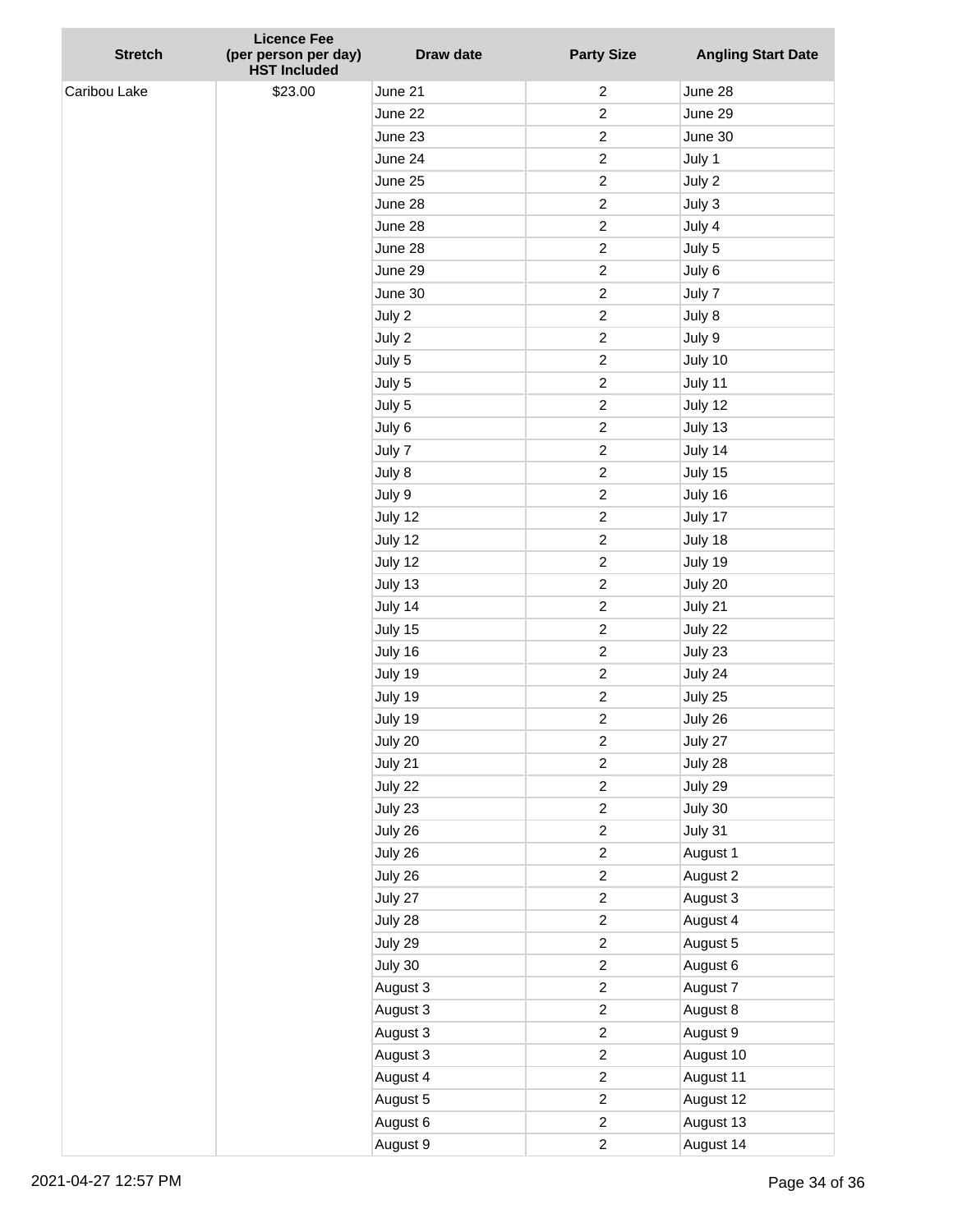| <b>Stretch</b>   | <b>Licence Fee</b>                          | Draw date   | <b>Party Size</b>       | <b>Angling Start Date</b> |
|------------------|---------------------------------------------|-------------|-------------------------|---------------------------|
|                  | (per person per day)<br><b>HST Included</b> |             |                         |                           |
| Caribou Lake     | \$23.00                                     | August 9    | 2                       | August 15                 |
|                  |                                             | August 9    | $\overline{c}$          | August 16                 |
|                  |                                             | August 10   | $\overline{c}$          | August 17                 |
|                  |                                             | August 11   | $\overline{c}$          | August 18                 |
|                  |                                             | August 12   | $\overline{c}$          | August 19                 |
|                  |                                             | August 13   | $\overline{c}$          | August 20                 |
|                  |                                             | August 16   | $\overline{c}$          | August 21                 |
|                  |                                             | August 16   | $\overline{c}$          | August 22                 |
|                  |                                             | August 16   | $\overline{c}$          | August 23                 |
|                  |                                             | August 17   | $\overline{c}$          | August 24                 |
|                  |                                             | August 18   | $\overline{c}$          | August 25                 |
|                  |                                             | August 19   | $\overline{c}$          | August 26                 |
|                  |                                             | August 20   | $\overline{c}$          | August 27                 |
|                  |                                             | August 23   | $\overline{c}$          | August 28                 |
|                  |                                             | August 23   | $\overline{c}$          | August 29                 |
|                  |                                             | August 23   | $\overline{c}$          | August 30                 |
|                  |                                             | August 24   | $\overline{c}$          | August 31                 |
|                  | \$14.95                                     | August 25   | $\overline{c}$          | September 1               |
|                  |                                             | August 26   | $\overline{c}$          | September 2               |
|                  |                                             | August 27   | $\overline{c}$          | September 3               |
|                  |                                             | August 30   | $\overline{c}$          | September 4               |
|                  |                                             | August 30   | $\overline{c}$          | September 5               |
|                  |                                             | August 30   | $\overline{c}$          | September 6               |
|                  |                                             | August 31   | $\overline{c}$          | September 7               |
|                  |                                             | September 1 | $\overline{c}$          | September 8               |
|                  |                                             | September 2 | $\overline{c}$          | September 9               |
|                  |                                             | September 3 | $\overline{c}$          | September 10              |
|                  |                                             | September 7 | $\overline{c}$          | September 11              |
|                  |                                             | September 7 | $\overline{c}$          | September 12              |
|                  |                                             | September 7 | $\overline{c}$          | September 13              |
|                  |                                             | September 7 | $\overline{c}$          | September 14              |
| Nepisiguit River | \$23.00                                     | July 8      | $\overline{c}$          | July 15                   |
|                  |                                             | July 9      | $\overline{c}$          | July 16                   |
|                  |                                             | July 12     | $\overline{c}$          | July 17                   |
|                  |                                             | July 12     | $\overline{c}$          | July 18                   |
|                  |                                             | July 12     | $\overline{c}$          | July 19                   |
|                  |                                             | July 13     | $\overline{c}$          | July 20                   |
|                  |                                             | July 14     | $\overline{c}$          | July 21                   |
|                  |                                             | July 15     | $\overline{c}$          | July 22                   |
|                  |                                             | July 16     | $\overline{c}$          | July 23                   |
|                  |                                             | July 19     | $\overline{\mathbf{c}}$ | July 24                   |
|                  |                                             | July 19     | $\overline{c}$          | July 25                   |
|                  |                                             | July 19     | $\overline{c}$          | July 26                   |
|                  |                                             | July 20     | $\overline{c}$          | July 27                   |
|                  |                                             | July 21     | $\overline{c}$          | July 28                   |
|                  |                                             | July 22     | $\overline{c}$          | July 29                   |
|                  |                                             | July 23     | $\overline{c}$          | July 30                   |
|                  |                                             | July 26     | $\overline{c}$          | July 31                   |